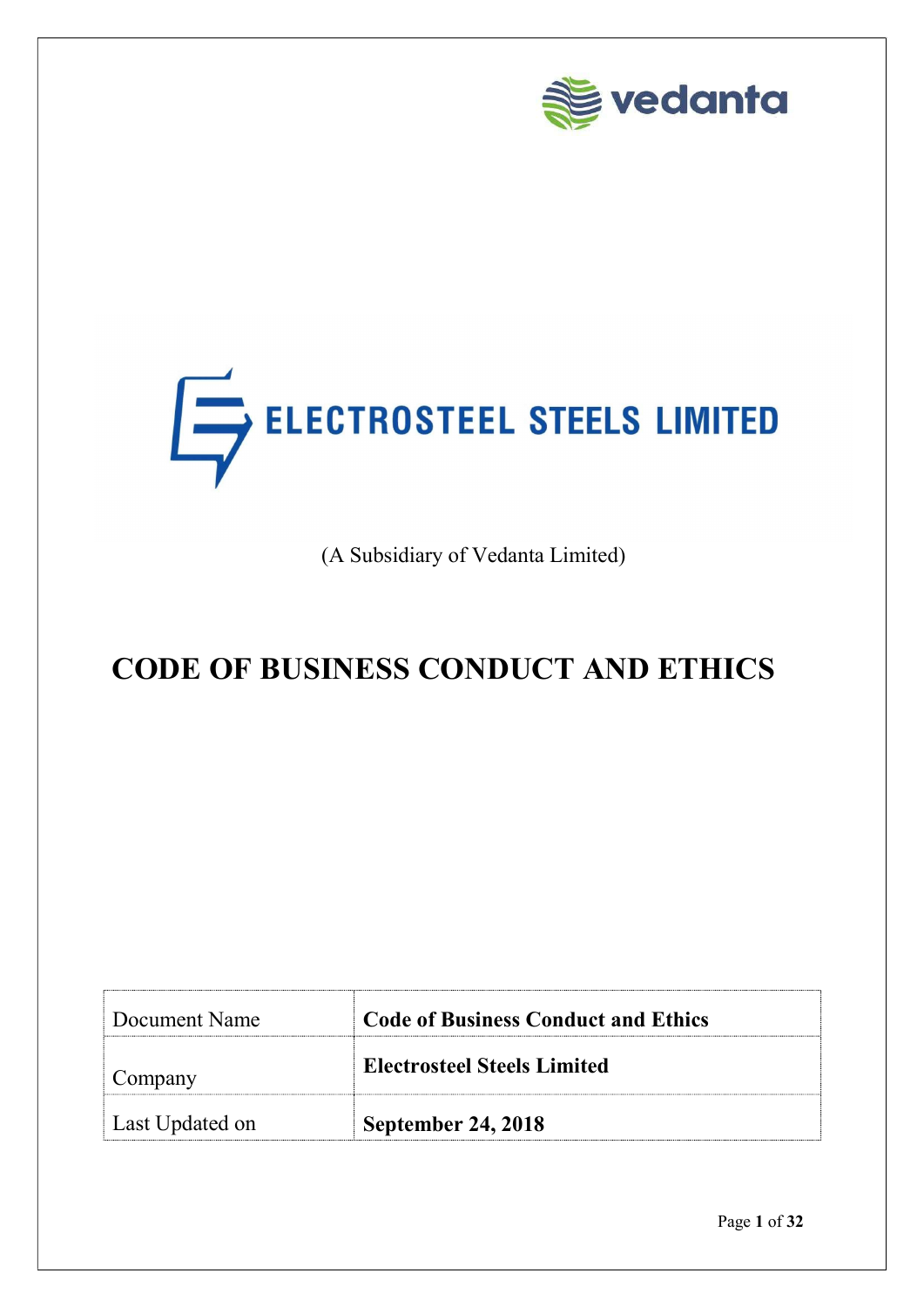

#### **Contents**

| 1.              | <b>HOW WE WORK</b>                                             | 3    |
|-----------------|----------------------------------------------------------------|------|
| 2.              | ELECTROSTEEL STEELS LIMITED CODE OF<br><b>BUSINESS CONDUCT</b> | .5   |
| 3.              | <b>COMPLIANCE WITH LAWS AND REGULATIONS</b>                    | 8    |
| 4.              | HEALTH, SAFETY AND ENVIRONMENT                                 |      |
| 5.              | COMPLIANCE WITH INSIDER TRADING LAWS                           | - 12 |
| 6.              | WHISTLE BLOWER POLICY                                          |      |
| 7.              | <b>CORPORATE OPPORTUNITIES</b>                                 | 17   |
| 8.              | <b>COMPETITION AND FAIR DEALING</b>                            | 18   |
| 9.              | <b>CONFLICTS OF INTEREST</b>                                   | 21   |
| 10 <sub>l</sub> | <b>GIFTS AND ENTERTAINMENT</b>                                 | 23   |
| 11.             | PROTECTION AND USE OF COMPANY ASSETS                           | 24   |
| 12 <sub>1</sub> | <b>INFORMATION MANAGEMENT</b>                                  | 25   |
| 13.             | <b>EXTERNAL COMMUNICATIONS</b>                                 | 27   |
| 14.             | CORPORATE SOCIAL RESPONSIBILITY                                | 30   |
|                 | 15. WAIVERS OF THE CODE                                        |      |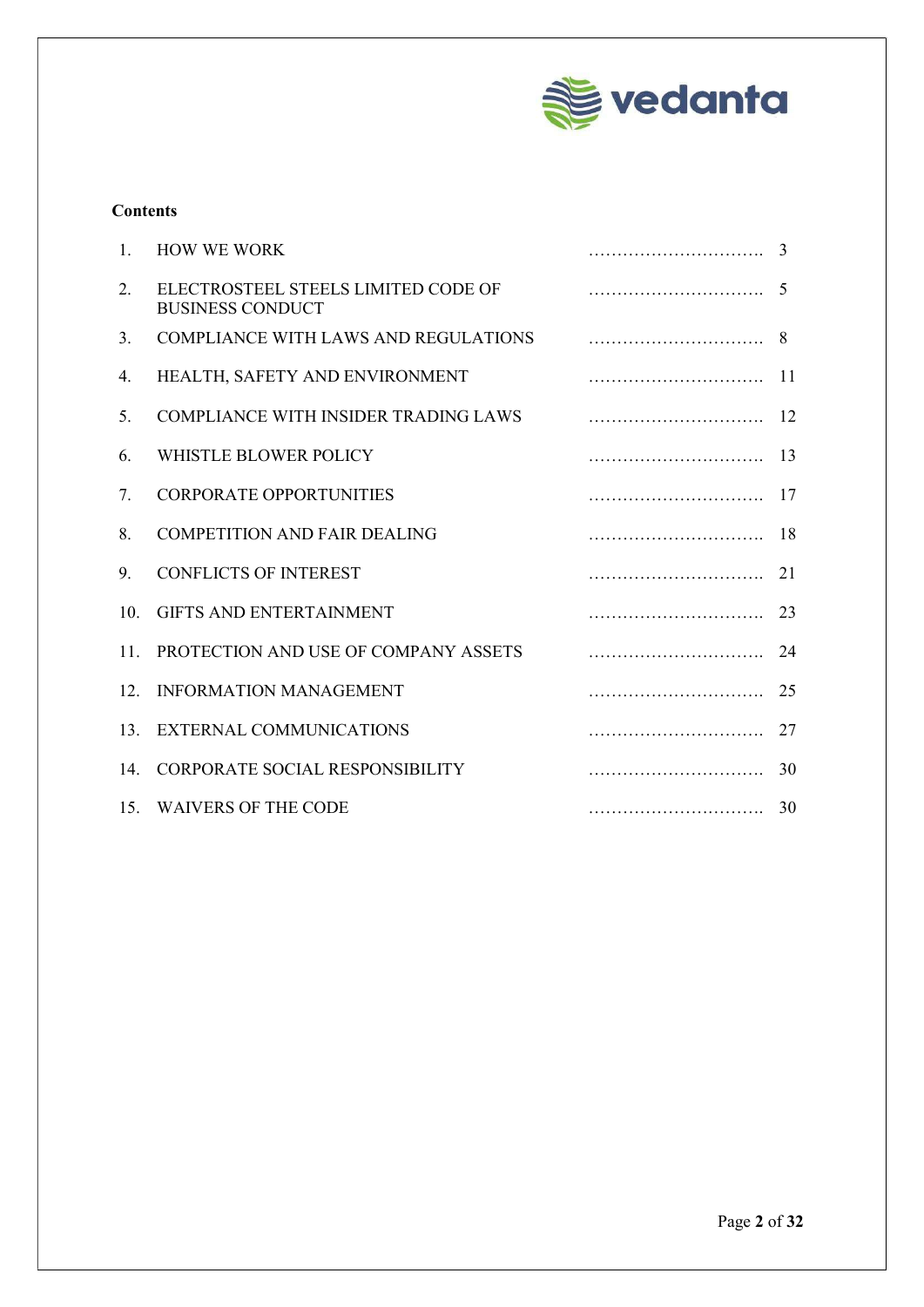

## 1. HOW WE WORK

Uncompromising business ethics are an integral part of the Company's values and of our way of doing business. The manner in which we conduct ourselves day to day with our colleagues, our customers, our shareholders, our competitors, our neighbouring communities and our suppliers, forms the basis of our reputation as an ethical Group. Our customers and other stakeholders expect us to maintain the highest ethical standards, to fulfill our commitments and to act with complete integrity towards all our commitments. We must endeavor to live up to our reputation and stakeholder expectations by making sure that our actions and policies are not only legal, but also in line with the highest levels of business ethics and personal integrity.

#### Vedanta - Core Values

Trust /Entrepreneurship / Innovation /Excellence / Integrity /Respect/Care

Trust: We actively foster a culture of mutual trust in our interactions with our stakeholders and encourage an open dialogue which ensures mutual respect.

Entrepreneurship: At Vedanta, our people are our most important assets. We actively encourage their development and support them in pursuing their goals.

Innovation: We embrace a conducive environment for encouraging innovation that leads to a Zero harm environment and exemplifying optimal utilization of natural resources, improved efficiencies and recoveries of by-products.

Excellence: Our primary focus is delivering value of the highest standard to our stakeholders. We are constantly motivated on improving our costs and improving our quality of production in each of our business through a culture of best practice benchmarking.

Integrity: We place utmost importance to engaging ethically and transparently with all our stakeholders, taking accountability of our actions to maintain the highest standards of professionalism and complying with international policies and procedures.

Respect: We lay consistent emphasis on Human Rights, respect the principle of free, prior, informed consent, while our engagements with stakeholders give local communities the opportunity to voice their opinions and concerns.

Care: As we continue to grow, we are committed to the triple bottom line of People, Planet and Prosperity to create a sustainable future in a zero harm environment for our communities.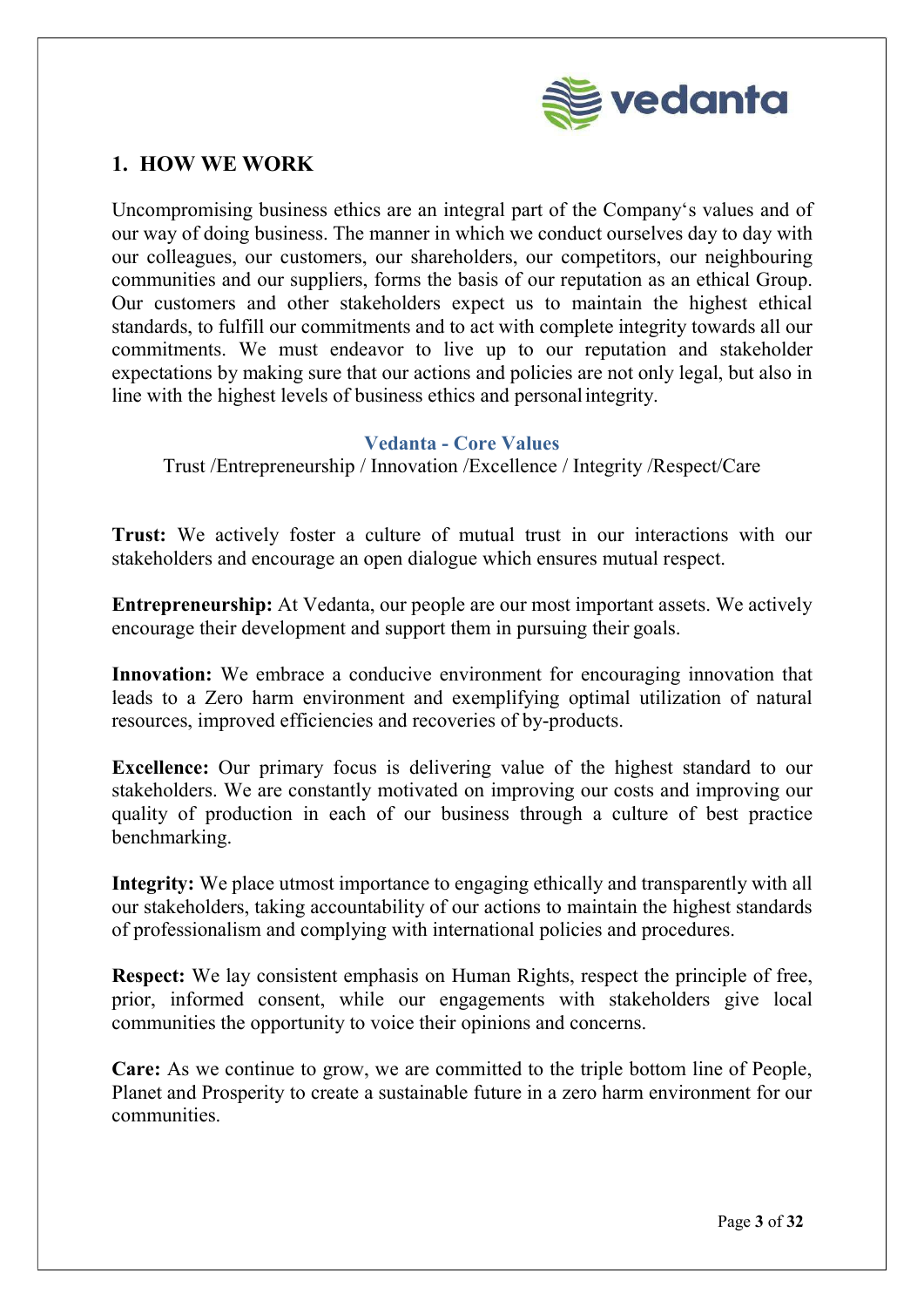

## Vedanta - Core Purposes

Vedanta is a globally diversified natural resources company with low cost operations. We empower our people to drive excellence and innovation to create value for our stakeholders. We demonstrate world-class standards of governance, safety, sustainability and social responsibility.

> Navin Agarwal Chairman, Vedanta Limited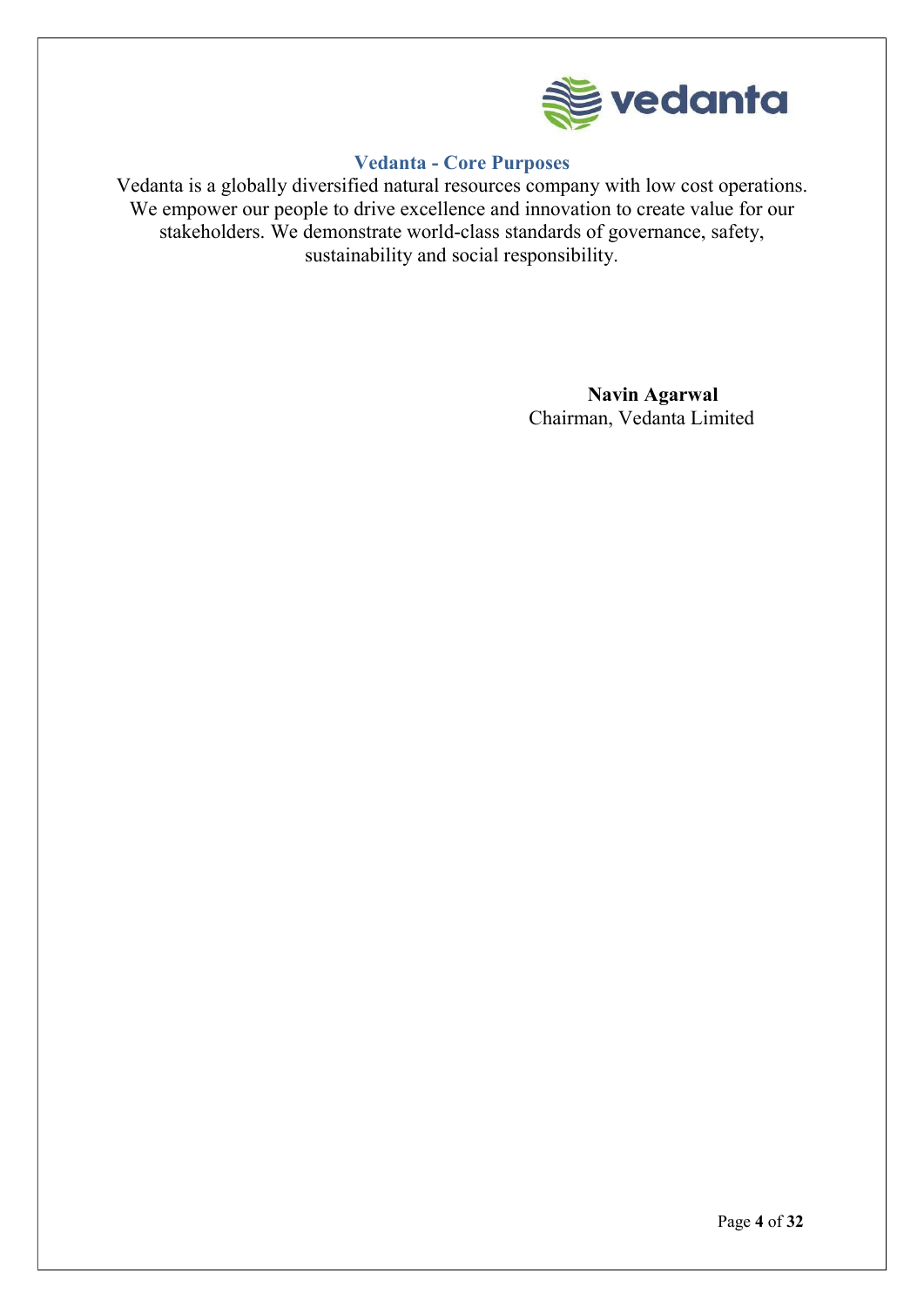

## 2. ELECTROSTEEL STEELS LIMITED CODE OF BUSINESS CONDUCT

The Electrosteel Steels Limited Code of Business Conduct & Ethics (Code of Conduct 'or Code') contains general guidelines for conducting the business of the Company, consistent with the highest standards of business ethics. This Code requires a higher standard than required by commercial practice or applicable laws, rules or regulations.

This Code applies to all directors, officers and employees of the Company. We refer to all persons covered by this Code, including directors, officers and employees, as Company employees or simply employees. We also refer to our Chief Executive Officer, our Chief Financial Officer and our principal accounting officers and controllers as our ―principal financial officers. The Code also covers the Duties of Independent Directors as annexed in Annexure-1 to this Code and as prescribed in Schedule –IV to the Companies Act, 2013.

The Code expresses the principles of our business ethics and is intended to assist all employees in meeting the high standards of personal and professional integrity required of them. Strict adherence to the provisions of this Code is a condition of employment.

The Code is an important part of the Company's Mission & Values, where we highlight principles and standards for our global business conduct. The Company expects all its employees to uphold the highest standards of ethical behavior and integrity. We believe that ethical and economic values are interdependent and that the business community must always strive to operate within the accepted norms established by national and international authorities.

The Code guides our behavior and helps us to promote:

- Honest and ethical conduct and the ethical handling of conflicts of interest between personal and professional relationships;
- Full, fair, accurate, timely and understandable disclosure in reports and documents that the Company files with or submits to relevant authorities and in other public communications;
- Compliance with applicable governmental laws, rules and regulations;
- Prompt internal reporting to an appropriate person or persons identified in this Code;
- Conduct and behaviour of employees towards women employees. Employees are expected to respect women professionals and employees and not to sexual or otherwise harass them by their conduct. This is covered in detail under the Sexual Harassment Prohibition Policy of the Company.
- Accountability for adherence to this Code.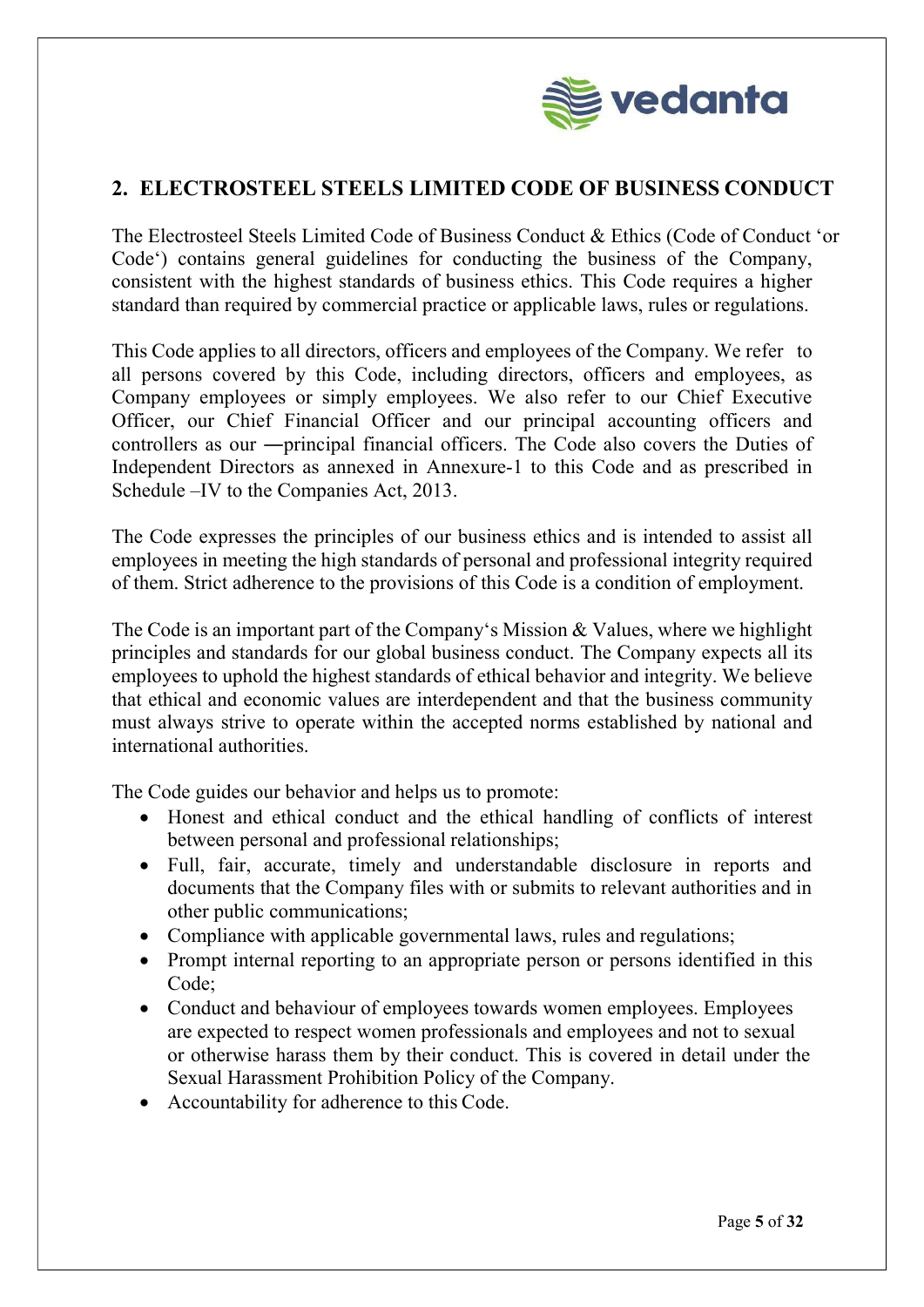

High business ethics and integrity by letter and spirit ensures our credibility. The Company demands the highest standards in carrying out its business activities.

The Company and its employees must conform to the Code. All Company managers should take an active role in implementation and ensuring that the Code is communicated and kept alive under all circumstances.

The Company and its employees shall conform to the relevant laws and regulations of the countries in which they operate and fulfill their obligations in a reliable manner. They must insist on honesty and fairness in all aspects of their business and expect the same from their partners. In any situation not governed by statute or explicit regulations, or where the law is ambiguous or conflicting, the Company's affairs will be conducted in accordance with its high standard of business practice.

Breaches of the law, regulations or the Company's standards are not justified by the pursuit of profit and activities are not made acceptable merely by the practice of competitors or others in the market. The Company shall also responsibly comply with the business principles guiding its activities and relationships worldwide.

## Guidelines

- Apply —zero tolerance in assuring strict adherence to local and international laws and regulations as well as to the Company's ethical standards.
- Ensure all Company business transactions are fully and fairly recorded according to the Company's accounting principles.
- Ensure continuous training and awareness for employees on how to handle ethical issues, as well as timely advice and guidance.
- Regularly monitor ethical conduct and ensure that accessible systems are in place for employees or others to report potential violations.

## Seeking Help and Information

This Code is not intended to be a comprehensive rulebook and cannot address every situation that you may face. If you feel uncomfortable about a situation or have any doubts about whether it is consistent with the Company's ethical standards, seek help. We encourage you to contact your supervisor for help first.

If your supervisor cannot answer your question or if you do not feel comfortable contacting your supervisor, contact the Secretarial/Legal Department. You may also seek help from or submit information to the Company by writing to the Company at the email address Electrosteel. Whistleblower@vedanta.co.in . You may remain anonymous and will not be required to reveal your identity in your communication to the Company.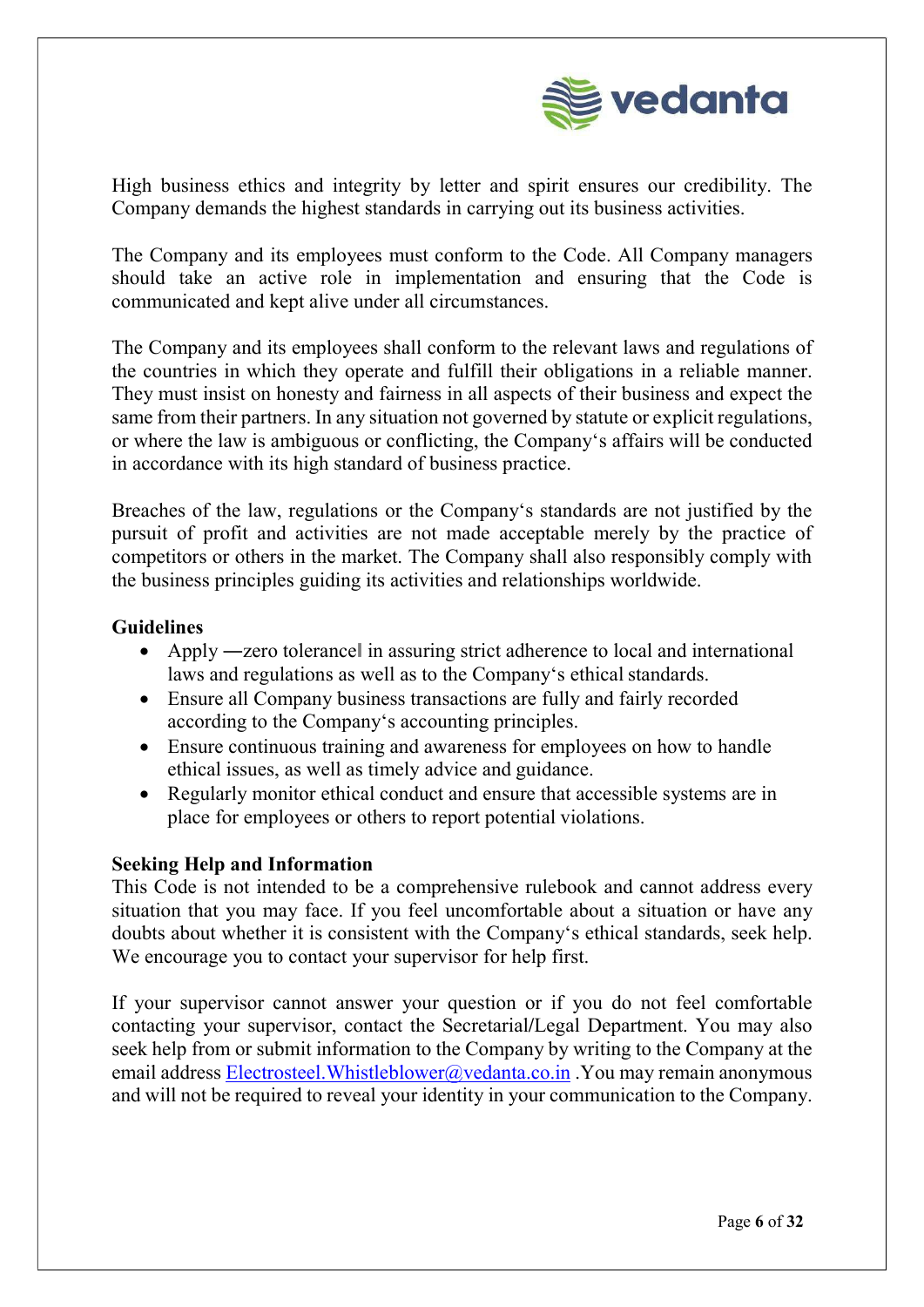

## Violating the Code

It is Company policy that any employee who violates this Code will be subject to appropriate discipline, which may include termination of employment. This determination will be based upon the facts and circumstances of each particular situation. An employee accused of violating this Code will be given an opportunity to present his or her version of the events at issue prior to any determination of appropriate discipline. Employees who violate the law or this Code may expose themselves to substantial civil damages, criminal fines and prison terms.

The Company may also face substantial fines and penalties and may incur damage to its reputation and standing in the community. Your conduct as a representative of the Company, if it does not comply with the law or with this Code, can result in serious consequences for both you and the Company.

#### Reporting Violations of the Code

Each employee is responsible for ensuring that his or her conduct and the conduct of anyone reporting to the employee fully comply with the policies governing the Company's business dealings. Compliances, both personal and by subordinates, will be a factor in periodic performance appraisals.

All employees have a duty to report any known or suspected violation of this Code, including any violation of the laws, rules, regulations or policies that apply to the Company. If you know of or suspect a violation of this Code, immediately report the conduct to your supervisor. Your supervisor will contact the Secretarial / Legal Department, which will work with you and your supervisor to investigate your concern.

If you do not feel comfortable reporting the conduct to your supervisor or you do not get a satisfactory response, you may contact the Secretarial / Legal Department directly. You may also report known or suspected violations of the Code to the Company at the email address Electrosteel.Whistleblower@vedanta.co.in.Employees submitting this information need not leave their name or other personal information and reasonable efforts will be used to conduct the investigation that follows from the report from an employee in a manner that protects the confidentiality and anonymity of the employee submitting the report.

All reports of known or suspected violations of the law or this Code will be handled sensitively and with discretion. Your supervisor, the Secretarial / Legal Department and the Company will protect your confidentiality to the extent possible, consistent with law and the Company's need to investigate your concern.

In addition, the Company's Board has adopted specific —Whistleblower Policies and procedures relating to the complaint and investigation procedures for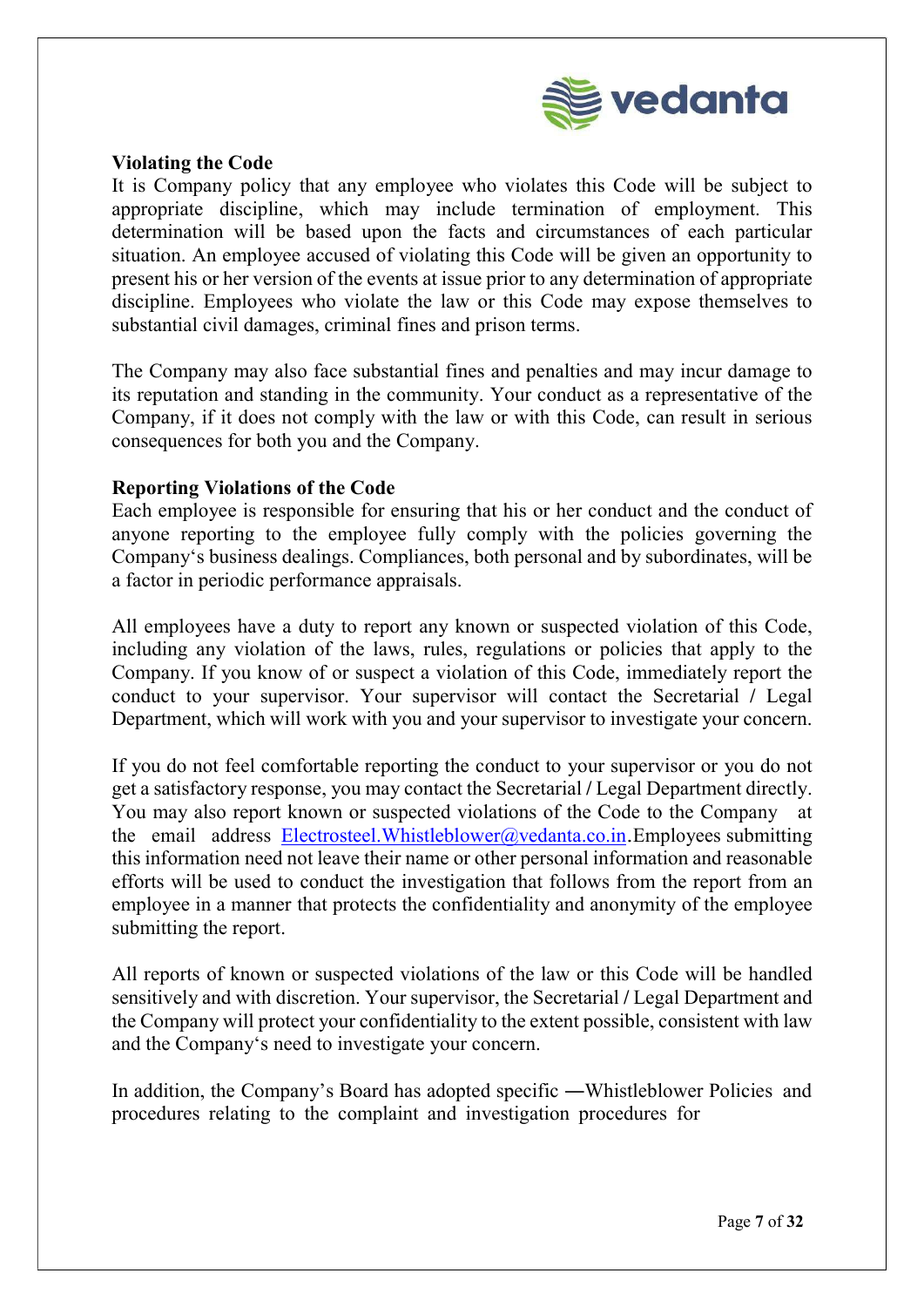

accounting, internal accounting controls, fraud or accounting matters. You may contact the Secretarial /Legal Department for a copy of these policies and procedures.

## Policy against Retaliation

The Company prohibits retaliation against an employee who, in good faith, seeks help or reports known or suspected violations. Any reprisal or retaliation against an employee because the employee, in good faith, sought help or filed a report will be subject to disciplinary action, including potential termination of employment.

## 3. COMPLIANCE WITH LAWS AND REGULATIONS

Each employee has an obligation to comply with all laws, rules and regulations applicable to the Company's operations. These include, without limitation, laws covering bribery and kickbacks, copyrights, trademarks and trade secrets, information privacy, insider trading, illegal political contributions, antitrust prohibitions, foreign corrupt practices (including the Foreign Corrupt Practices Act, see below), offering or receiving gratuities, environmental hazards, employment discrimination or harassment, occupational health and safety, false or misleading financial information or misuse of corporate assets.

You are expected to understand and comply with all laws, rules and regulations that apply to your job position. If any doubt exists about whether a course of action is lawful, you should seek advice from your supervisor or the Legal Department.

## Human Rights

At Electrosteel Steels Limited, upholding people's fundamental rights is central in our everyday business operations. At a minimum Electrosteel Steels Limited complies with all applicable local, state and national laws regarding human rights and workers' rights where the Company does business.

All our businesses are compliant with applicable regulations, strive to uphold all labour rights and are aligned with national and international regulations.

## Anti-Bribery and Corruption

The Company and its employees shall not offer or provide an undue monetary or other advantage to any person or persons, including public officials, customers or employees, in violation of laws and the officials' legal duties in order to obtain or retain business.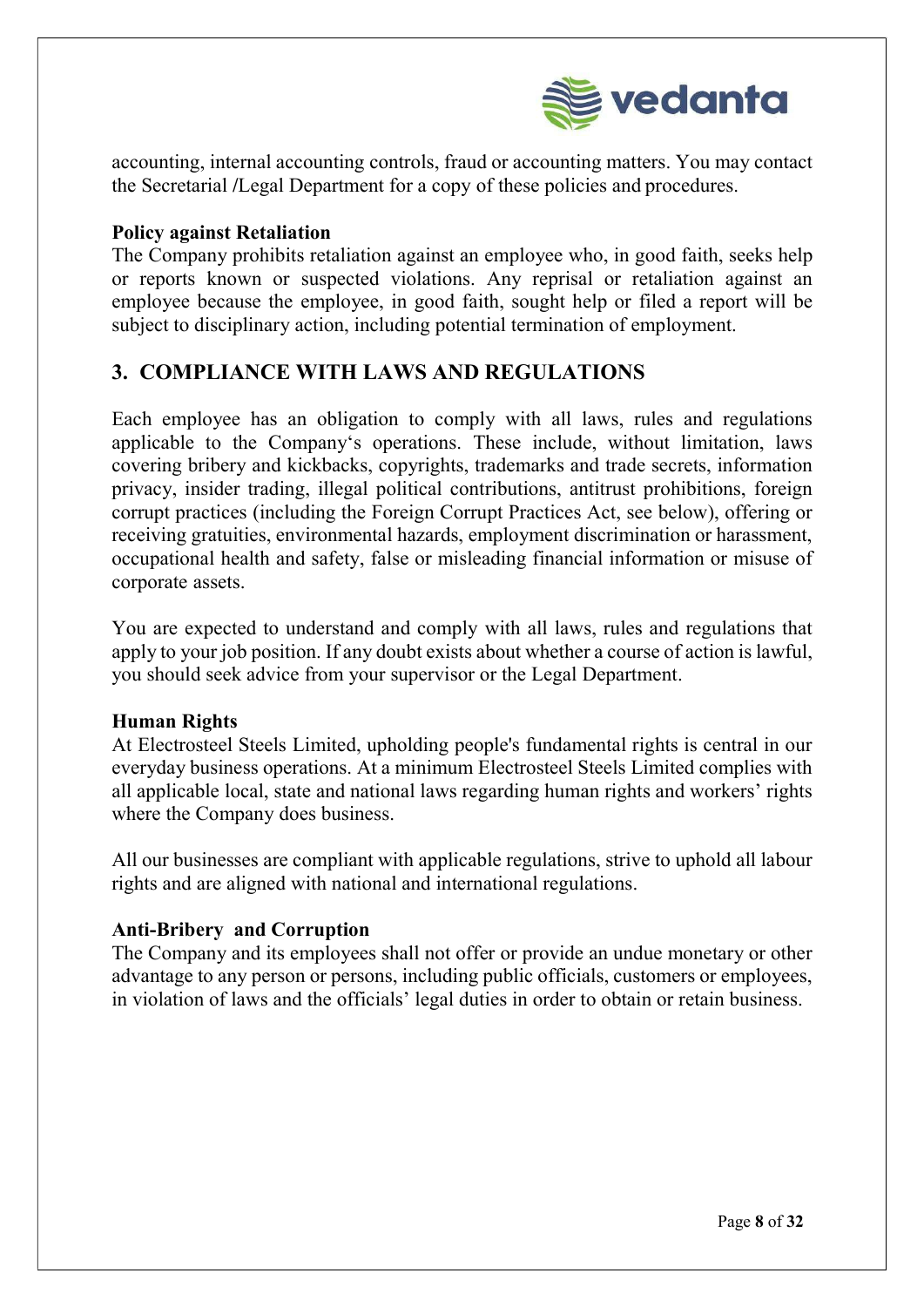

Bribery is the offer, promise, giving, demanding or acceptance of an advantage as an inducement for an action which is illegal, unethical or a breach of trust.

The UK Bribery Act ("UKBA") prohibits company and its associated persons from offering, promising or giving any financial or other advantage to bring about the improper performance by another person of a relevant function or activity, to influence a foreign public official in performance of his or her official functions with an intention to obtain or retain business or an advantage in the conduct of business. Further, receipt of bribe is also covered by the act and is an offence under it. Stated more concisely the UKBA prohibits payment and receipt of bribes directly or indirectly through associated person.

A "public official" includes anyone, whether elected or appointed, who performs public functions in any branch of national, local or municipal government anywhere in the world. It includes officials holding a legislative, administrative or judicial position of any kind. It also covers a person who exercises a public function, such as professionals working for public health agencies and officers in state owned enterprises"

## U.S. Foreign Corrupt Practices Act

The Foreign Corrupt Practices Act (the FCPA) prohibits the company and its employees and agents from offering or giving money or any other item of value to win or retain business or to influence any act or decision of any governmental official, political party, candidate for political office or official of a public international organization. Stated more concisely, the FCPA prohibits the payment of bribes, kickback or other inducements to foreign officials.

This prohibition also extends to payments to a sales representative or agent if there is reason to believe that the payment will be used indirectly for a prohibited payment to foreign officials. Violation of the FCPA is a crime that can result in severe fines and criminal penalties, as well as disciplinary action by the company, up to and including termination of employment.

Please note that even Facilitation payments i.e. small or minor payments (whether in cash or as favours or benefits) made to secure or speed up routine legal government actions. Facilitation payments are considered bribes and prohibited under the UK Bribery Act. Therefore prohibited under this Code too.

Therefore it is important for employees to note that the Code prohibits any undue monetary or Facilitation payments, other advantage to any person or persons, including public officials, customers or employees, any Associated Persons, in violation of laws and the officials' legal duties in order to obtain or retain business.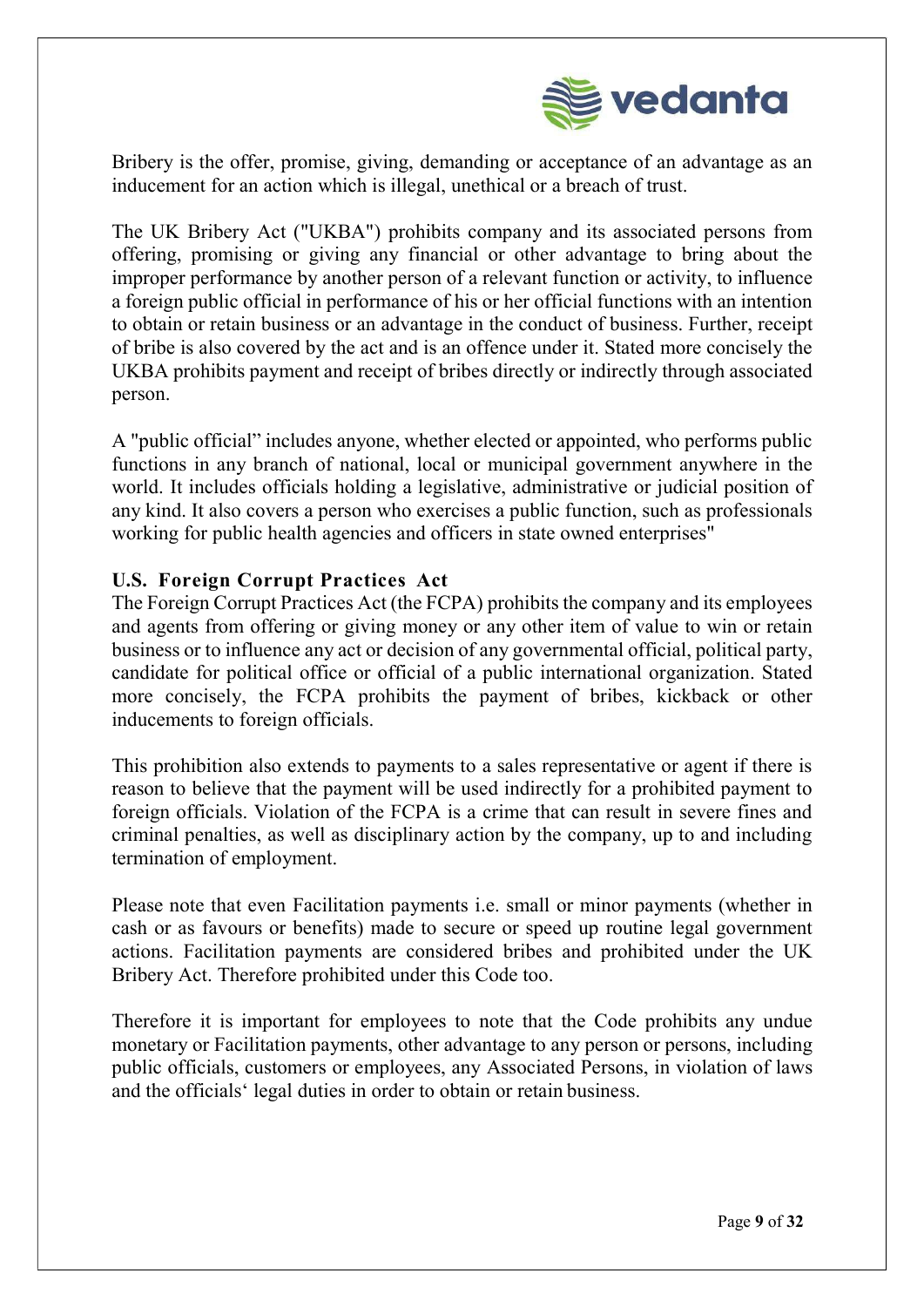

Please also note that agreements with consultants, brokers, sponsors, agents or other intermediaries must not be used to channel payments to any person or persons, including public officials, customers or employees, to circumvent the Group's policies regarding bribery and corruption.

## Fraud and Money Laundering

Electrosteel Steels Limited is committed to the elimination of fraud, to the rigorous investigation of any suspected cases of fraud and, where fraud or another criminal act is proven, to ensure that wrongdoers are appropriately dealt with.

Electrosteel Steels Limited also complies with the applicable money laundering regulations in each jurisdiction in which it operates and will co-operate fully with any investigation conducted by regulatory authorities involving potential money laundering by an employee, officer or director of the Group.

The Company is committed to the elimination of fraud, to the rigorous investigation of any suspected cases of fraud and, where fraud or another criminal act is proven, to ensure that wrongdoers are appropriately dealt with.

## Political Contributions and Religious affiliations

The Company respects the right of every employee to have political and religious beliefs and affiliations that are legal and permitted by law. However, all political and religious issues are personal in nature and cannot be done in office time, on office premises or involve office colleagues'

You must not:

- Use Company's time, money or resources to support or encourage political activities.
- Solicit contributions for any religious or political activity or conduct any such activity in the office premises. However, offices may celebrate a few well known festivals like Christmas, Diwali etc. or in which all employees are invited to participate.
- Contribute Company funds for any political purpose without authority from the Board.
- Seek public elated office without prior permission
- Undertake or participate in any political or religious propaganda within the office premises.
- Join or be a member of any banned or extremist outfit.

Specifically no funds or assets of the Group may be contributed to any political party or organization or to any individual who either holds public office or is a candidate for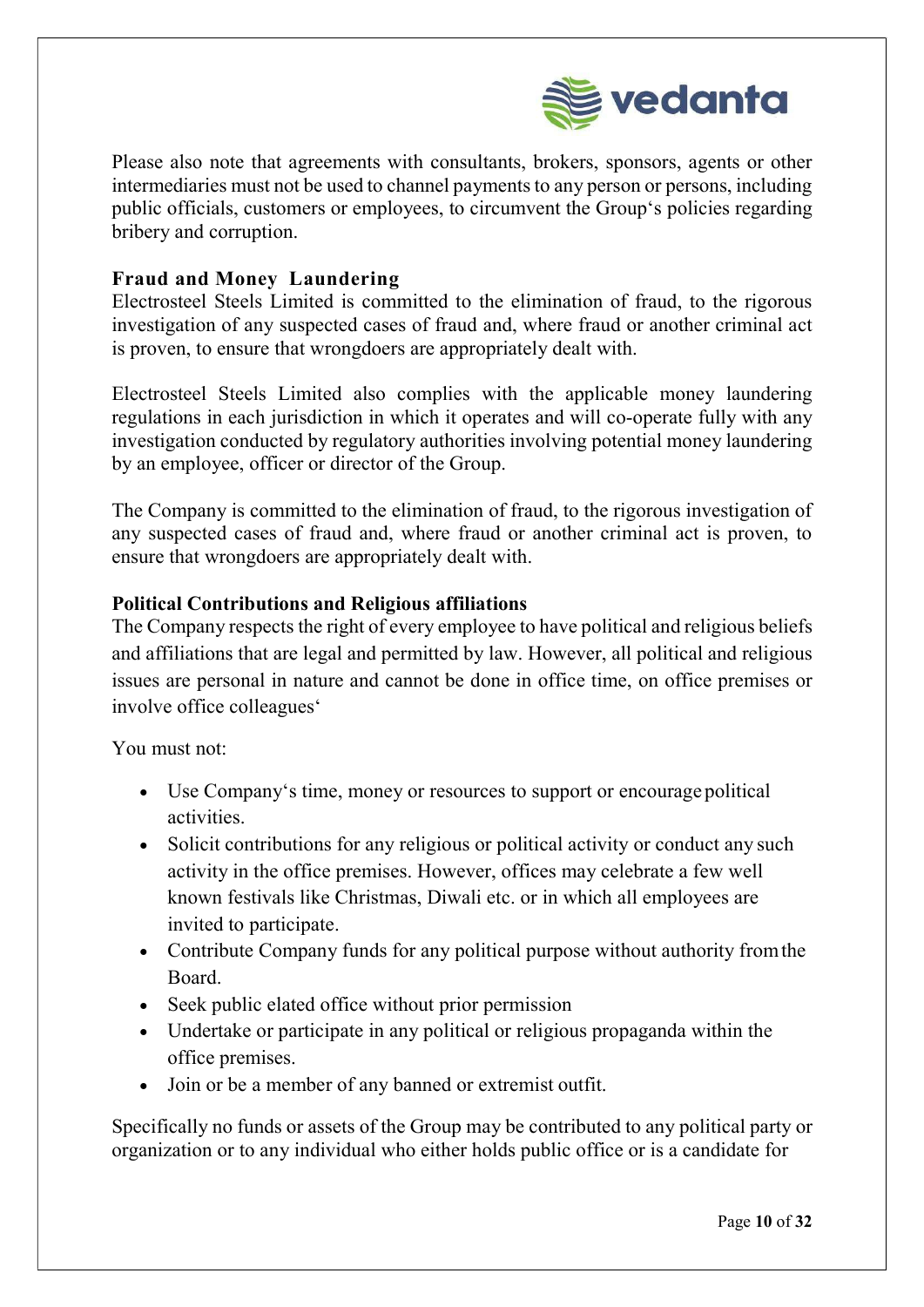

public office except where such a contribution is permitted by applicable law and has been authorised by the Chairman or the Board of Directors.

In addition, neither the Company nor any of its subsidiaries may under any circumstances make donations or contributions to political organizations in the United Kingdom, United States or European Union. Should any such donations be contemplated by the Board of Directors, shareholder approval would be sought in advance.

## 4. HEALTH, SAFETY AND ENVIRONMENT

The health and safety of our employees and any other person who may be affected by the Company's operations is of paramount importance. The Company is committed to using international standards on health and safety and to ensuring a zero harm environment for our employees and contractors.

The key health and safety challenges our business faces are understood and the business approach to safety is tailored according to the challenges posed by the operations linked to extraction and processing, and the geographies in which they are situated.

The Company is committed to ensure complying with international best practices, with our processes mapped against international standards such as the IFC's Performance Standards which are applied to the entire lifecycle of all our operations.

The Company and its employees shall act positively to prevent injury, ill health, damage and loss arising from its operations as well as to comply with all regulatory or other legal requirements pertaining to safety, health and the environment.

All employees are required to be aware of health, safety and environmental issues and to be familiar with applicable laws and the Company's policies applicable to their areas of business/work and importantly be alert to report any unsafe or illegal activity that may jeopardize the safety and health of others at the work place.

## Slavery and Human Trafficking

We are committed in our approach to tackling modern slavery in our business and supply chain, consistent with the disclosure obligations under the UK Modern Slavery Act 2015. We expect the same high standards from all our contractors, suppliers and other business partners.

We are committed to ensuring that there is no use of forced, compulsory or trafficked labor or anyone held in slavery or servitude in any part of our business and we expect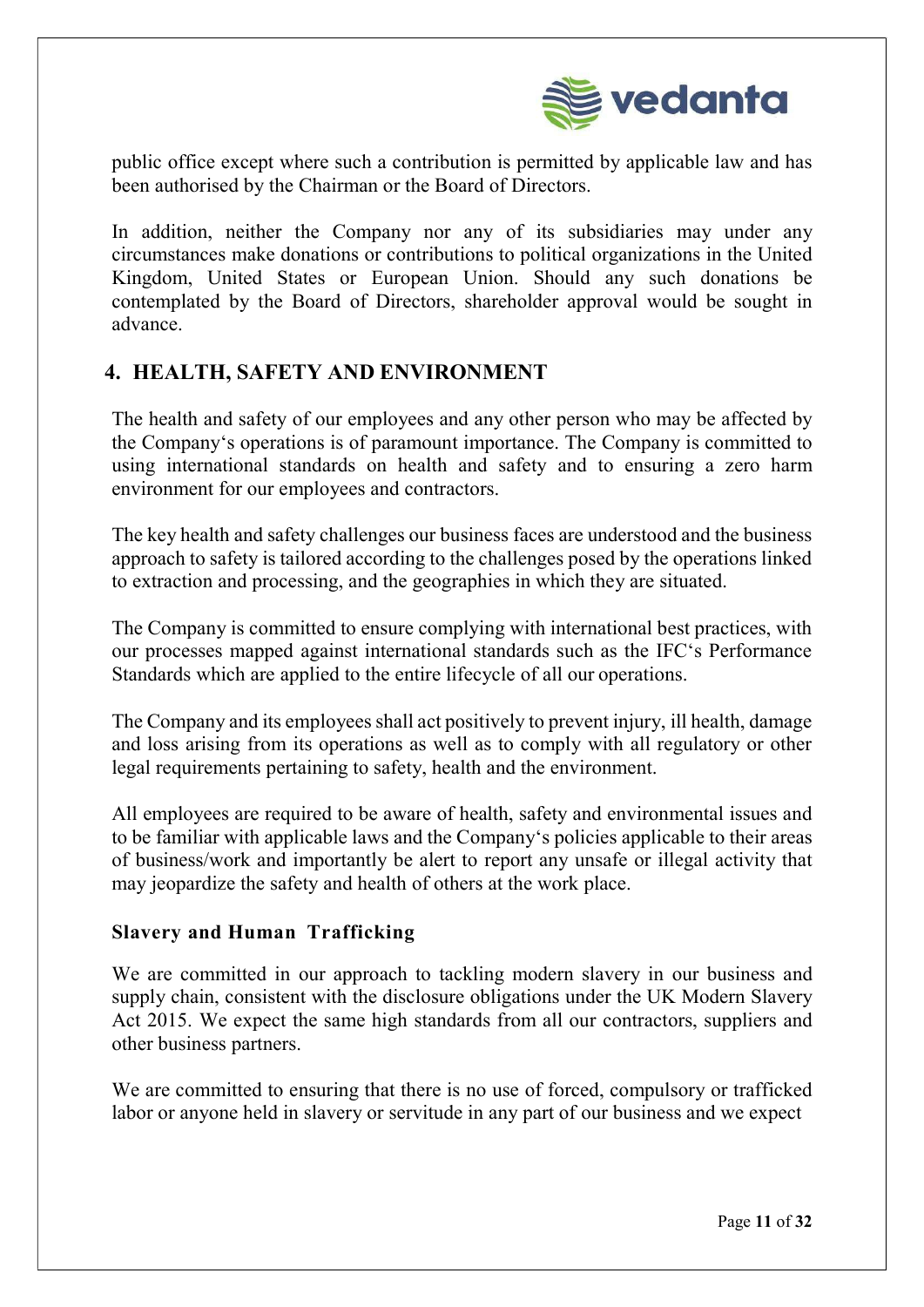

that our suppliers will apply the same high standards to their own organization and supply chain.

## 5. COMPLIANCE WITH INSIDER TRADING LAWS

The Company has an insider trading policy, which may be obtained from the Secretarial / Legal Department. The following is a summary of some of the general principles relevant to insider trading, and should be read in conjunction with the aforementioned specific policy.

Company employees are prohibited from trading in the shares or other securities of the Company while in possession of material, nonpublic information about the Company.

In addition, Company employees are prohibited from recommending, —tipping or suggesting that anyone else buy or sell shares or other securities of the Company on the basis of material, nonpublic information.

Company employees who obtain material non-public information about another company in the course of their employment are prohibited from trading in the shares or securities of the other company while in possession of such information or tipping others to trade on the basis of such information.

Violation of insider trading laws can result in severe fines and criminal prosecution by the SEBI and disciplinary action by the Company, up to and including termination of employment.

Information is non-public, if it has not been made generally available to the public by means of a press release or other means of widespread distribution. Information is ―material‖ if a reasonable investor would consider it important in a decision to buy, hold or sell shares or other securities.

As a rule of thumb, any information that would affect the value of shares or other securities should be considered material. Examples of information that is generally considered ―material‖ include:

- a) Financial results or forecasts, or any information that indicates a company's financial results may exceed or fall short of forecasts or expectations;
- b) Important new products or services;
- c) Pending or contemplated acquisitions or dispositions, including mergers, tender offers or joint venture proposals;
- d) Possible management changes or changes of control;
- e) Pending or contemplated public or private sales of debt or equity securities;
- f) Acquisition or loss of a significant customer or contract;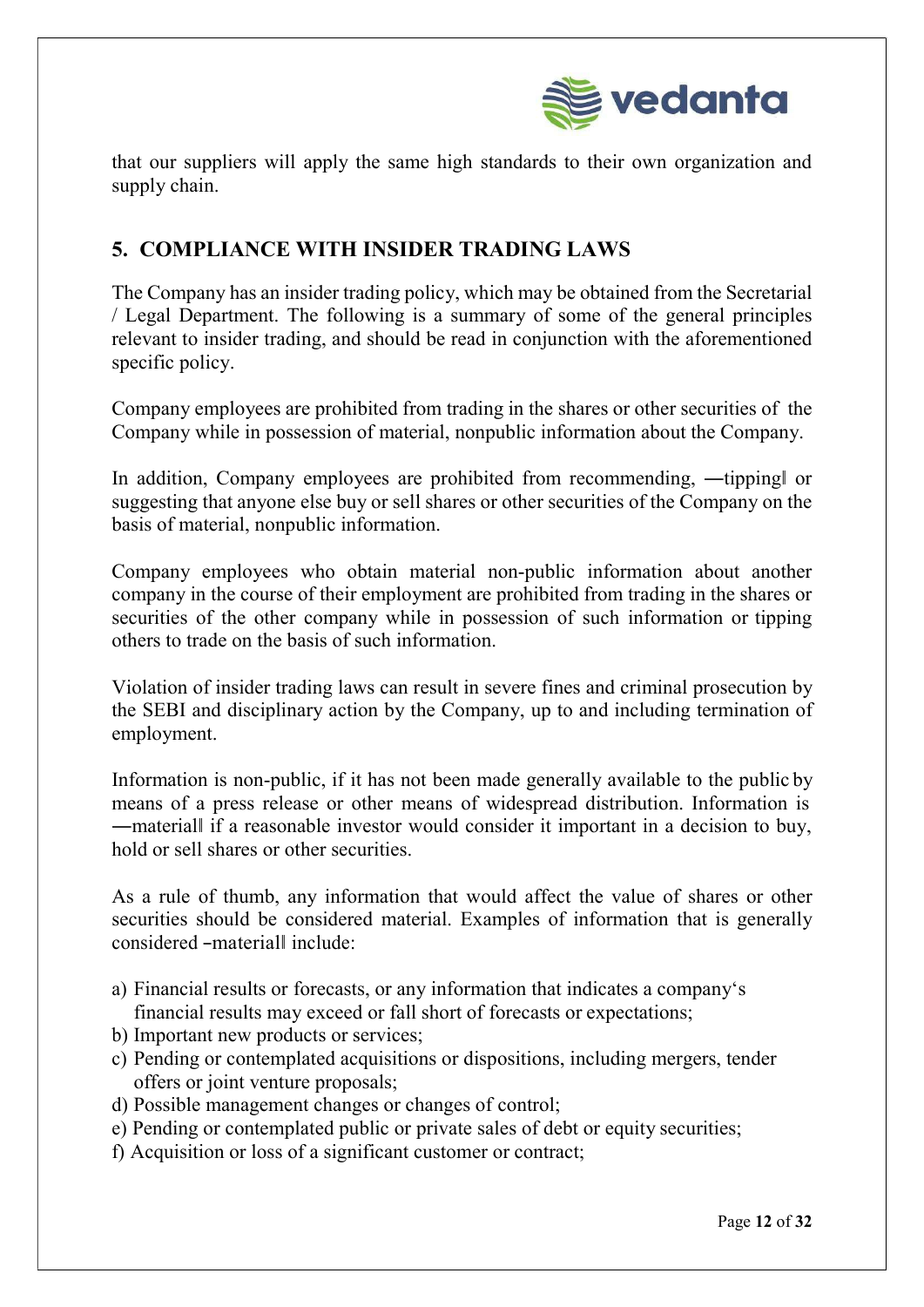

- g) Significant write-offs;
- h) Initiation or settlement of significant litigation; and
- i) Changes in the company's auditors or a notification from its auditors that the company may no longer rely on the auditor's report.
- j) Information should be considered non-public if it has not been made generally available to the public for a reasonable period of time. Whenever there is any doubt whether information concerning a company is material or non-public, do not trade in the securities of such company.
- k) Questionable trading by members of your immediate family or by members of your personal household can, additionally, be your responsibility and give rise to legal and Company-imposed sanctions.

The golden rules are:

- Maintain strict confidentiality of the information and refrain from dealing in the company's securities for the entire relevant period.
- Not discuss or disclose any confidential information to any person under any circumstances since such person may misuse the information to deal in the company shares.
- Honor the —Silent period —as announced by the company every quarter and at other times.
- Report any breach that you are aware of promptly to the company secretary.
- Read and strictly comply with the company's policy and the regulations on Insider Trading including obtaining prior approval for trading when required and disclosing trading forthwith to the Company Secretarial department.

## 6. WHISTLE BLOWER POLICY

## Complaint and Investigation Procedures for Accounting, Internal Accounting Controls, Fraud or Auditing Matters

The Audit Committee of the Company is authorised to govern the receipt, retention, and treatment of complaints regarding the Company's accounting, internal accounting controls or auditing matters, and to protect the confidential, anonymous reporting of employee concerns regarding questionable accounting or auditing matters.

These policies and procedures apply to and are available to all employees of the Company and its subsidiaries, Directors and all external stakeholders.

## A) POLICY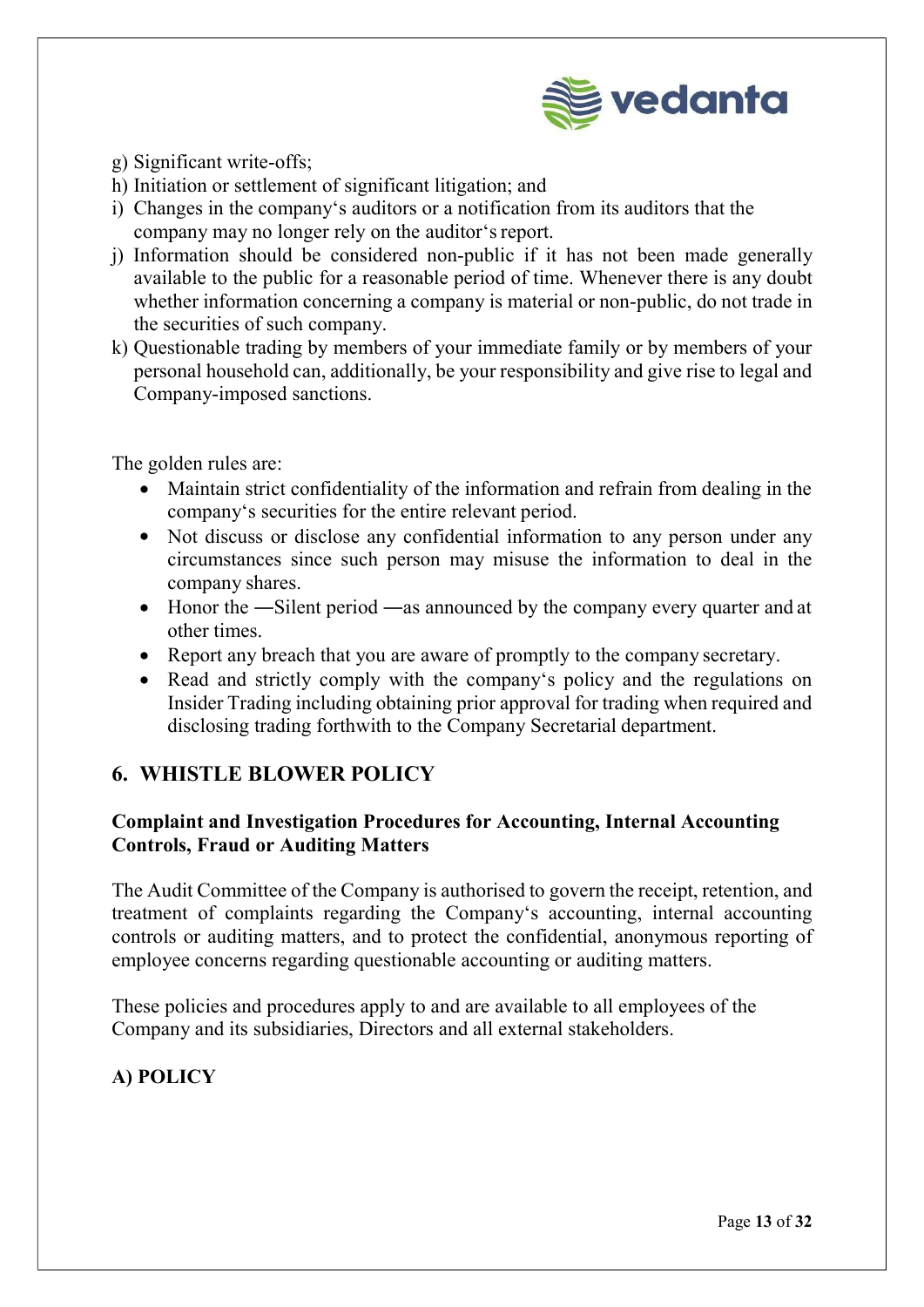

It is the policy of the Company to treat complaints about accounting, internal accounting controls, auditing matters, or questionable financial practices (Accounting Complaints‖) seriously and expeditiously.

Employees will be given the opportunity to submit for review by the Company confidential and anonymous Accounting Complaints, including without limitation, the following:

- Fraud against investors, securities fraud, mail or wire fraud, bank fraud, or fraudulent statements to the Securities and Exchange Board of India (the ―SEBI‖), the U.S. Securities and Exchange Commission (the ―SEC‖), the relevant stock exchanges, any other relevant authority or members of the investing public;
- Violations of any rules and regulations applicable to the Company and related to accounting, internal accounting controls and auditing matters;
- Intentional error or fraud in the preparation, review or audit of any financial statement of the Company; and
- Significant deficiencies in or intentional noncompliance with the Company's internal accounting controls.

If requested by the employee, the Company will protect the confidentiality and anonymity of the employee to the fullest extent possible, consistent with the need to conduct an adequate review. Vendors, customers, business partners and other parties external to the Company will also be given the opportunity to submit Accounting Complaints; however, the Company is not obligated to keep Accounting Complaints from non-employees confidential or to maintain the anonymity of non-employees.

Accounting Complaints will be reviewed under Audit Committee direction and oversight by the Company's in-house general counsel (General Counsel), Internal Audit Manager or such other persons as the Audit Committee or General Counsel determines to be appropriate.

The Company will abide by all laws that prohibit retaliation against employees who lawfully submit complaints under these procedures. In the event that the Company contracts with a third party to handle complaints or any part of the complaint process, the third party will comply with these policies and procedures.

## Vigil Mechanism

The Vigil Mechanism as envisaged in the Companies Act, 2013, and the Rules prescribed is implemented through the Whistle Blower Policy of the Company will provide adequate safeguards against victimization of persons who use such mechanism and make provision for direct access to the Chairperson of the Audit Committee, in appropriate or exceptional cases.

## B) PROCEDURES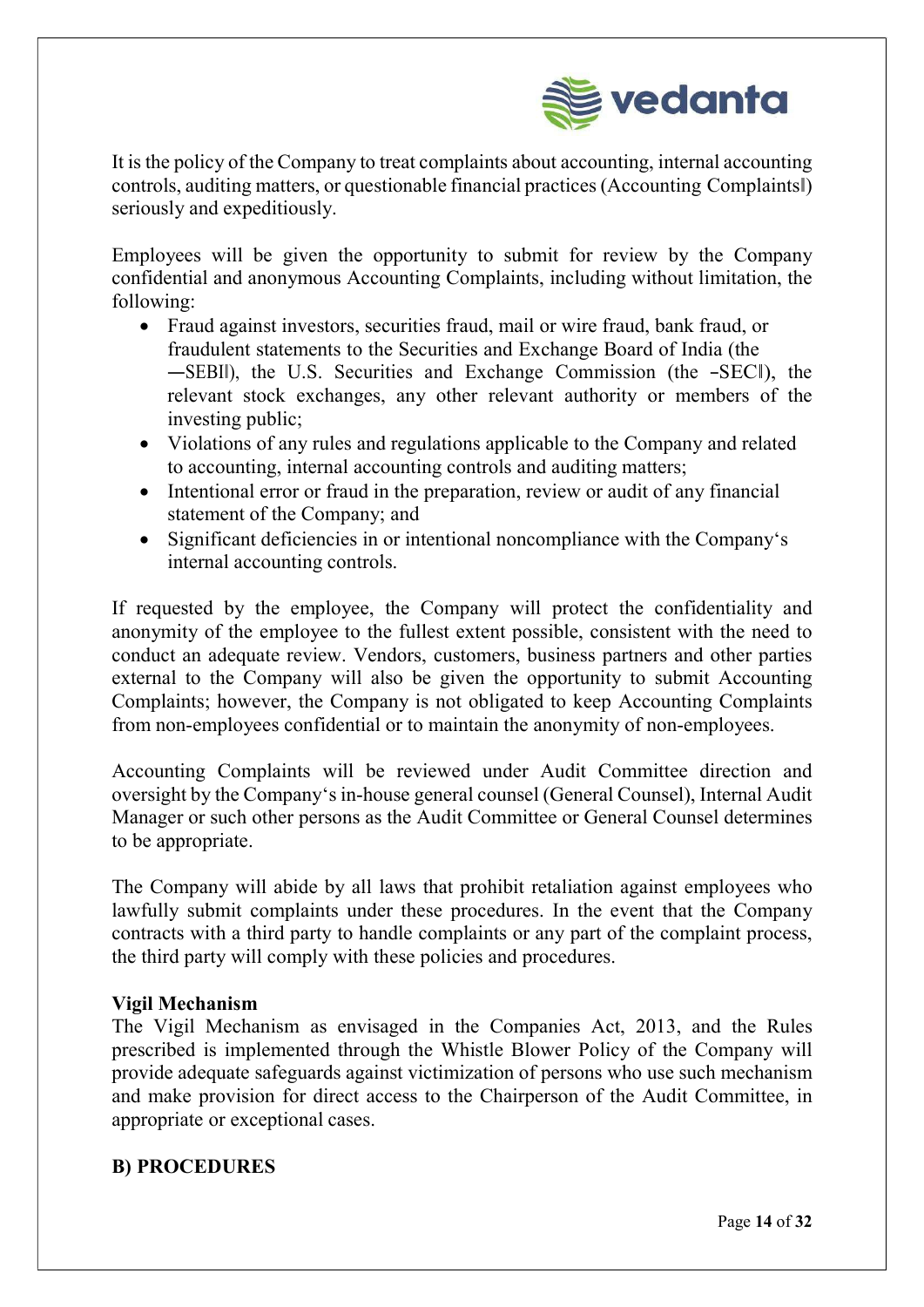

## Complaints and the Investigation Procedures

The Audit Committee of the company is authorised to govern the receipt, retention, and treatment of Complaints and to protect the confidential, anonymous reporting of the same.

These policies and procedures apply to and are available to all employees of the Company, its subsidiaries and all external stakeholders.

## C) POLICY

Employees have the opportunity to submit / report Complaints pertaining to the following areas such as:

- i. Fraud (an act of willful misrepresentation which would affect the interests of the concerned) against investors, securities fraud, mail or wire fraud, bank fraud, or fraudulent statements to the Securities and Exchange Board of India (the ―SEBI‖), the U.S. Securities and Exchange Commission (the ―SEC‖), the relevant stock exchanges, any other relevant authority or members of the investing public.
- ii. Violations of any rules and regulations applicable to the Company and related to accounting, internal accounting controls and auditing matters
- iii.Intentional error or fraud in the preparation, review or audit of any financial statement of the Company
- iv.Any violations to the Company's ethical business practices as specified in the Company's Code of Conduct policy
- v. Any other event which would affect the interests of the business

The Company will protect the confidentiality and anonymity of the complainant to the fullest extent possible with an objective to conduct an adequate review.

External stakeholders such as vendors, customers, business partners etc. have the opportunity to submit Complaints'; however, the Company is not obligated to keep Complaints from non-employees confidential or to maintain the anonymity of nonemployees.

We encourage individuals sending Complaints/ raising any matter to identify themselves instead of sending anonymous Complaints' as it will assist in an effective complaint review process.

Post review, if the Complaint' is found to be have been made with mala fide intention, stringent action will be taken against the complainant. We encourage employees to report genuine Complaints' and those submitted in good faith.

## D) PROCEDURES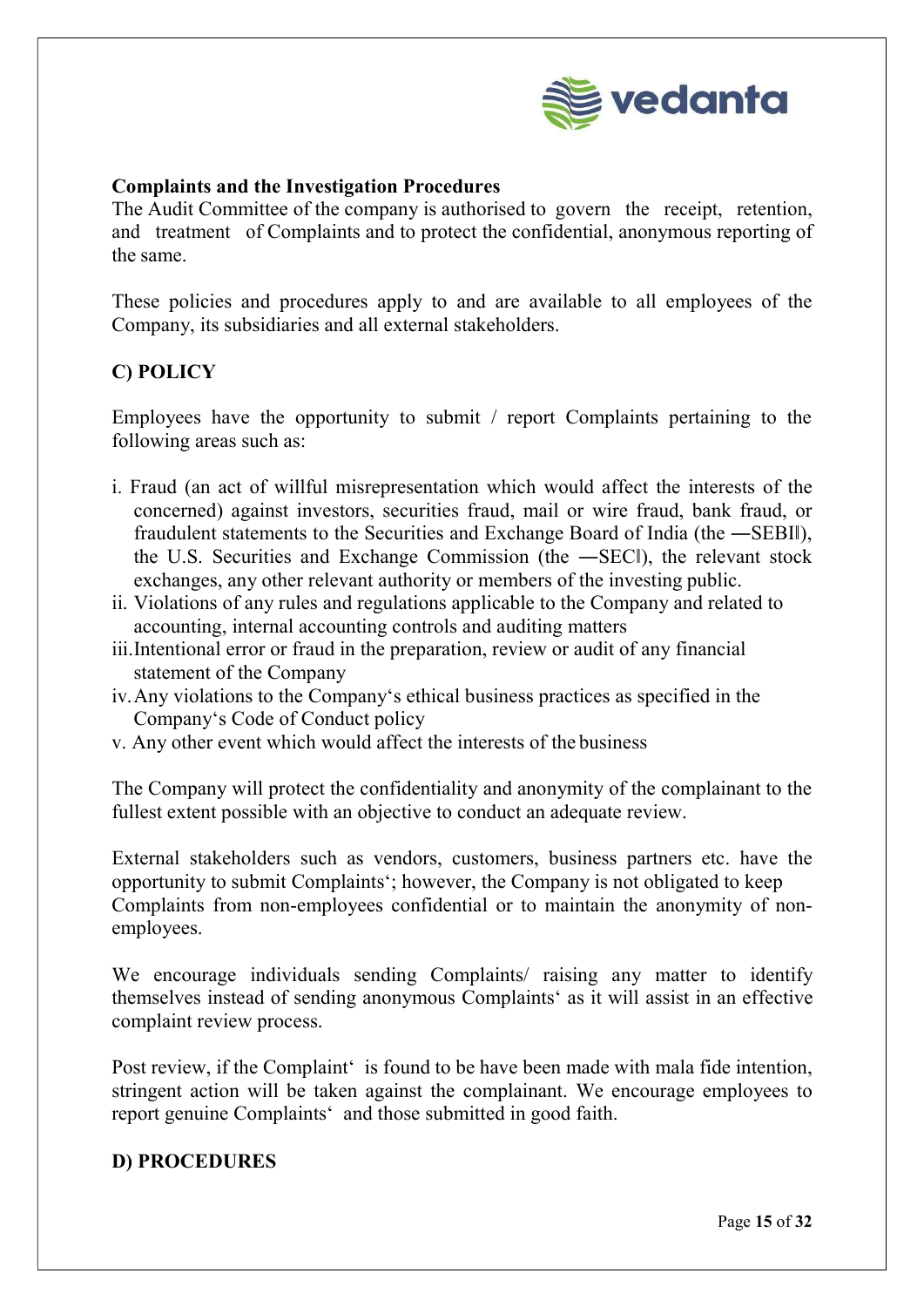

## Receipts of Complaints

All the Complaints' under this policy should be reported to the Group Head – Management Assurance, who is independent of operating management and businesses. The contact details are as follows:

Group Head – Management Assurance, Vedanta, 75 Nehru Road Vile Parle (E), Mumbai 400 099 Tel No. +91- 22 - 66461000 Fax No.  $+91-22-66461450$ 

Complaints' can also be sent to the designated E-Mail ID: Electrosteel. Whistleblower@vedanta.co.in; the custodian of E-Mail ID will be Group Head – Management Assurance.

Complaints can also be registered on the web based portal (www.vedanta.ethicspoint.com) managed by Ethics Point or by calling on a toll free number (details provided on the portal).

If a Complaint is received by any other executive of the Company, the same should be forwarded to the Group Head – Management Assurance at the above address.

## Treatment of Complaints

- 1. Head Management Assurance shall review the \_Complaint', and may investigate it himself or may assign another employee, any committee, outside counsel, advisor, expert or third party service provider to investigate, or assist in investigating the Complaint'. Head - Management Assurance may direct that any individual assigned to investigate a Complaint work at the direction of or in conjunction with Head - Management Assurance or any other attorney in the course of the investigation.
- 2. The person/persons against or in relation to whom the Complaint is made shall cooperate with the investigator and have the right to provide their inputs during the investigation
- 3. At least once in every six months and whenever else as deemed necessary, Head -Management Assurance shall submit a report to the Audit Committee and any other member of Company management that the Audit Committee directs to receive such report, that summarizes each Complaint' made within the last 12 months and shows specifically: (a) the complainant (unless anonymous, in which case the report will so indicate), (b) a description of the substance of the ‗Complaint', (c) the status of the investigation, (d) any conclusions reached by the investigator, and (e) findings and recommendations.

## Access to Reports and Records and Disclosure of Investigation Results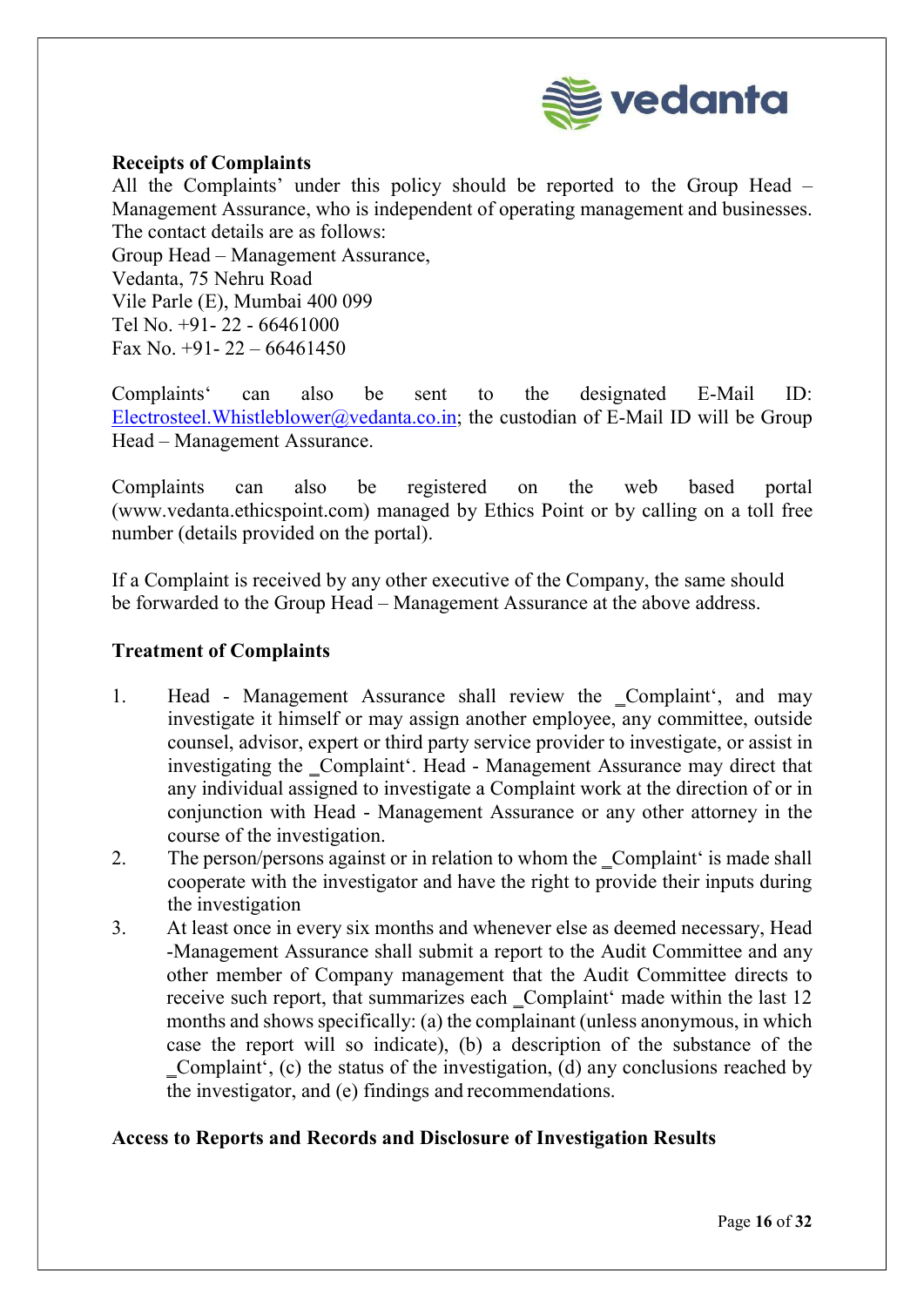

All reports and records associated with Complaints' are considered confidential information and access will be restricted to members of the Audit Committee, Group Head – Management Assurance and any other person as permitted by the Group Head – Management Assurance.

Complaints' and any resulting investigations, reports or resulting actions will generally not be disclosed to the public except as required by any legal requirements or regulations or by any corporate policy in place at that time.

## Retention of Records

All documents relating to such Complaint's made through the procedures outlined above shall be retained for at least five years from the date of the Complaint', after which the information may be destroyed unless the information may be relevant to any pending or potential litigation, inquiry, or investigation, in which case the information will be retained for the duration of that litigation, inquiry, or investigation and therefore as necessary.

## Amendment to the policy

The Company reserves its right to amend or modify this Policy in whole or in part, at any time without assigning any reason whatsoever and the same will be posted on the Company's website.

## 7. CORPORATE OPPORTUNITIES

As an employee of the Company, you have an obligation to advance the Company's interests when the opportunity to do so arises.

If you discover or are presented with a business opportunity through the use of corporate property, information or because of your position with the Company, you should first present the business opportunity to the Company before pursuing the opportunity in your individual capacity.

No employee may use corporate property, information or his or her position with the Company for personal gain or for any other person or entity's gain, and no employee should compete with the Company or deprive the Company of any business opportunity or benefit which could be construed as related to any existing or reasonably anticipated future activity of the Company.

Employees who learn of such opportunity through their association with the Company may not disclose it to a third party or invest in the opportunity without first offering it to the Company.

Employees are prohibited from: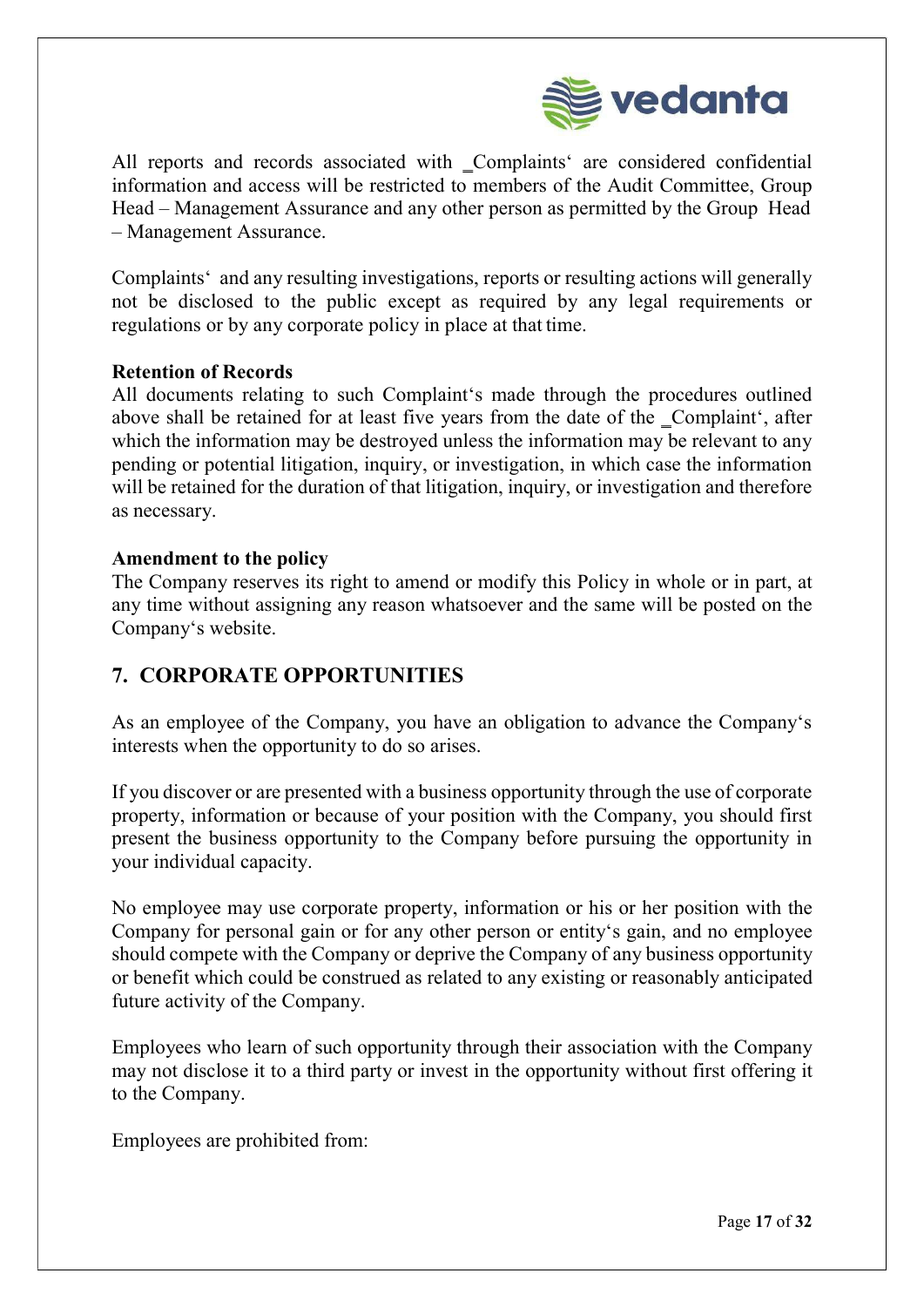

- (1) Taking for themselves personally opportunities that are discovered through the use of the Company's property, information or position;
- (2) Using Company's property, information or position for personal gain; or
- (3) Competing with the Company.

You should disclose to your supervisor the terms and conditions of each business opportunity covered by this Code that you wish to pursue.

Your supervisor will contact the Secretarial / Legal Department and the appropriate management personnel to determine whether the Company wishes to pursue the business opportunity.

If the Company waives its right to pursue the business opportunity, you may pursue the business opportunity on the same terms and conditions as originally proposed and consistent with the other ethical guidelines set forth in this Code.

## 8. COMPETITION AND FAIR DEALING

All employees are obligated to deal fairly with fellow employees and with the Company's customers, suppliers, competitors and other third parties. Employees should not take unfair advantage of anyone through manipulation, concealment, and abuse of privileged information, misrepresentation or any other unfair-dealing practice.

As an Employee, you must not:

- $\triangleright$  Directly deal with, contact or engage with competitors that may create a potential conflict with the provisions of competition law.
- $\triangleright$  Share or part with company specific information in an industry forum or enter into agreements with competitors on any matter unless you have consulted with the legal department in advance.
- $\triangleright$  Enter into agreements that may be constructed as abuse of dominance or restrictive trade practices such as price fixation, exclusive tie in arrangements, limiting the supply of goods or services, collusive bid rigging or predatory pricing.

Compliance with all applicable laws and regulations is an absolute must and nonnegotiable. The Company has a zero tolerance policy for breach of regulations and rules and expects every employee not only to be fully aware of all applicable laws but also to comply with the same in letter and spirit.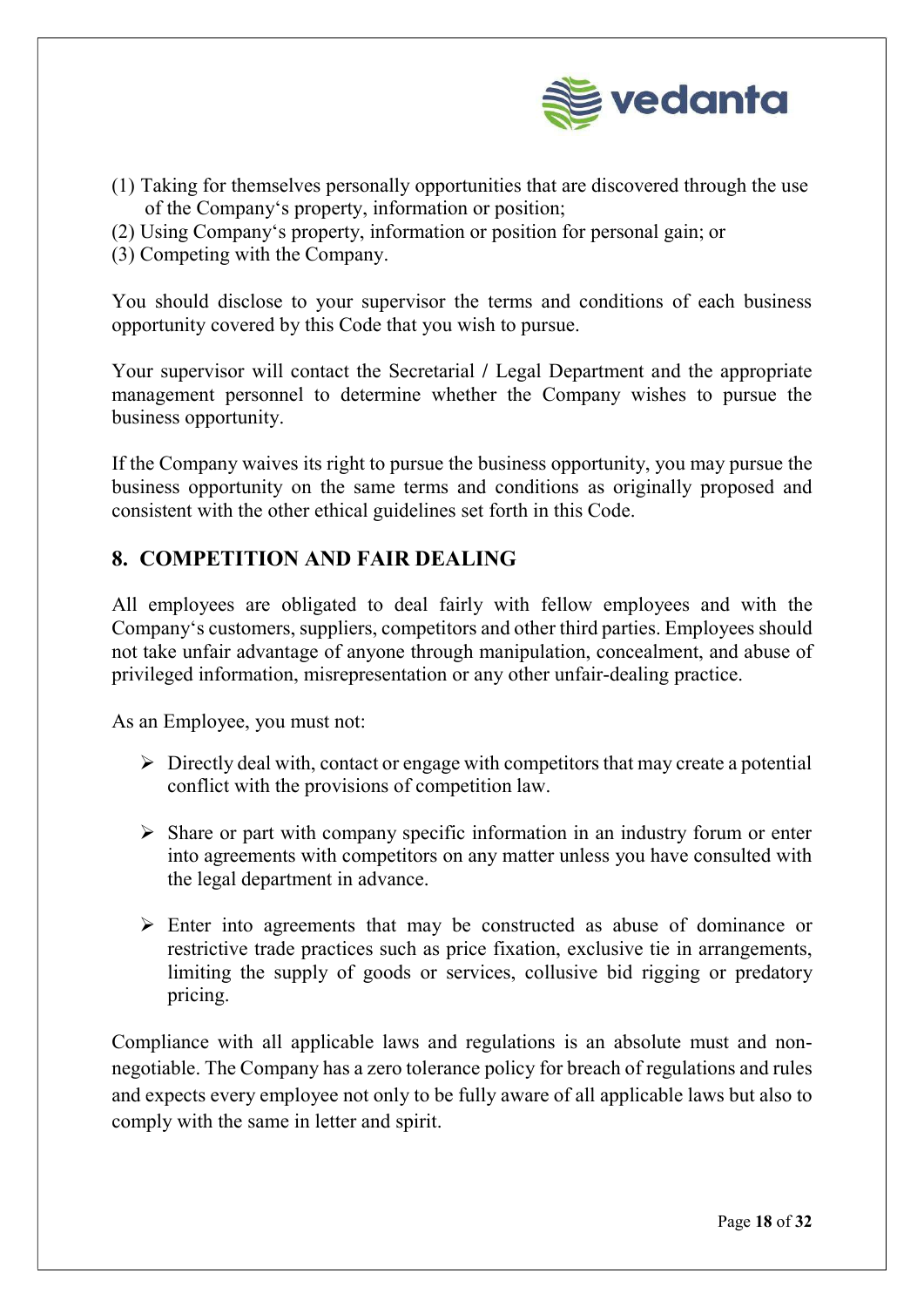

## Relationships with Customers

Our business success depends upon our ability to foster lasting customer relationships. The Company is committed to dealing with customers fairly, honestly and with integrity.

The Company believes in exercising due care and diligence in establishing business relations with its customers and counter parties.

All employees must adhere to the key principle of customer identification. The identity of every customer must be established from a reliable identifying source or materials or documents.

Specifically, you should keep the following guidelines in mind when dealing with customers:

- Information we supply to customers should be accurate and complete to the best of our knowledge. Employees should not deliberately misrepresent information to customers.
- Employees should not refuse to sell, service, or maintain products the Company has produced simply because a customer is buying products from another supplier.
- Customer entertainment should not exceed reasonable and customary business practice. Employees should not provide entertainment or other benefits that could be viewed as an inducement to or a reward for, customer purchase decisions.
- Please see —Gifts and Entertainment below for additional guidelines in this area.

## Relationships with Suppliers

The Company deals fairly and honestly with its suppliers. This means that our relationships with suppliers are based on price, quality, service and reputation, among other factors.

The Company has high stakes in the procurement of goods and services. We recognize that we need to manage this expenditure from social, ethical and environmental perspective by ensuring that our suppliers meet our high standards for responsible behavior. To achieve this aim, social, ethical and environmental considerations will become an integral part of how we evaluate and select our suppliers.

There are two areas of focus for procurement activity:

## **Ethics**

Our procurement processes aims to surface ethical issues. Where serious ethical issues are identified, supplier will be excluded from doing business with us.

## Environment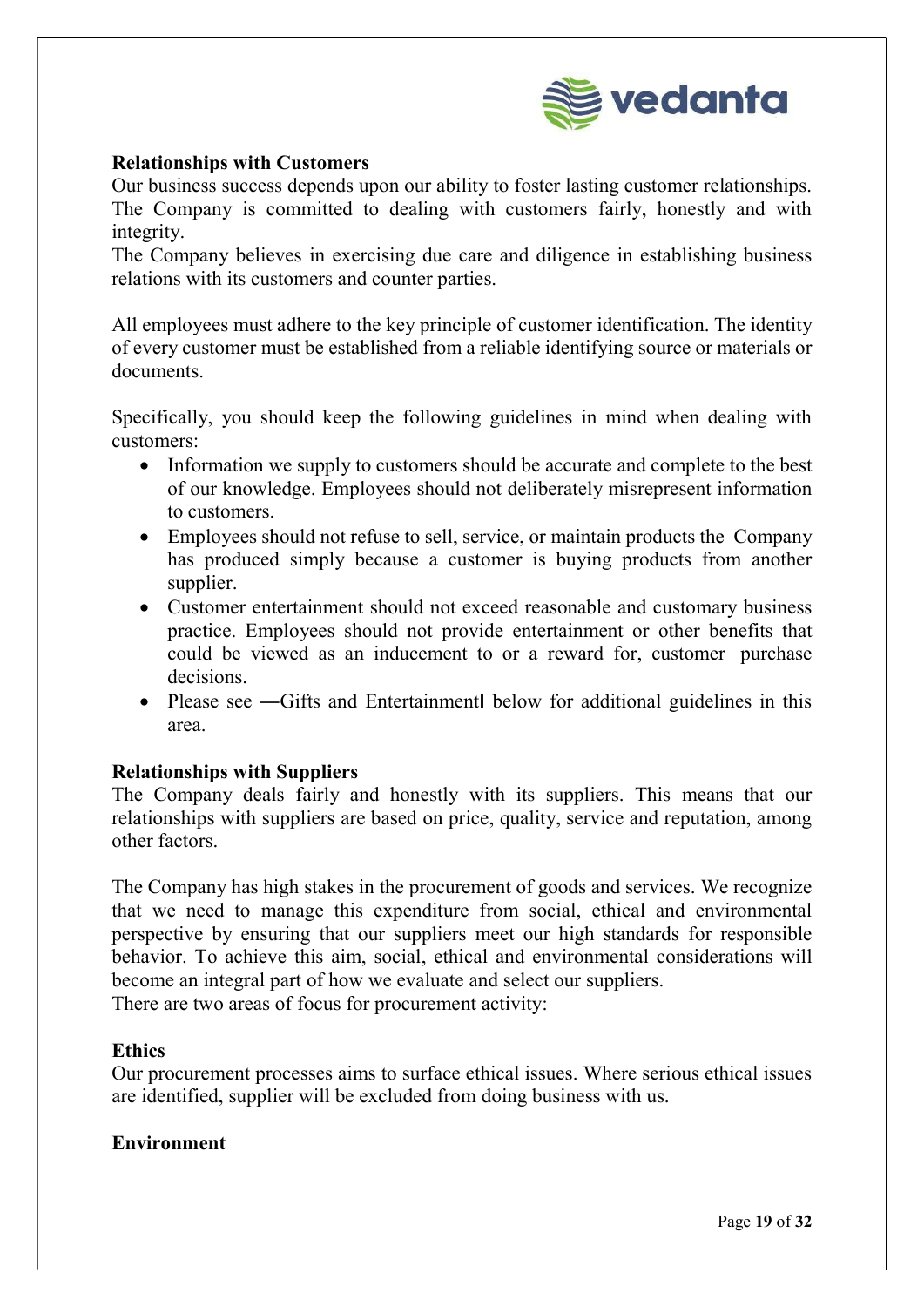

Our procurement process will ensure that we take all possible steps to make sure our suppliers do not unnecessarily impact the environment in the way they produce, consume and dispose of materials.

We aim actively to ensure that due regard is given to each of these issues in every managed procurement by Electrosteel Steels Limited.

Employees dealing with suppliers should carefully guard their objectivity. Specifically, no employee should accept or solicit any personal benefit from a supplier or potential supplier that might compromise, or appear to compromise, their objective assessment of the supplier's products and prices.

Employees can give or accept promotional items of nominal value or moderately scaled entertainment within the limits of responsible and customary business practice. Please see Gifts and Entertainment below for additional guidelines in this area.

## Relationships with Competitors

The Company is committed to free and open competition in the marketplace. Employees should avoid actions that would be contrary to laws governing competitive practices in the marketplace, including federal and state antitrust laws.

Such actions include misappropriation and/or misuse of a competitor's confidential information or making false statements about the competitor's business and business practices.

The Company and its employees shall under no circumstances engage in any anticompetitive practices such as illegal fixing of prices, sharing of markets or other actions which prevent, restrict or distort competition in violation of applicable anti- trust laws.

## Relationships with stakeholders

Entity's ability to conduct business is directly affected by government decision making, and it seeks to have open and constructive relationships with governments.

If you have contact with government officials during your work, or are asked to provide information in connection with a government or regulatory agency enquiry or investigation, you must make sure that any information you provide is truthful and accurate, and that Company's legitimate interests are protected

Always be truthful, accurate, cooperative and courteous when dealing with government or regulatory agency officials. Notify and seek advice from your Legal representative if you receive a non-routine request from a government or regulatory agency official Stand firm against possible corruption. Never offer anything of value to obtain an actual or perceived improper advantage.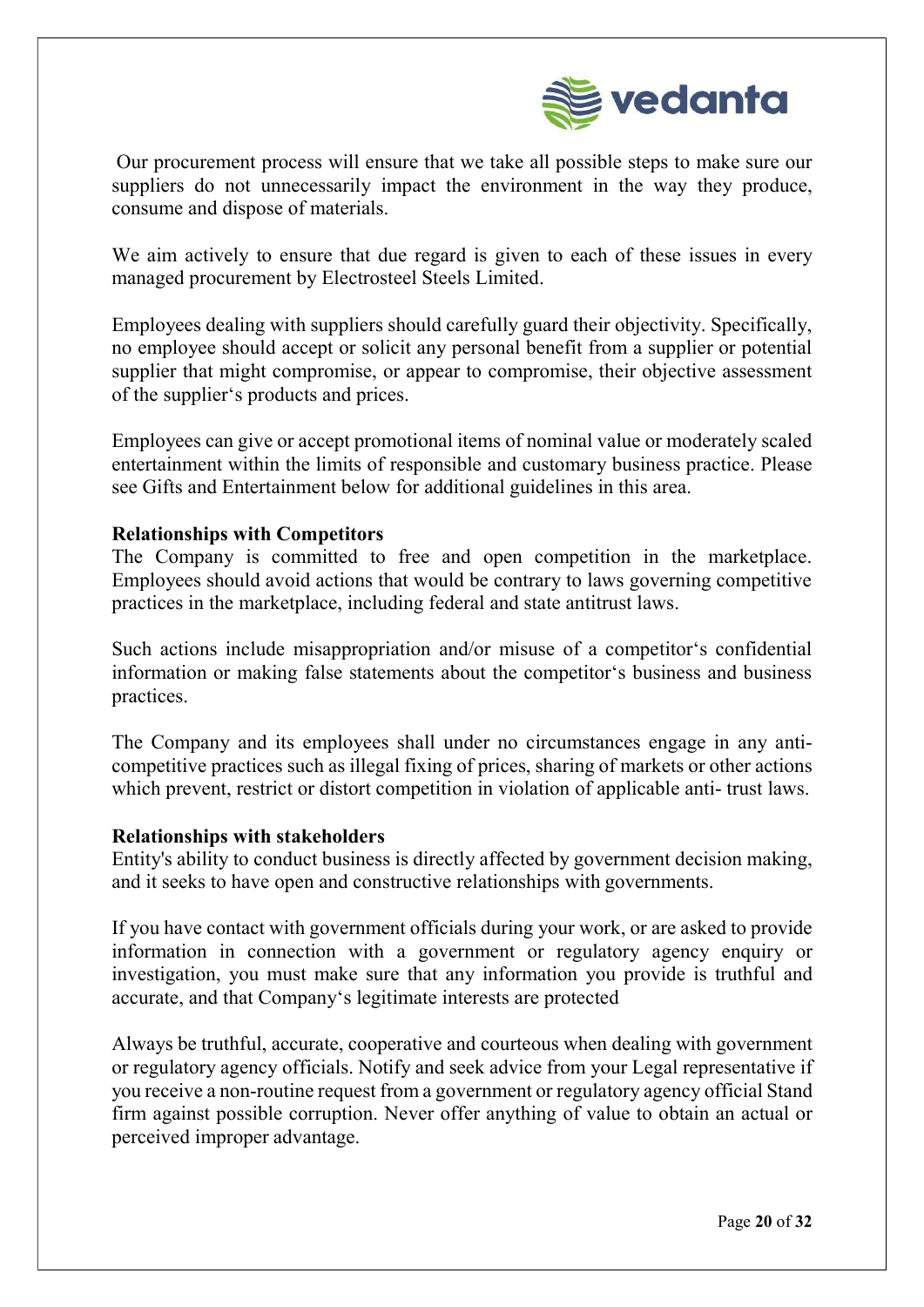

## 9. CONFLICTS OF INTEREST

An employee's primary employment obligation is to the Company. The Company's employees shall avoid entering into any situation in which their personal or financial interests may conflict with those of the Company.

## General Principles

Business decisions and actions must be based on the best interests of the Company, and must not be motivated by personal considerations or relationships. Relationships with prospective or existing suppliers, contractors, customers, competitors or regulators must not affect our independent and sound judgment on behalf of the Company.

General guidelines to help employees better understand several of the most common examples of situations that may cause a conflict of interest are listed below. However, employees are required to disclose to the respective principal financial officers any situation that may be, or appears to be, a conflict of interest. When in doubt, it is best to disclose.

The Company expects from its employees a sound level of allegiance to the Company. This includes adherence to the noncompeting ethics by persons possessing significant confidential information.

## Identifying Potential Conflicts of Interest

A conflict of interest can occur when an employee's private interest interferes, or appears to interfere, with the interests of the Company as a whole.

You should avoid any private interest that influences your ability to act in the interests of the Company or that makes it difficult to perform your work objectively and effectively.

Identifying potential conflicts of interest may not always be clear-cut. The following situations are examples of conflicts of interest:

- Outside Employment. No employee should be employed by, serve as a director of, or receive payments for services to a company that is a material customer, supplier, distributor or competitor of the Company without the advance approval of the Chairman of the Board (the ―Chairman‖) or the Board of Directors (the ―Board‖). Any outside activity must be strictly separated from employment by the Company and should not harm the Company's interests, the business of the Company or job performance at the Company.
- Improper Personal Benefits. No employee should seek or accept any material (as to him or her) payment, personal benefits or favors because of his or her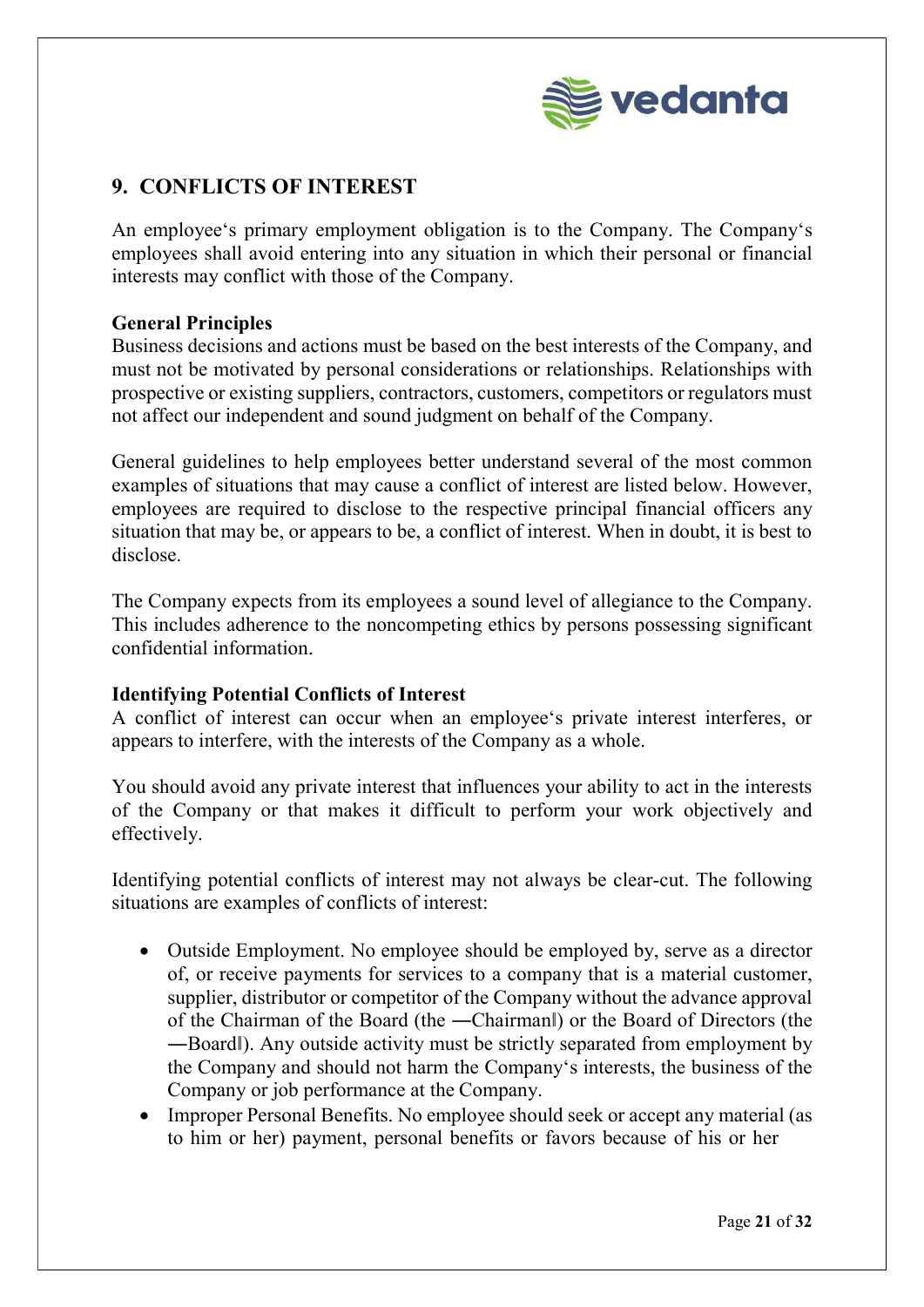

position with the Company which might reasonably be believed to influence business transactions or which are not within the bounds of customary business hospitality. Please see —Gifts and Entertainment below for additional guidelines in this area.

- Financial Interests. Employees may not allow their investments to influence, or appear to influence, their independent judgment on behalf of the Company. The appearance of a conflict of interest is most likely to arise if an employee has an investment in a competitor, supplier, customer or distributor and his decision may have a business impact on this outside party. No employee should have a significant financial interest (ownership or otherwise) in any company that is a material customer, supplier or competitor of the Company. A ―significant financial interest‖ means (i) ownership of greater than 1% of the equity of a material customer, supplier or competitor or (ii) an investment in a material customer, supplier or competitor that represents more than 5% of the total assets of the employee.
- Loans or Other Financial Transactions. No employee should obtain loans or guarantees of personal obligations from, or enter into any other personal financial transaction with, any company that is a material customer, supplier or competitor of the Company. This guideline does not prohibit arms-length transactions with banks, brokerage firms or other financial institutions.
- Service on Boards and Committees. No employee should serve on a board of directors or trustees or on a committee of any entity (whether profit or not-forprofit) whose interests reasonably would be expected to conflict with those of the Company.
- Actions of Family Members. The actions of family members outside the workplace may also give rise to the conflicts of interest described above because they may influence an employee's objectivity in making decisions on behalf of the Company.

For purposes of this Code, ―family members‖ include your spouse or life-partner, brothers, sisters and parents, in-laws and children whether such relationships are by blood or adoption. Employees may not seek to obtain special treatment from the Company for family members or friends or for businesses in which family members or friends have an interest.

For purposes of this Code, a company is a -materiall customer if the company has made payments to the Company in the past year in excess of INR 5.00 crores or 2% of the customer's gross revenues, whichever is greater.

A company is a material' supplier if the company has received payments from the Company in the past year in excess of INR 5.00 crores or 2% of the supplier's gross revenues, whichever is greater.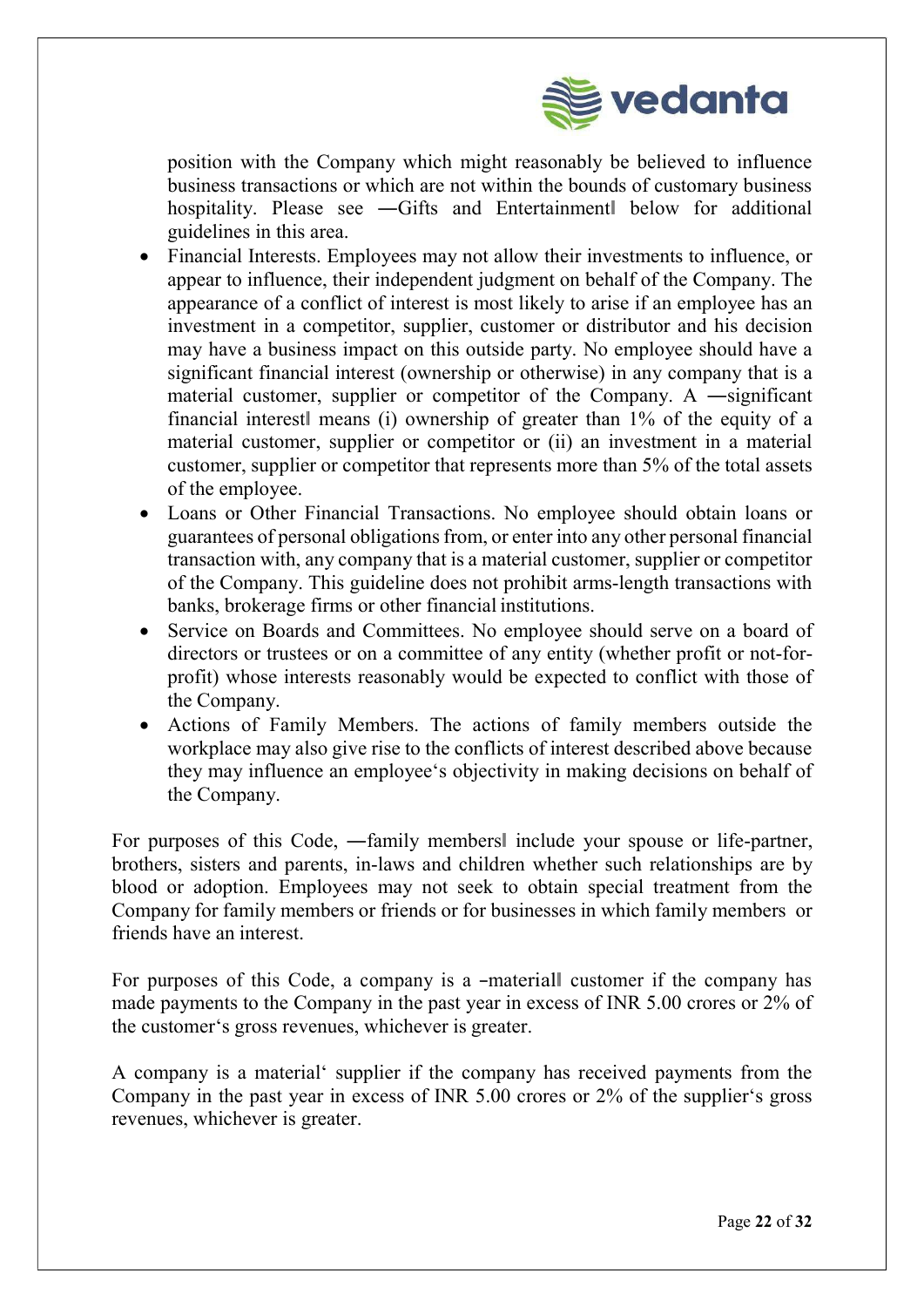

A company is a material' competitor if the company competes in the Company's line of business and has annual gross revenues from such line of business in excess of INR 5.00 crores.

If you are uncertain whether a particular company is a material customer, supplier or competitor, please contact the Secretarial / Legal Department for assistance.

## Disclosure of Conflicts of Interest

The Company requires that employees disclose any situations that reasonably would be expected to give rise to a conflict of interest. If you suspect that you have a conflict of interest, or something that others could reasonably perceive as a conflict of interest, you must report it to your supervisor or the Secretarial / Legal Department.

Your supervisor and the Secretarial / Legal Department will work with you to determine whether you have a conflict of interest and, if so, how best to address it. Although conflicts of interest are not automatically prohibited, they are not desirable and may only be waived as described in ―Waivers of the Code‖ above.

Senior officers must disclose to the board of directors any material transaction or relationship that could reasonably be expected to give rise to a conflict of interest.

## 10.GIFTS AND ENTERTAINMENT

## **Gifts**

Generally it is not acceptable to exchange gifts with business partners/customers and authorities since this may imply influence or the potential to influence in favour of the employee/Company and compromise objectivity in decision making.

However the Company recognizes that it may be customary to receive and give nominal gifts to our business partners and colleagues on special occasions like marriages, celebrations etc. as long as such gift is within the norms of the Company's gift policy and is not meant to influence decision making in any manner. Likewise entertainment incidental to normal course of business that is normal is also permitted.

Individuals should make every effort to refuse or return gifts having commercial value. Under exceptional circumstances if gifts are to be accepted then the same should be reported to the immediate superior and deposited with the Company Secretary. Perishable gift items may be distributed in office. Company Secretary should circulate details of such gifts to the Company CEO/ Unit Head on a bi-monthly basis.

a) It is prohibited to offer loans, cash or personal cheques, gifts that may be illegal (anything offered to a government official in breach of local or international bribery laws) and gifts of an inappropriate nature. The test to be applied while giving gifts is whether they could be intended, or even be reasonably interpreted, as a reward or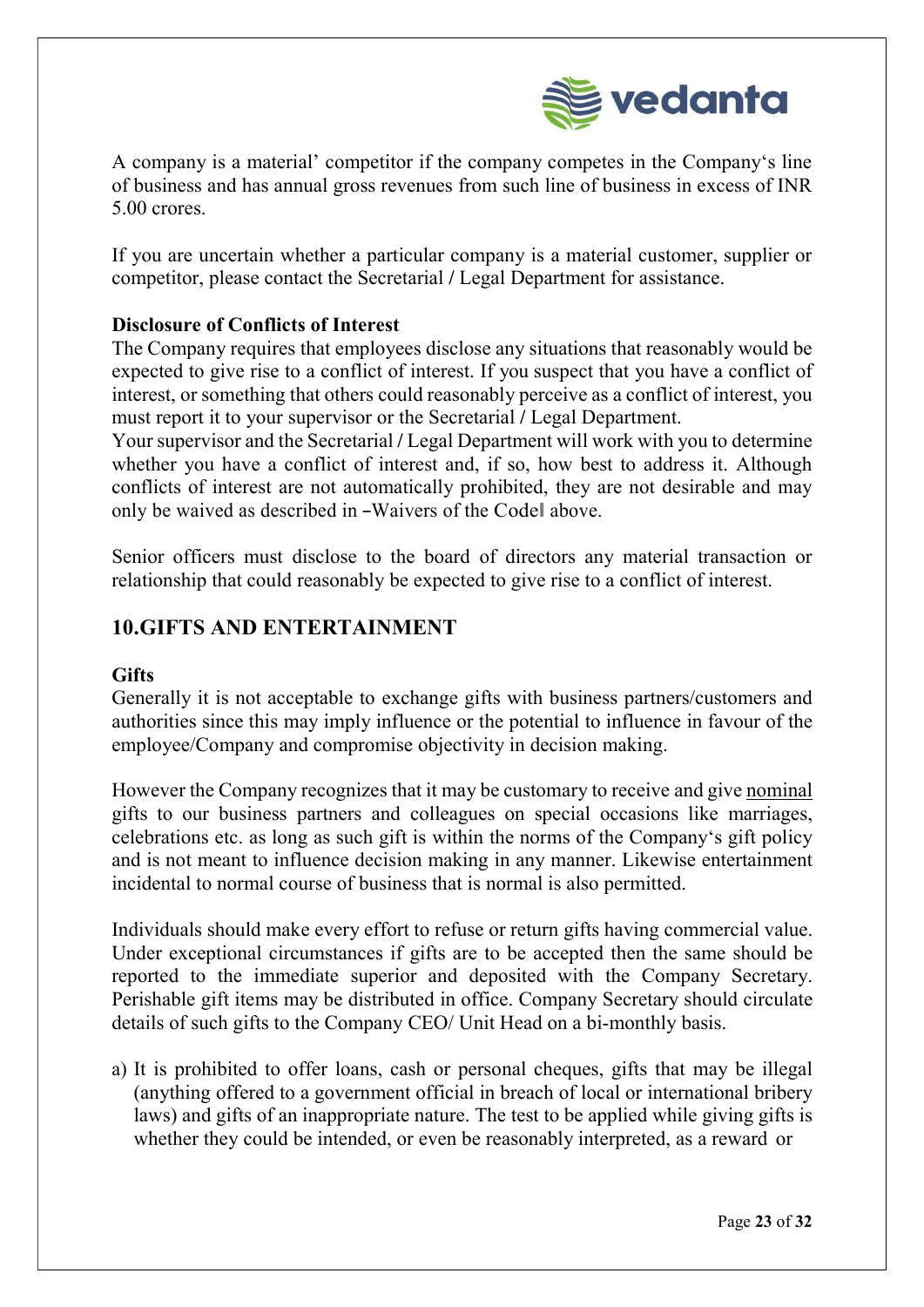

encouragement or inducement for a favor or for preferential treatment. If the answer is yes, the gifts are prohibited.

- b) Never personally pay for a gift in order to avoid complying with entity's code of conduct
- c) Never offer gifts from any entity involved in a bid or tender with entity.

## Entertainment

Bona fide hospitality and promotional, or other business expenditure which seeks to improve the image of a commercial organization, better to present products and services, or establish cordial relations, is recognized as an established and important part of doing business.

It is your responsibility to use good judgment in this area. As a general rule, you may give or receive entertainment to or from customers or suppliers only if the entertainment would not be viewed as an inducement to or reward for any particular business decision. Therefore the sums informed in this regard must be nominal.

Entertainment expenses should be properly accounted for on expense reports. This policy should be following in letter and spirit.

For further guidance you should contact the Company Secretary / HR Head.

## 11.PROTECTION AND USE OF COMPANY ASSETS

Employees should protect the Company's assets and ensure their efficient use for legitimate business purposes only. Theft, carelessness and waste have a direct impact on the Company's profitability.

The use of Company funds or assets, whether or not for personal gain, for any unlawful or improper purpose is prohibited.

To ensure the protection and proper use of the Company's assets, each employee should:

- Exercise reasonable care to prevent theft, damage or misuse of Company property.
- Report the actual or suspected theft, damage or misuse of Company property to a supervisor.
- Use the Company's telephone system, other electronic communication services, written materials and other property primarily for business-related purposes.
- Safeguard all electronic programs, data, communications and written materials from inadvertent access by others.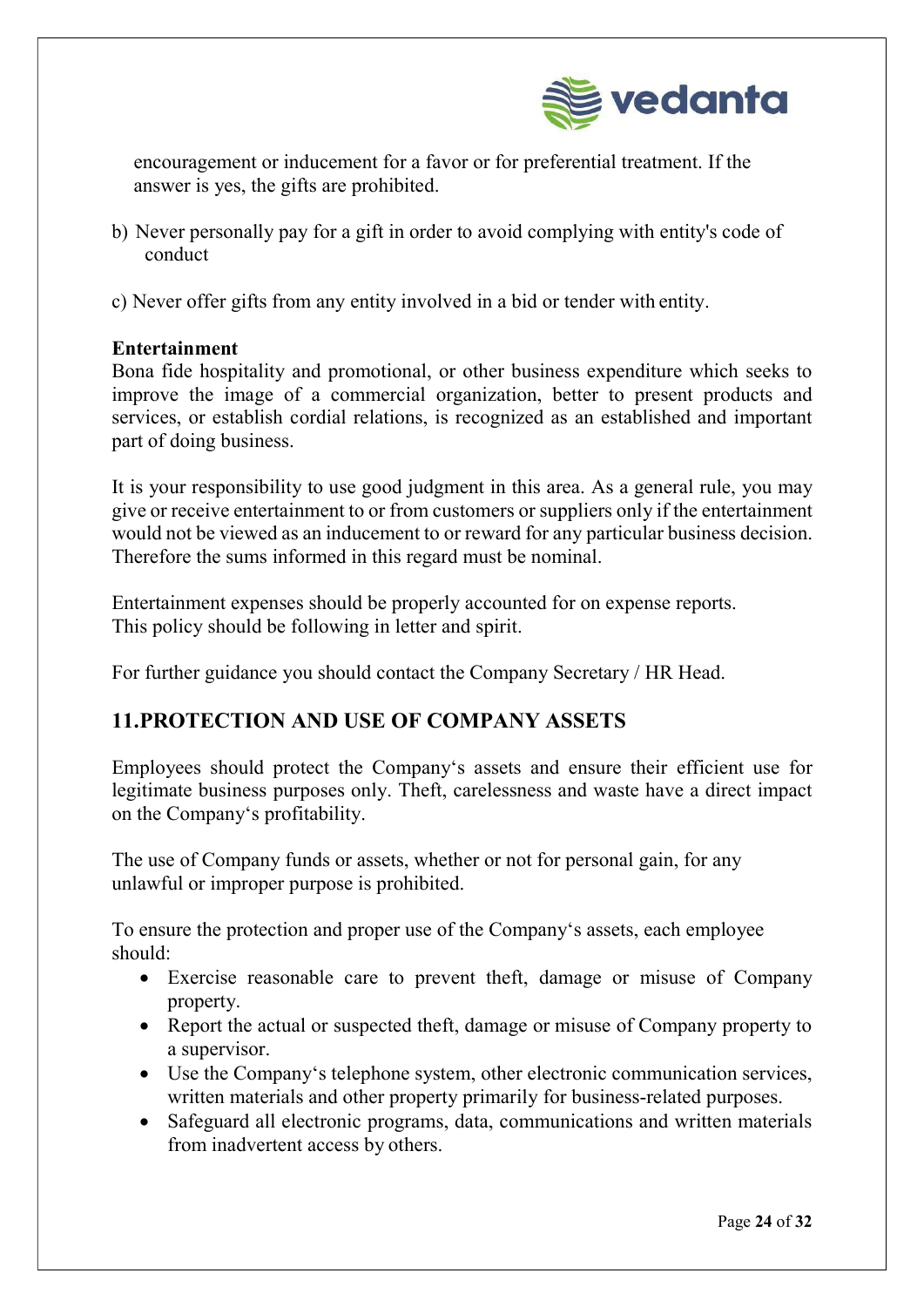

 Use Company property only for legitimate business purposes, as authorized in connection with your job responsibilities.

Employees should be aware that Company property includes all data and communications transmitted or received to or by, or contained in, the Company's electronic or telephonic systems.

Company property also includes all written communications. Employees and other users of this property should have no expectation of privacy with respect to these communications and data. To the extent permitted by law, the Company has the ability, and reserves the right, to monitor all electronic and telephonic communication. These communications may also be subject to disclosure to law enforcement or government officials.

## 12.INFORMATION MANAGEMENT

Employees have access to a variety of confidential information while employed at the Company. An employee is required to keep confidential or not to disclose or use the confidential information belonging to the Company or belonging to a third party which has been received by the Company pursuant to a confidentiality agreement or received by the Company in circumstances where it is clear or evident that the information is proprietary and confidential.

Furthermore, employees shall comply with the terms of all confidentiality or other agreements relating to information received from third parties. The foregoing shall not apply where the disclosure is made with the written consent of the Company or where law requires the disclosure.

Such confidential information must be given up to the Company when the employee leaves the Company's employment.

Confidential information includes all information that is internally generated by the Company concerning the business of the Company. It may also include information obtained from sources outside the Company, including information about other companies or their securities.

Confidential information includes all non-public information that might be of use to competitors, or, if disclosed, harmful to the Company or its customers.

The following is a non-exclusive list of confidential information:

(a) The financial and sales results of the Company, before they are in the public domain.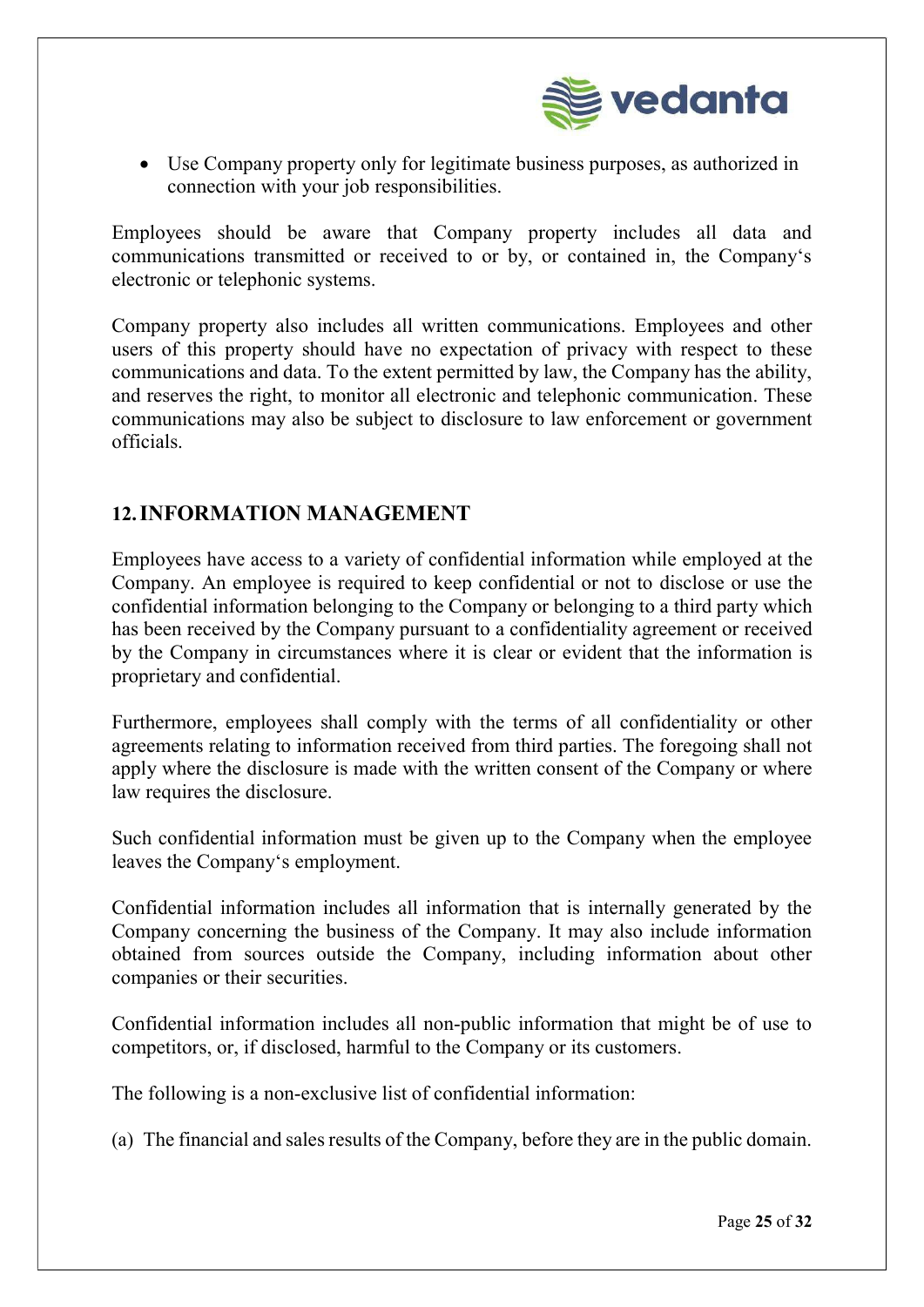

- (b) Trade secrets, including any business or technical information, such as formulae, recipes, process, research programs or information that is valuable because it is not generally known.
- (c) Any invention or process developed by an employee using the Company's facilities or trade secret information resulting from any work for the Company, or relating to the Company's business.
- (d) Proprietary information such as customer sales lists and customers' confidential information.
- (e) Any transaction that the Company is or may be considered which had not been publicly disclosed.

Employees have a duty to safeguard all confidential information of the Company or third parties with which the Company conducts business, except when disclosure is authorized or legally mandated.

You should consider all information, from whatever source, to be confidential until it has been made available to the general public for a reasonable period of time. Employees should not discuss confidential information with anyone outside the Company.

Any questions or concerns regarding whether disclosure of Company information is legally mandated should be promptly referred to the Legal Department.

An employee's obligation to protect confidential information continues after he or she leaves the Company. Unauthorized disclosure of confidential information could cause competitive harm to the Company or its customers and could result in legal liability to you and the Company.

## Safeguarding Confidential Information

Care must be taken to safeguard confidential information. Accordingly, the following measures should be adhered to:

- The Company's employees should conduct their business and social activities so as not to risk inadvertent disclosure of confidential information. For example, when not in use, confidential information should be secretly stored. Also, review of confidential documents or discussion of confidential subjects in public places (e.g., airplanes, trains, taxis, etc.) should be conducted so as to prevent overhearing or other access by unauthorized persons.
- Within the Company's offices, confidential matters should not be discussed within hearing range of visitors or others not working on such matters.
- Confidential matters should not be discussed with other employees not working on such matters or with friends or relatives including those living in the same household as a Company employee.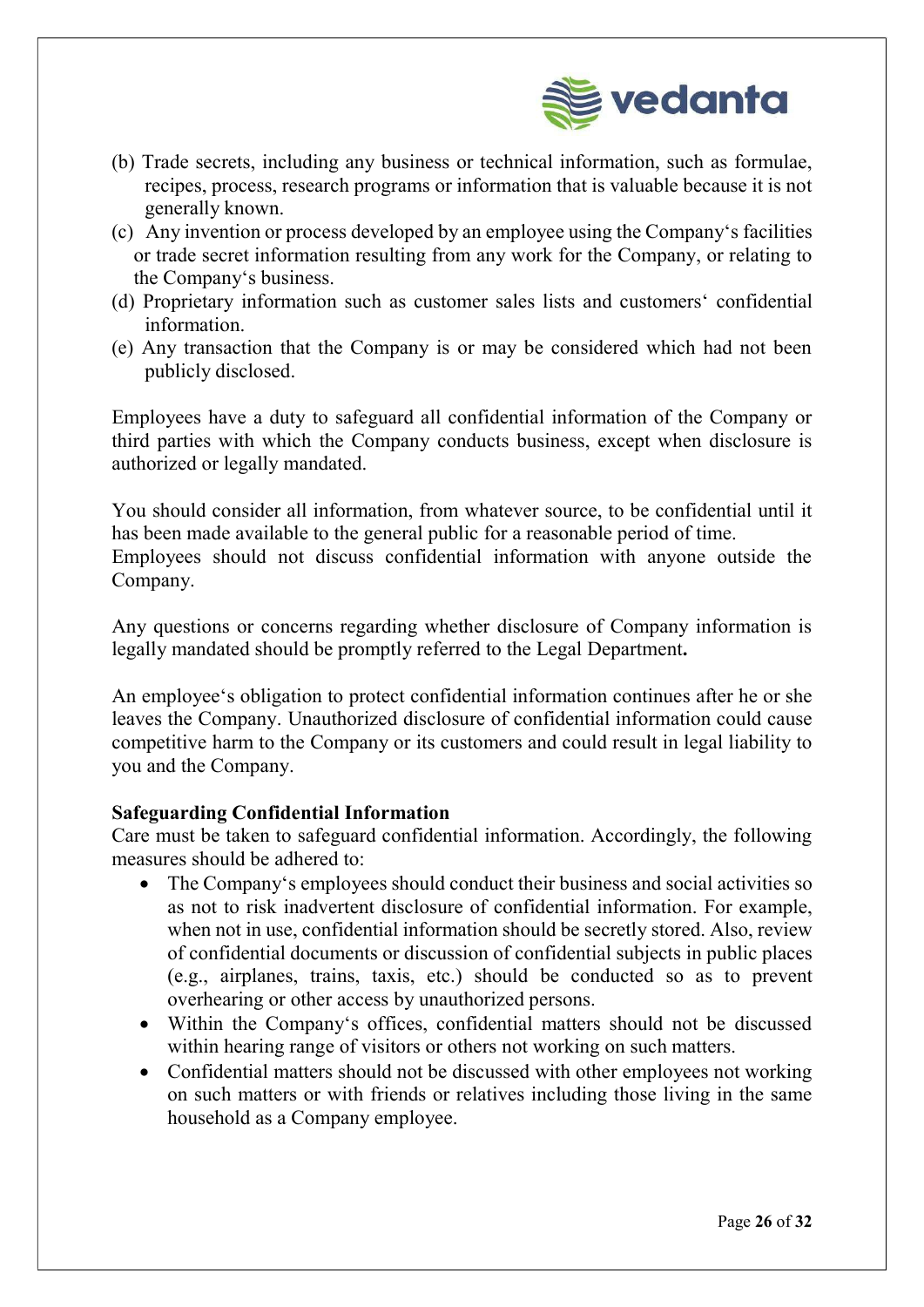

## 13.EXTERNAL COMMUNICATIONS

The Company places high value on responsible communication strategies as it is watched by the world at large – competitors, customers, investors, media, public, regulators and other stakeholders. Every information which is shared, planned or otherwise, about the activities of Electrosteel Steels Limited influences the Company's overall image. Managing the communication which reaches the public, especially the financial and investing community as well as the media, is therefore important. The Company wants to be seen to communicate the right messages at the right times in an integrated, consistent and positive manner.

## Accuracy of Company Records

Accurate and reliable records are crucial to our business. Our records are the basis of our earnings statements, financial reports and other disclosures to the public and guide our business decision-making and strategic planning.

Company records include booking information, payroll, timecards, travel and expense reports, e-mails, accounting and financial data, measurement and performance records, electronic data files and all other records maintained in the ordinary course of our business.

As a public company we are subject to various securities laws, regulations and reporting obligations. All Company's business transactions must be fully and fairly recorded in accordance with the Company's accounting principles and other appropriate requirements. Improper or fraudulent documentation or reporting is contrary to the requirements and the Company's philosophy and Code.

Both applicable law and our policies require the disclosure of accurate and complete information regarding the Company's business, financial condition and results of operations.

In addition, applicable law requires the Company to maintain proper internal books and records and to devise and maintain an adequate system of internal accounting controls.

Employees are prohibited from (1) falsifying records or accounts subject to the above requirements and (2) making any materially false, misleading, or incomplete statement to an accountant in connection with an audit or any public filing with the relevant stock exchanges.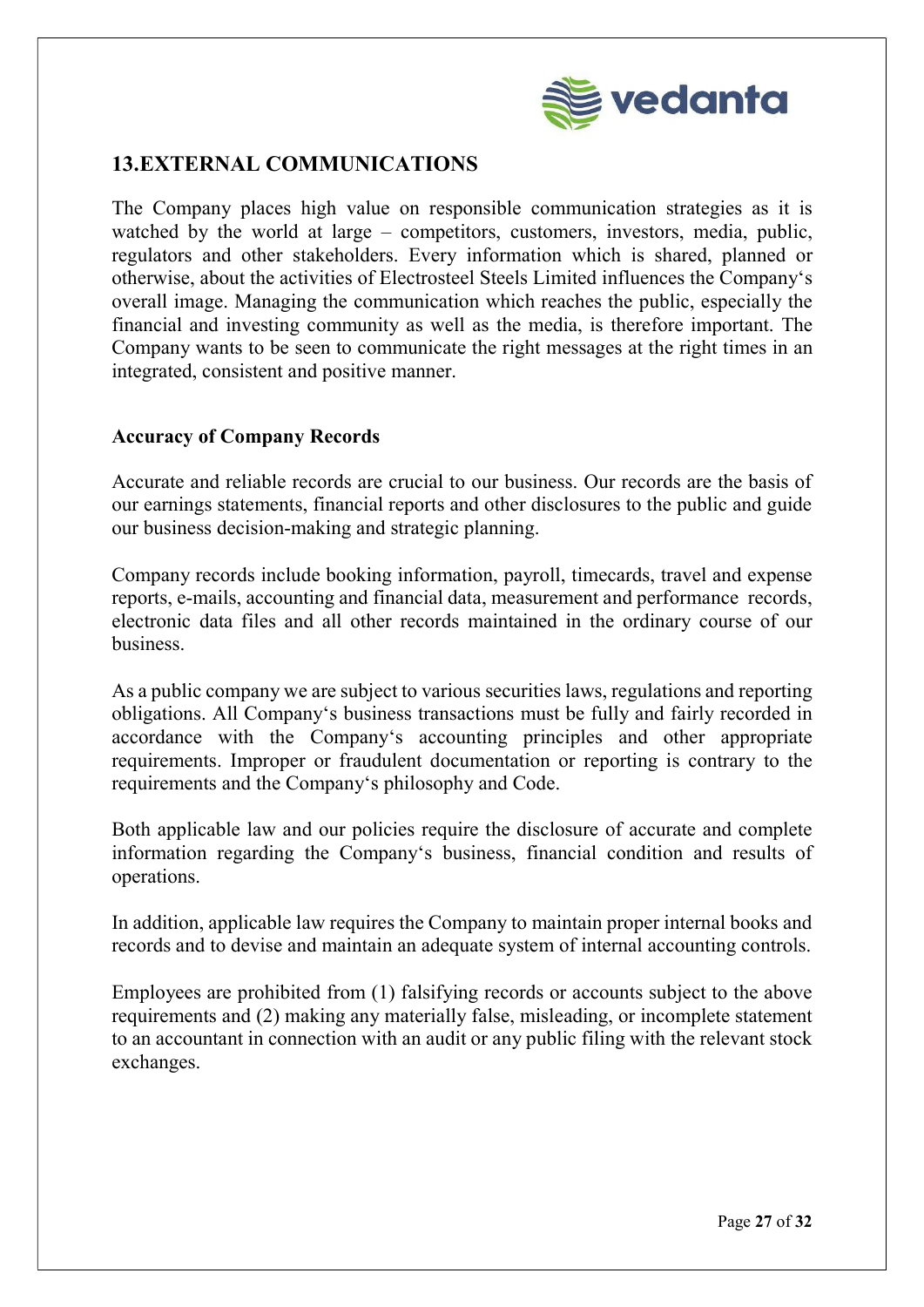

These provisions are intended to discourage officers, directors, and other persons with access to the Company's books and records from taking action that might result in the communication of materially misleading financial information to the investing public.

All Company records must be complete, accurate and reliable in all material respects.

Undisclosed or unrecorded funds, payments or receipts are inconsistent with our business practices and are prohibited.

You are responsible for understanding and complying with our record keeping policy. Inaccurate, incomplete or untimely reporting will not be tolerated and can severely damage the Company and result in legal liability.

Please ask your supervisor if you have any questions.

## Communicating with Media:

As per the Company's Code of Conduct only Business Units PR Heads are authorised to interact with media organizations, oversee drafting, coordination of media releases and statements, coordination of interviews, media kits and background material.

The Communications Policy stipulates that all matters relating to external communication and media are under the direction of the Group Communications Council and identifies authorized spokespersons that may interact with the media. No employees, other than authorized spokespersons, may respond to the media.

To ensure compliance with this policy, all news media or other public requests for information regarding the Company should be directed to the Head – Group Communications.

The Group Communications, Investor Relations, Secretarial & Legal Department will work with you and the appropriate personnel to evaluate and coordinate a response to the request.

## Selective Disclosure

The Company prohibits any employee privy to confidential information from communicating such information to anyone else, unless it is necessary to do so in the course of business. If you are in doubt about the extent of information that you can communicate, please consult your supervisor or the head of your operating unit.

Efforts are to be made to limit access to such confidential information to only those who need to know the information and such persons should be advised to keep the information confidential.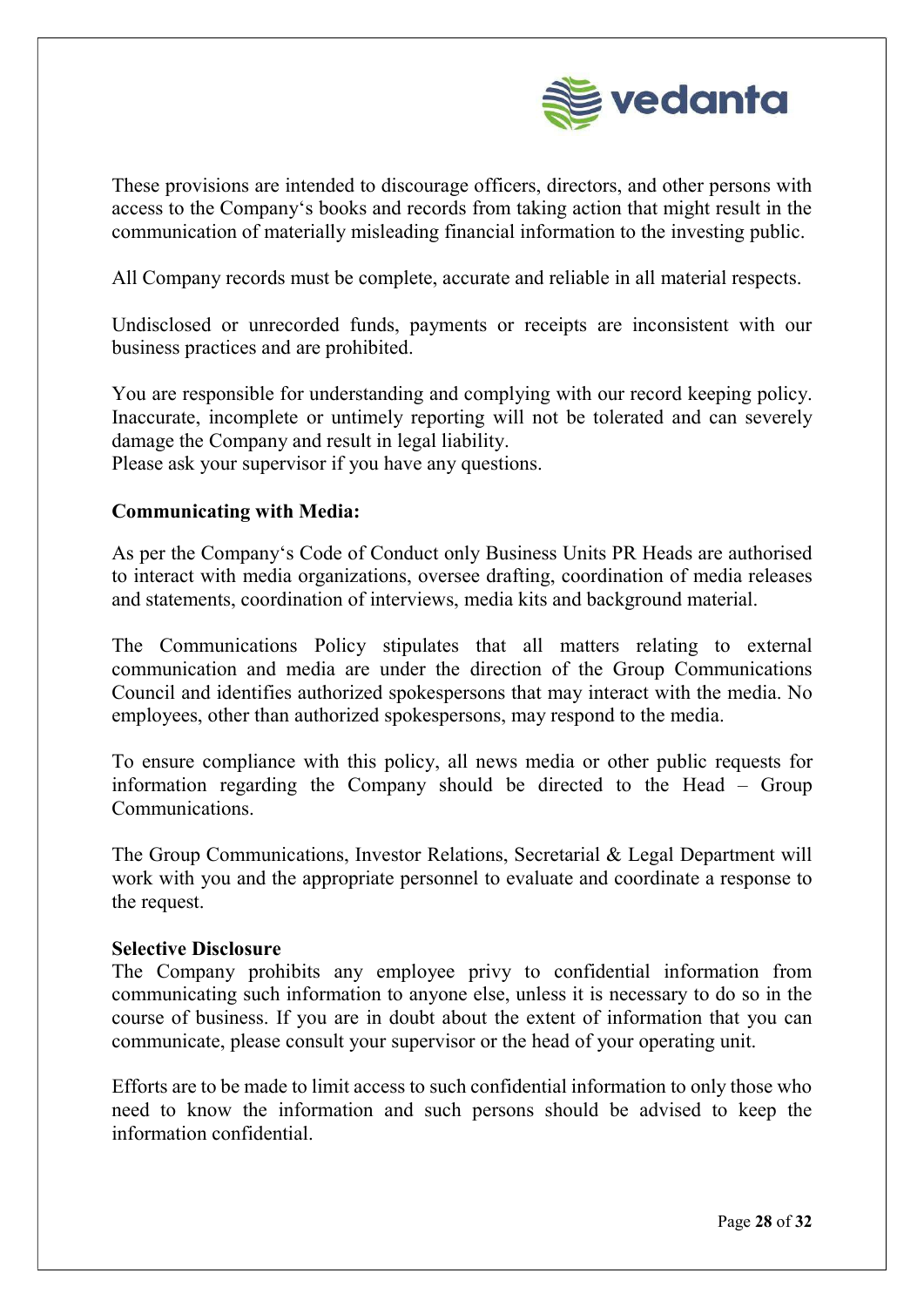

If an employee should become aware of any matter which may be Material Information which may not already be known to the Company, he/she should bring it to the attention of his manager so that if necessary the Council can be made aware of it.

Any employee who is privy to Material Information must be considered to be an Employee Insider and therefore subject to the Company's Insider Trading Prohibition Policy.

Outside parties including our consultants, advisors and suppliers should be made to enter into confidentiality agreements.

They should obtain prior written permission before disclosing any information related to the Company or individual subsidiaries. Such outsiders may not trade in our Securities until the information is publicly disclosed.

## Prevention of Selective Disclosure

Preventing selective disclosure is necessary to comply with applicable laws and to preserve the reputation and integrity of the Company as well as that of all persons affiliated with it.

-Selective disclosure' occurs when any person provides potentially market-moving information to selected persons before the news is available to the investing public generally.

Selective disclosure is a crime under United States law and the penalties for violating the law are severe.

The following guidelines have been established to avoid improper selective disclosure. Every officer, director and employee is required to follow these procedures:

- All contact by the Company with investment analysts, the press and/or members of the media shall be made through the Managing Director and CEO, Chief Financial Officer or persons designated by them (collectively, the ―Media Contacts‖).
- Other than the Media Contacts, no officer, director or employee shall provide any information regarding the Company or its business to any investment analyst or member of the press or media.
- All inquiries from third parties, such as industry analysts or members of the media, about the Company or its business should be directed to the Managing Director and CEO, Chief Financial Officer or other appropriate person designated by them. All presentations to the investment community regarding the Company will be made under the direction of a Media Contact.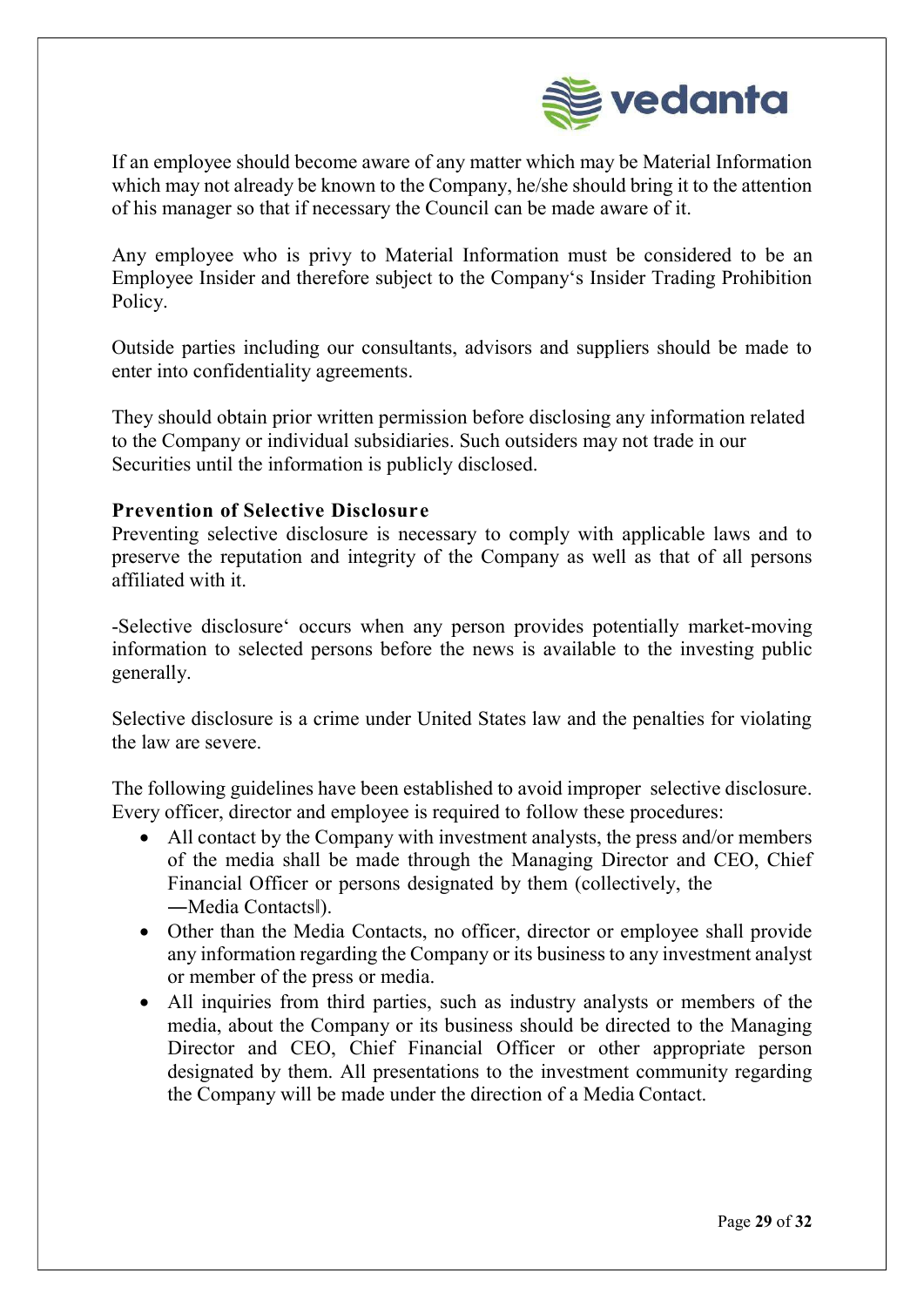

 Other than the Media Contacts, any officer, director or employee who is asked a question regarding the Company or its business by a member of the press or media shall respond with ―No comment‖ and forward the inquiry to a Media Contact.

These procedures do not apply to the routine process of making previously released information regarding the Company available upon inquiries made by investors, investment analysts and members of the media.

Any inquiry by governmental or regulatory authorities, including the relevant stock exchanges, could substantially damage the Company's reputation.

Please contact the Secretarial / Legal Department if you have any questions about the scope or application of the Company's policies regarding selective disclosure.

## 14. CORPORATE SOCIAL RESPONSIBILITY

We have an obligation to the communities in which we operate to help in whatever way we can to improve the quality of life for all. The Company is committed to voluntary and affirmative action to support the economically weaker sections and the Communities where we operate.

## 15.WAIVERS OF THE CODE

Waivers of this Code for employees may be made only by an executive officer of the Company. Any waiver of this Code for our directors, executive officers or other principal financial officers may be made only by our Board of Directors and will be disclosed to the public as required by applicable law or stock exchange regulation.

## Conclusion

This Code of Business Conduct and Ethics contains general guidelines for conducting the business of the Company consistent with the highest standards of business ethics. If you have any questions about these guidelines, please contact your supervisor or the Secretarial / Legal Department or submit your questions to the Company at the email address ―Electrosteel.Whistleblower@vedanta.co.in.

We expect all Company employees, to adhere to these standards.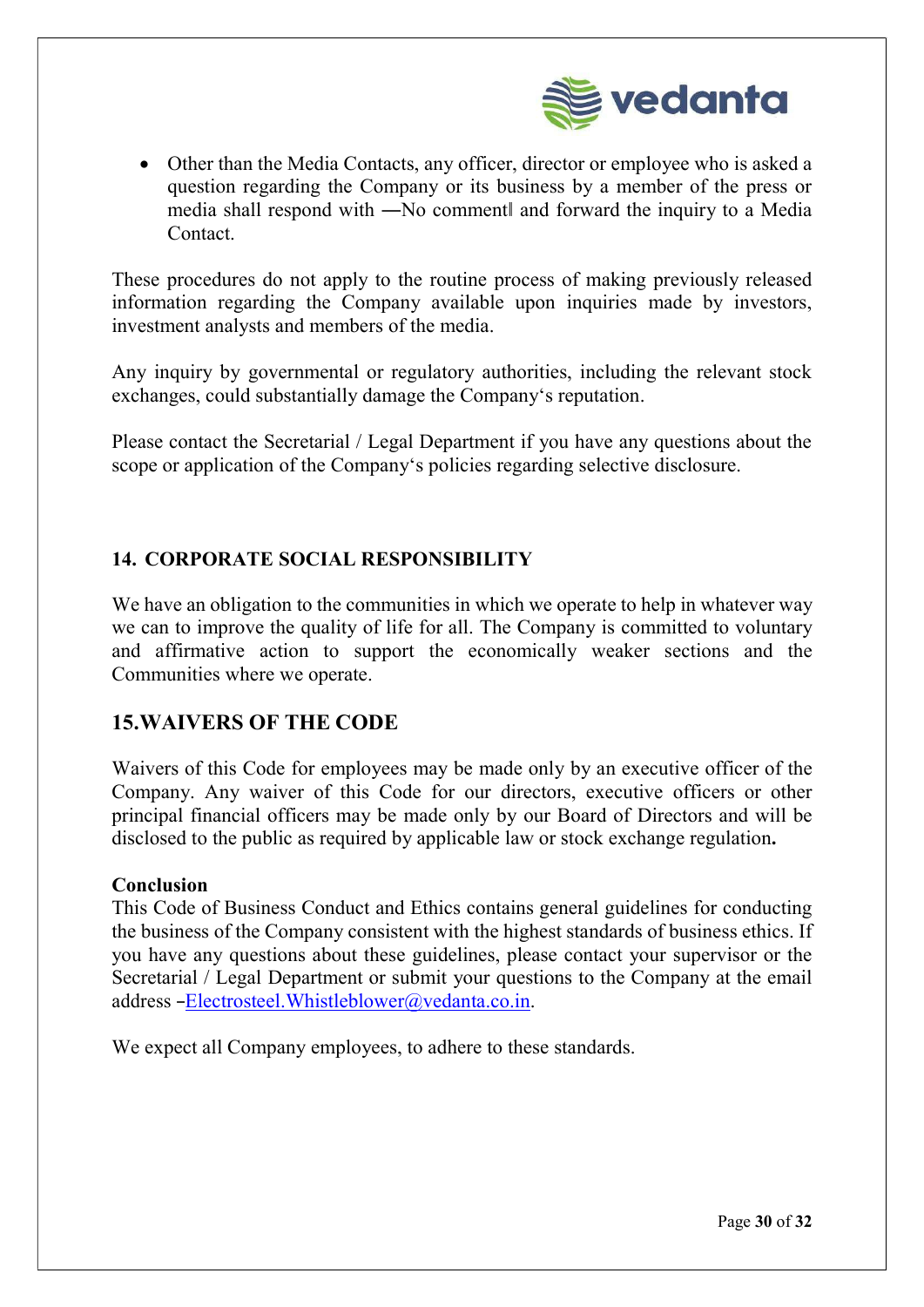

This Code and the matters contained herein are neither a contract of employment nor a guarantee of continuing Company policy.

We reserve the right to amend, supplement or discontinue this Code and the matters addressed herein, without prior notice, at any time.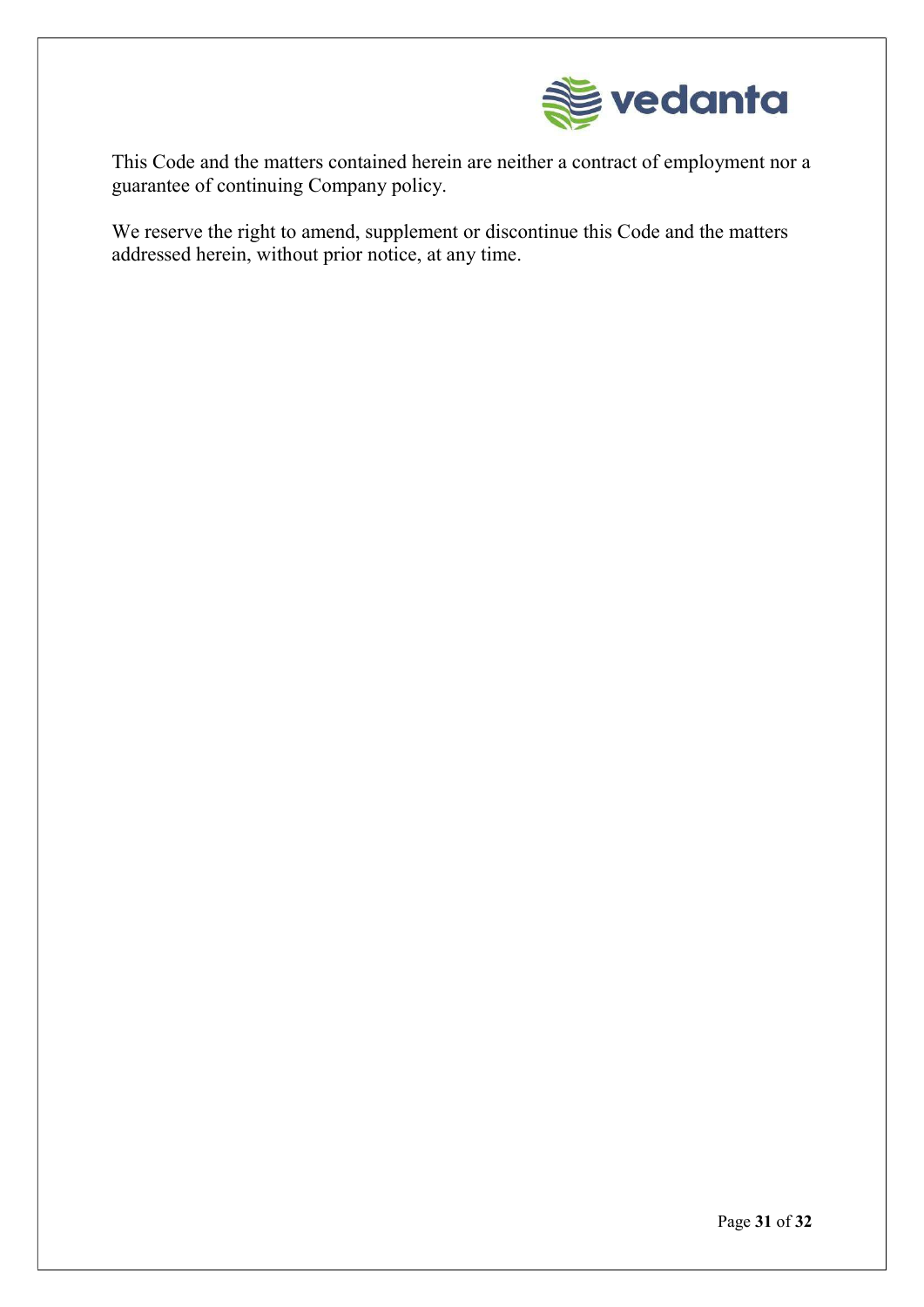

## Annnexure-1 Duties of Independent Director

The independent directors shall—

- 1) undertake appropriate induction and regularly update and refresh their skills, knowledge and familiarity with the company;
- 2) seek appropriate clarification or amplification of information and, where necessary, take and follow appropriate professional advice and opinion of outside experts at the expense of the company;
- 3) strive to attend all meetings of the Board of Directors and of the Board committees of which he is a member;
- 4) participate constructively and actively in the committees of the Board in which they are chairpersons or members;
- 5) strive to attend the general meetings of the company;
- 6) where they have concerns about the running of the company or a proposed action, ensure that these are addressed by the Board and, to the extent that they are not resolved, insist that their concerns are recorded in the minutes of the Board meeting;
- 7) keep themselves well informed about the company and the external environment in which it operates;
- 8) not to unfairly obstruct the functioning of an otherwise proper Board or committee of the Board;
- 9) pay sufficient attention and ensure that adequate deliberations are held before approving related party transactions and assure themselves that the same are in the interest of the company;
- 10)ascertain and ensure that the company has an adequate and functional vigil mechanism and to ensure that the interests of a person who uses such mechanism are not prejudicially affected on account of such use;
- 11)report concerns about unethical behaviour, actual or suspected fraud or violation of the company's code of conduct or ethics policy;
- 12)acting within his authority, assist in protecting the legitimate interests of the company, shareholders and its employees;
- 13)not disclose confidential information, including commercial secrets, technologies, advertising and sales promotion plans, unpublished price sensitive information, unless such disclosure is expressly approved by the Board or required by law.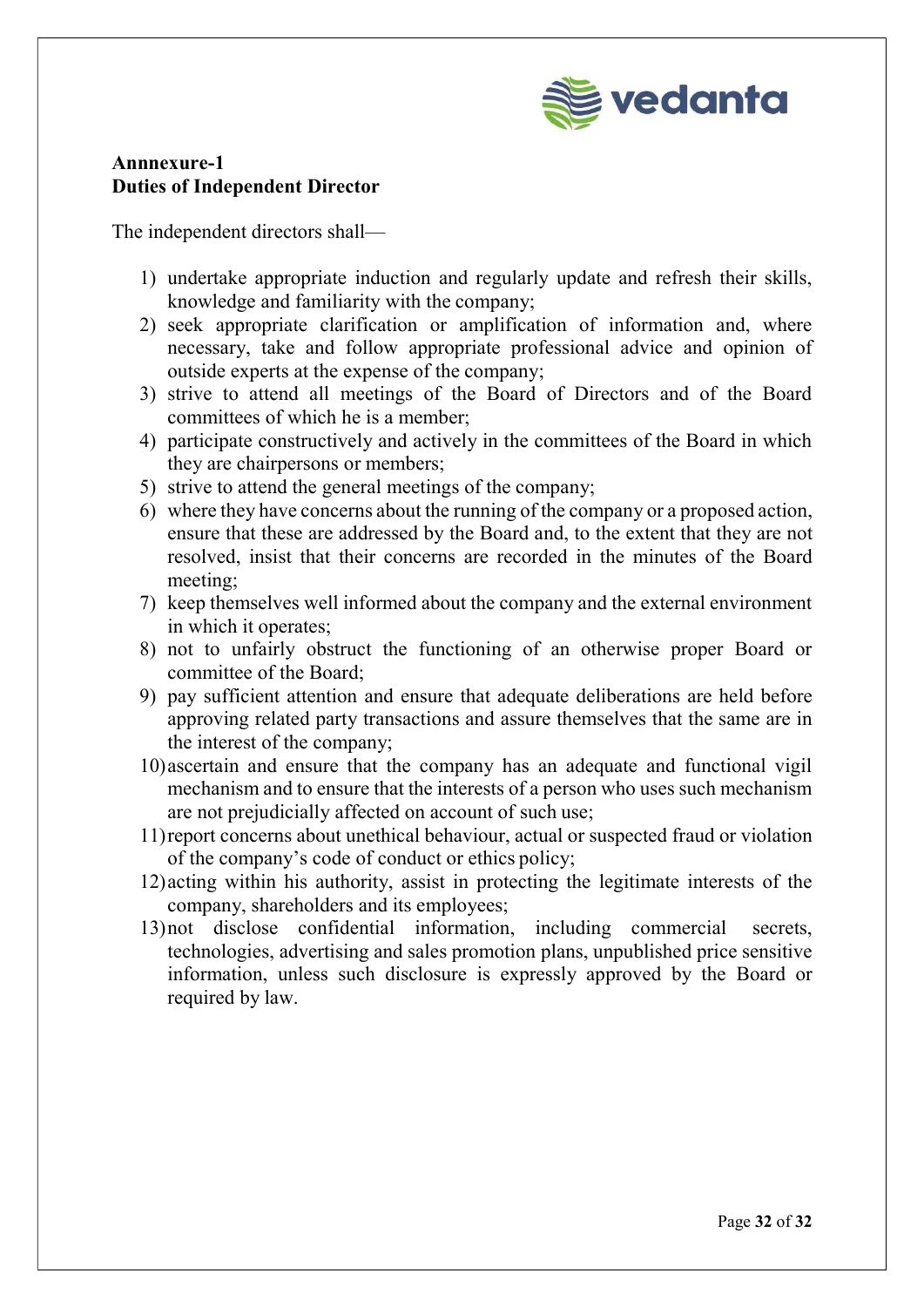

# Antitrust Guidance Notes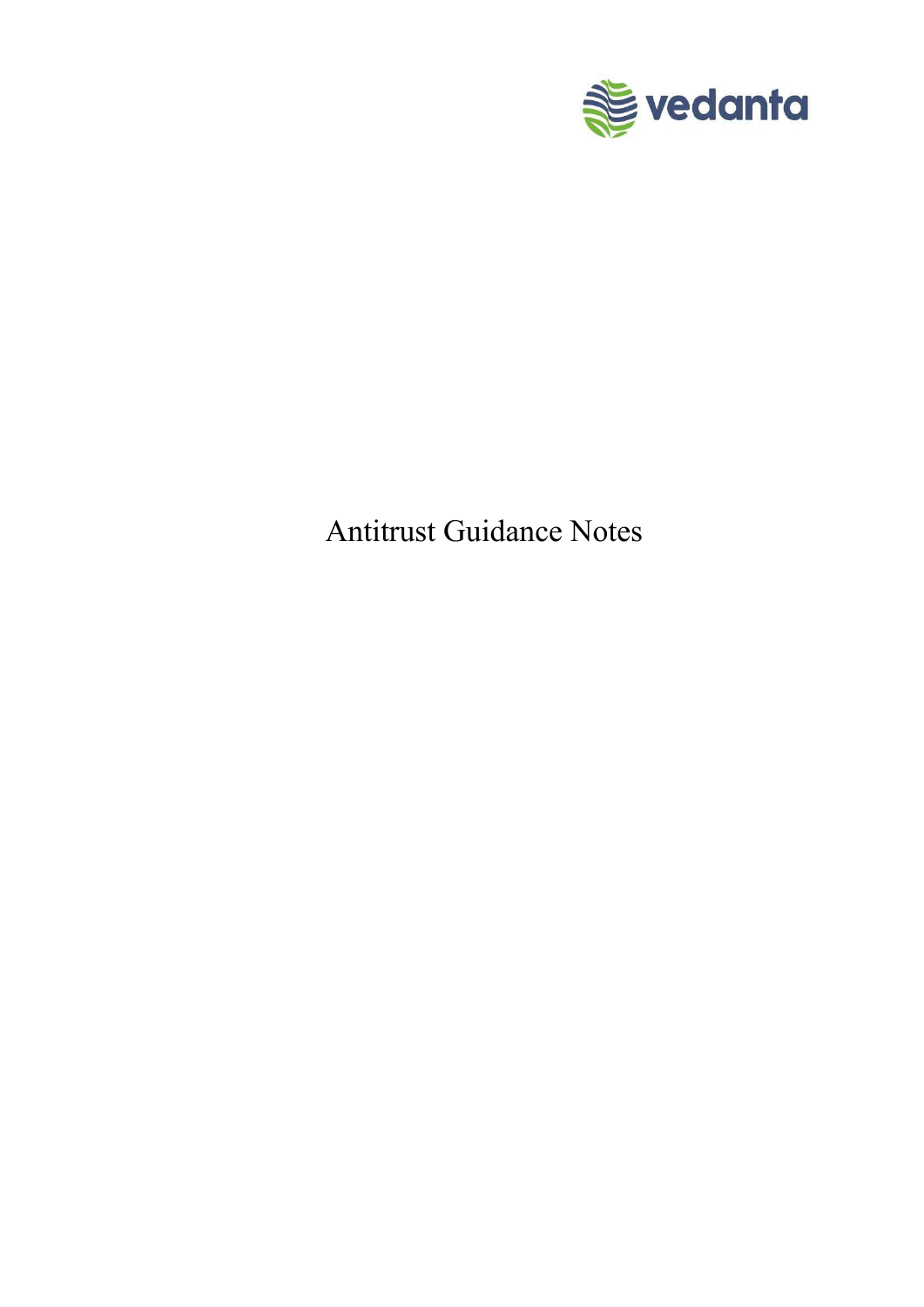

#### **Contents**

#### Introduction

Overview of Antitrust laws

- 1 Anti-Competitive Agreements
- 1.1 Relationship with Competitors
	- 1.1.1 Price fixing
	- 1.1.2 Division of territories/Market Sharing & Allocation of customers
	- 1.1.3 Group boycott
	- 1.1.4 Limitation of production
	- 1.1.5 Cartelization and Bid rigging
	- 1.1.6 Joint purchasing
	- 1.1.7 Joint commercialisation
	- 1.1.8 Exchange of information
	- 1.1.9 Site visits at Competitors business

Guidance Note: Do's and Don'ts' with Competitors

- 1.2 Relations with suppliers & distributors
	- 1.2.1 Tie-in agreement
	- 1.2.2 Exclusive supply agreement:
	- 1.2.3 Exclusive distribution agreement
	- 1.2.4 Resale price agreements

Guidance Note: Do's and Don'ts' with suppliers & distributors

- 1.3 Behaviour at trade associations' meeting Guidance Note: Do's and Don'ts' at trade associations' meeting
- 1.4 Benchmarking

Guidance Note: Do's and Don'ts' on Benchmarking

- 2. Abuse of Dominance
- 2.1 Definition of relevant market under Antitrust Laws
- 2.2 Examples of Abusive conduct
	- 2.2.1 Excessive pricing
	- 2.2.2 Loyalty rebates
	- 2.2.3 Predatory Pricing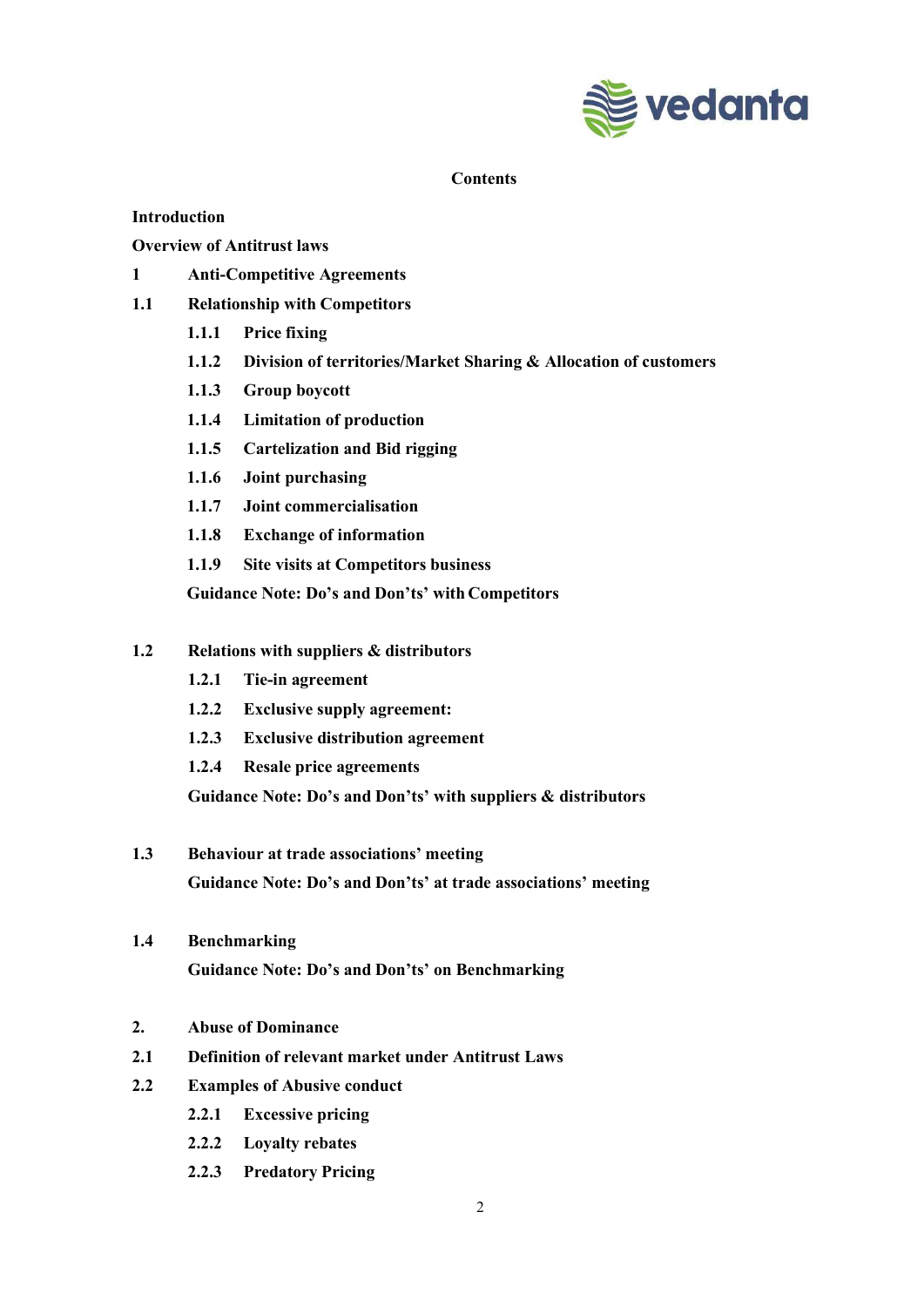

- 2.2.4 Discrimination in prices or other trading conditions
- 2.2.5 Refusal to supply
- 2.2.6 One-sided agreements

Guidance Note: Do's and Don'ts' on Abuse of Dominance

- 3. Language used in internal document and outside communication
- 3.1 Red flag words/phrases
- 4. Regulatory Approvals by Antitrust Authorities in case of M & A
- 4.1 Non-compete clauses Guidance Note: Do's and Don'ts' on M& A activities
- 5. Compliance Monitoring Mechanism
- 5.1 Reporting Channels
- 5.2 Reporting to the Compliance Hotline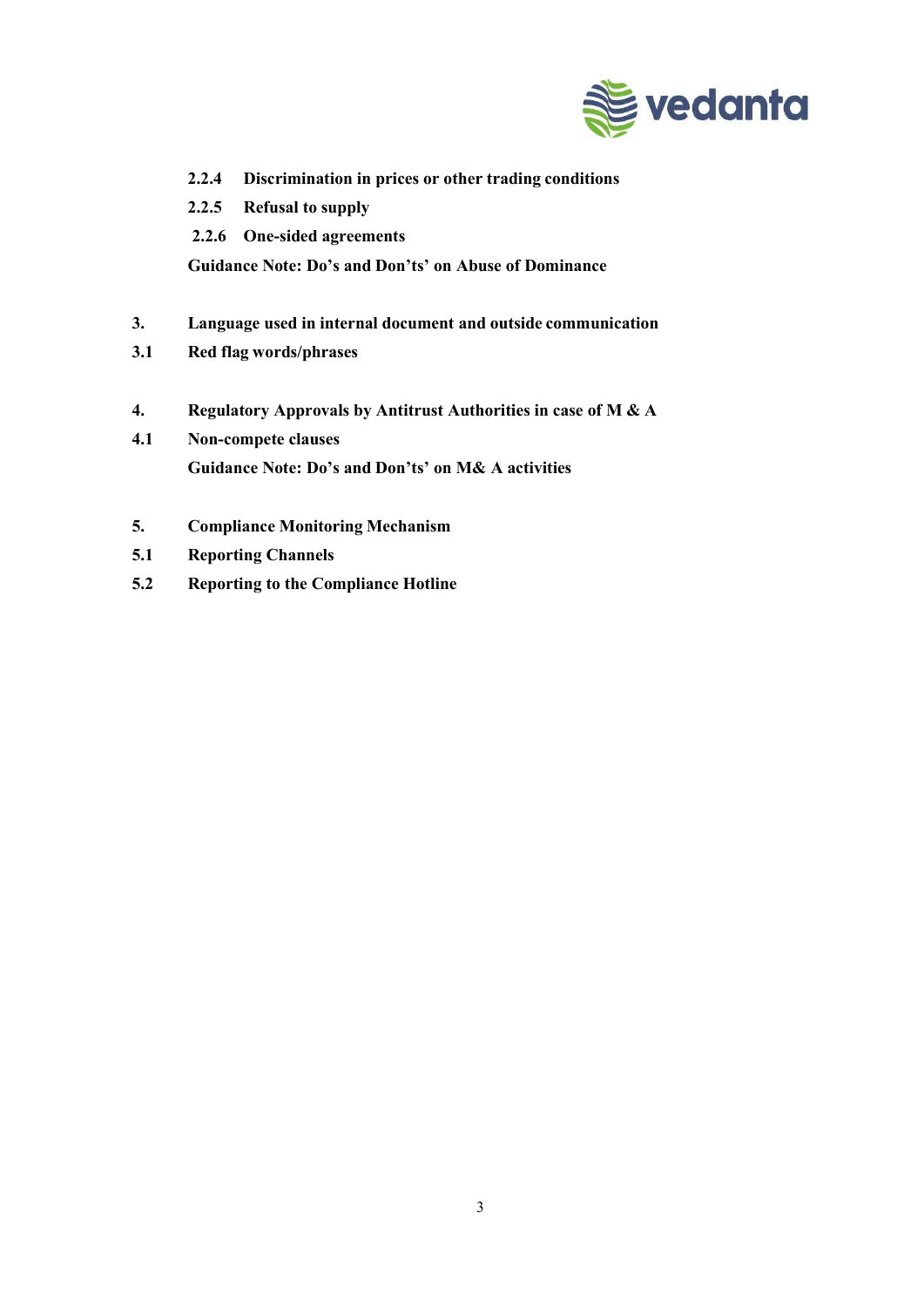

#### Introduction:

Antitrust Guidance Notes (Guidance Notes) contains the guidance on the Vedanta Group"s (the Group) commitment for antitrust law compliance. The purpose of these Guidance Notes is to set out the Group's commitment for compliance with antitrust law and to provide basic guidance to all the Group's employees, wherever located, with regard to antitrust law and to assist them in complying with it. As the Group is operating in a highly competitive environment where respective antitrust laws play an increasingly important role, the Group, hereby would like to emphasize its objective of integrity and compliance towards antitrust laws. The Group is committed to the preservation of vigorous, healthy and fair competition and to complying with relevant antitrust legislation.

Antitrust laws guard against anti-competitive agreements and the abuse of dominant power. Noncompliance with applicable national antitrust laws can have unfavourable consequences for the financial condition, reputation and viability of the group.

The Group's employees and business partners (e.g. suppliers, consultants, advisers or any other form of service providers) should feel personally responsible for the strict application of the Guidance Notes throughout the Group at all times and in all countries where the Group operates, especially with the nature and seriousness of the risks likely to result from any infringement to antitrust legislation.

Companies that infringe antitrust law can face significant fines. For instance, the European Commission and Competition Commission of India can impose fines of up to 10% of the consolidated total turnover of the Group. Companies may be sued for damages by those who can demonstrate that they have sustained losses as a result of anti-competitive practices. Any contractual provision which infringes antitrust laws is generally void and cannot be enforced in the courts. Moreover, the entire contract could also be invalidated in certain circumstances and jurisdictions. Apart from monetary risk, infringement of antitrust laws is more and more perceived by the stakeholders as unethical behaviour, which can seriously impact the image and reputation of the group, and also affect its ability to convince that it observes highest standards of corporate governance. The antitrust authorities have in recent times also held directors, senior management and other officials of companies liable for violating antitrust laws when they found that employees have connived with the company to commit anti-competitive activities.

Considering the high risk involved in non-compliance and high standards of commitment for antitrust compliance as stated in the Guidance Notes of the Group, compliance with antitrust laws by the Group implies compliance by all employees with highest standard. However the Guidance Note is specifically targeted at those employees who are or may become involved with antitrust law in the course of their professional duty. It is compulsory for all employees to read and understand the Guidance Notes carefully and ensure to comply fully with antitrust laws. The Guidance Notes are aimed at raising all employees" level of awareness of antitrust rules, but cannot answer all questions. That is why it is suggested to seek advice from the respective Compliance Officer (Compliance Officer) of the Group" Company (Company), every time in need of any further information.

#### Overview of Antitrust laws

Despite a lack of uniformity, especially when it comes to procedural aspects, there is a growing trend towards harmonization of antitrust legislation in all countries where the market economy and free competition have been adopted as the best model for economic development.

Antitrust law generally is based on three underlying concepts:

- $\blacktriangleright$  the prohibition of anticompetitive agreements and concerted practices;
- $\blacktriangleright$  the prohibition of abuse of a dominant position or of substantial market power; and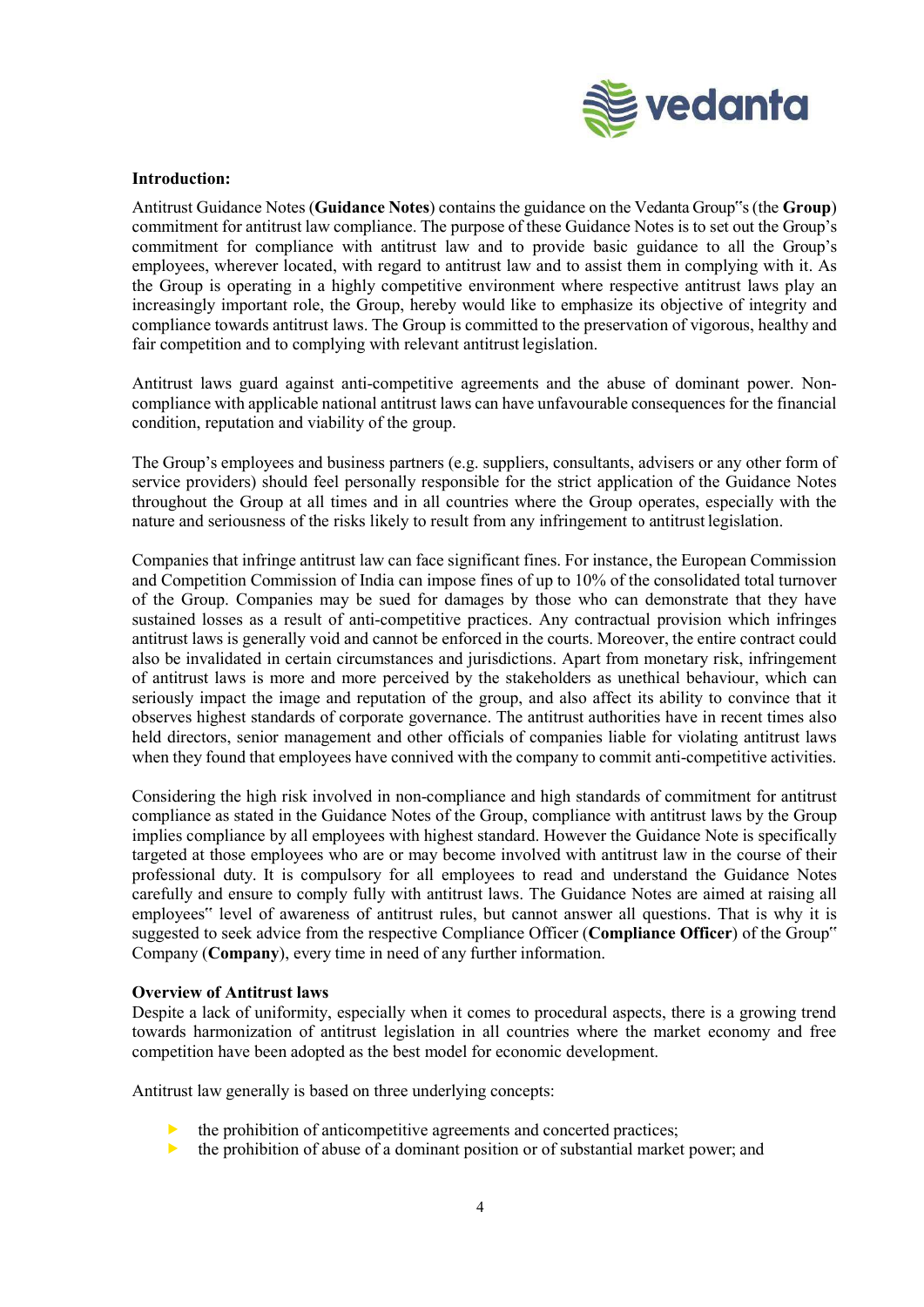

 $\blacktriangleright$  the assessment of acquisitions and joint ventures to prevent the creation of dominant positions or the reduction of competition

These Guidance Notes provides comprehensive guidance on above-mentioned concepts, however, these are not exhaustive and situations which are not covered herein under may also arise. Therefore, any doubt should immediately be directed to the respective Compliance Officer of the Company.

#### 1. Anti-Competitive Agreements

For antitrust law purposes, the term "agreement" has a very wide meaning and includes all kinds of collusive arrangements and understandings between two (or more) competitors, written and/or unwritten. Antitrust law prohibits agreements or concerted practices between market players that have as their object or effect to restrict competition. The prohibition of "restrictive agreements" must be interpreted widely. The concept of "agreement" in antitrust law includes formal as well as informal agreements, written and oral agreements, explicit or implicit deals or understandings. The actual form of the agreement is irrelevant, as soon as there is a "meeting of the minds", an agreement exists.

A concerted practice is a form of coordination between market players which, without having reached the stage where an agreement has been concluded, knowingly substitute practical cooperation between them for the risks of competition. Especially exchanges of confidential information between competitors are often found to qualify as a concerted practice.

As soon as an agreement has the object of restricting competition, antitrust law applies. The agreement does not need to be implemented first in order to be prohibited. If an agreement was reached, and the parties would individually decide not to implement the agreement, they could still be fined for their agreement. The opposite also applies. If the parties" intent were not at all aimed at restricting competition, but the agreement would have a restrictive effect of competition, the agreement would equally be prohibited and the companies might be punished.

Any contact between competitors may give rise to concern from an antitrust law perspective. Antitrust authorities will always be suspicious about the real intentions for competitors to meet. As a result, all employees should be careful when meeting competitors, also on informal occasions, and wonder whether the purposes for meeting are allowed from an antitrust law perspective. If there is any doubt about this issue, employee should contact to the respective Compliance Officer of the Company.

#### 1.1 Relationship with Competitors

Any agreement to maintain prices, restrict supply to raise prices, allocate market amongst industry players (whether oral or written) formal or informal is anti-competitive and all employees must refrain from conniving in any such activities. A brief introduction is given to all these types of agreements for general understanding, any doubt/query regarding these practices must be shared with concerned Compliance Officer of the Company.

#### 1.1.1 Price fixing

In all antitrust law regimes, it is illegal for competitors to agree, whether directly or indirectly (for example through distributors), the price level at which their products will be sold to third parties. Agreements or understandings that affect prices indirectly, such as on rebates or discounts, pricing methods, costs and terms of payment, are also considered illegal under antitrust law.

#### 1.1.2 Division of territories/market sharing & allocation of customers

It is illegal under antitrust law for competitors to allocate territories to each other and/or to agree not to compete in such territories. Market sharing or market division agreements may be either to share markets geographically or in respect of consumers or particular categories of consumers or types of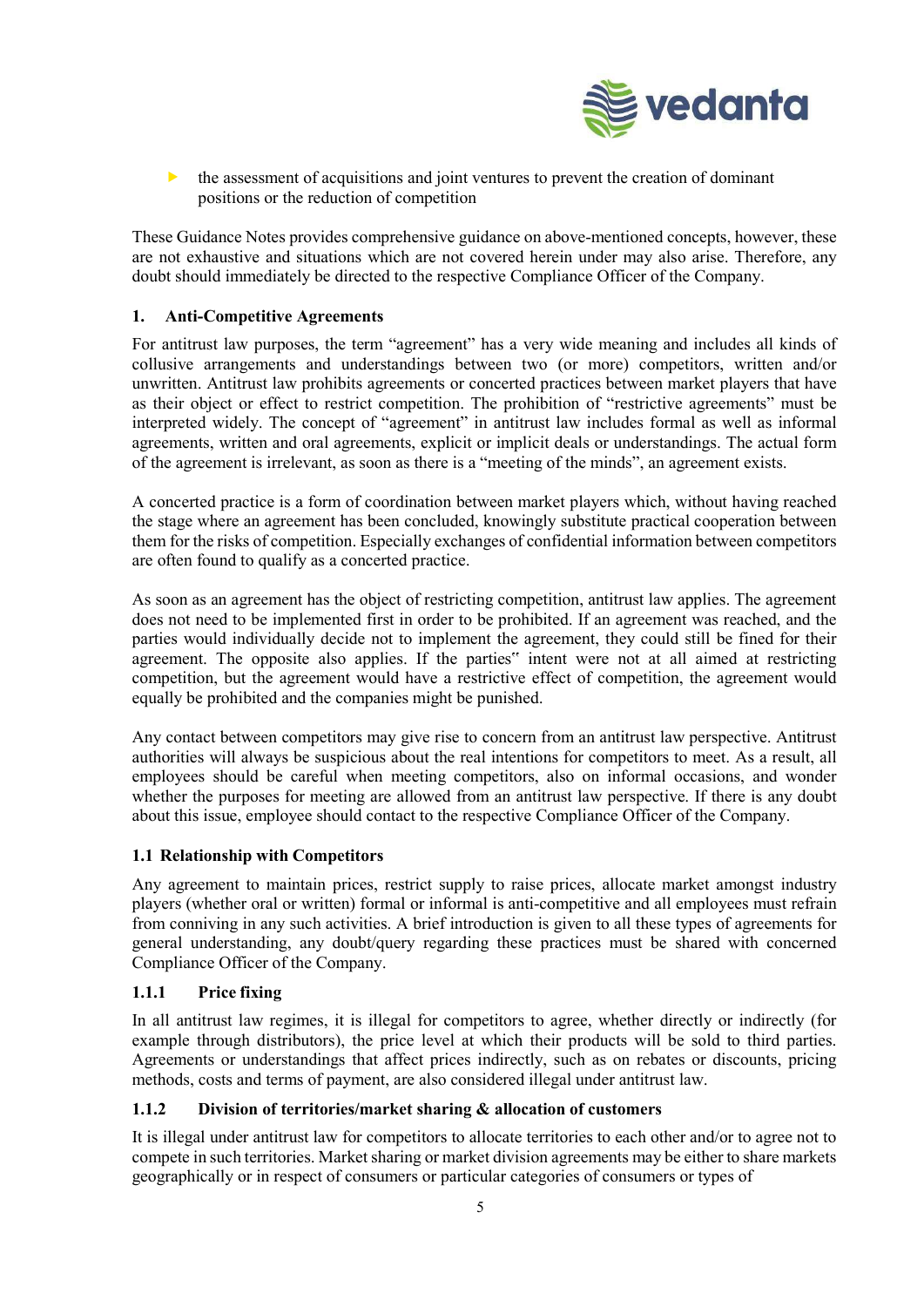

goods or services in any other way. Competitors are not allowed to agree to divide customers between them in the markets in which they compete, or where they could be expected to compete.

#### 1.1.3 Group boycott

It is illegal for competitors to agree to boycott a particular customer or supplier or class of customers or suppliers. "Boycott" here means any concerted action or agreement between two or more competitors not to sell to or buy from a particular customer or supplier, or class thereof. This type of decision can be also taken by a trade association (Trade Association) while adopting an anti- competitive decision against any particular or class of member or non-member.

Although the Company is free in general to decide not to do business with a supplier, customer or competitor, these decisions carry antitrust risks when they are made jointly by two or more companies. Employees should avoid the following types of agreements, which may be viewed as illegal boycotts:

- An agreement among competitors not to do business with particular suppliers or customers.
- An agreement among certain competitors not to collaborate or do business with other competitors.
- An agreement to the request of two or more customers, or two or more suppliers, not to do business with competitors of the companies making the request.

A boycott can be based on an absolute refusal to do business with the targeted companies, or on a willingness to do business with them only on certain conditions. Some agreements of this type can be legal, but employees should not enter or discuss any of these agreements without first consulting the Compliance Officer of the Company.

#### 1.1.4 Limitation of production

Agreements that limit or control production, supply, markets, technical development investment or provision of services are also considered to be anticompetitive. It is illegal for competing companies to agree to stop production, or to limit this to a certain level, rather than allowing normal competitive forces to determine their independent production decisions.

## 1.1.5 Cartelization & Bid rigging

Cartels are agreements among competitors to fix prices, restrict output, and allocate markets, rig bids and so on. All cartels are illegal, whether the agreement is written or oral, expressly made or implied. Cartels are the most serious form of antitrust violation. Participation in a cartel can lead to severe penalties, including imprisonment of the employees involved.

Agreements or understandings between competitors regarding prices or terms and conditions to be submitted in response to a bid request are generally prohibited. This includes agreeing not to bid. Generally, there are two common forms of bid-rigging, one in which firms agree to submit common bids and the other where bids are submitted in such a way that each firm wins an agreed number or value of contacts.

#### 1.1.6 Joint purchasing

Joint purchasing agreements between individual competitors may restrict competition and therefore be prohibited when they limit the parties" freedom and/or prevent other suppliers from supplying them to a substantial extent. Moreover, collective purchasing agreements may lead to a substantial purchasing power, which may be interpreted as a collective dominant position of the joint buyers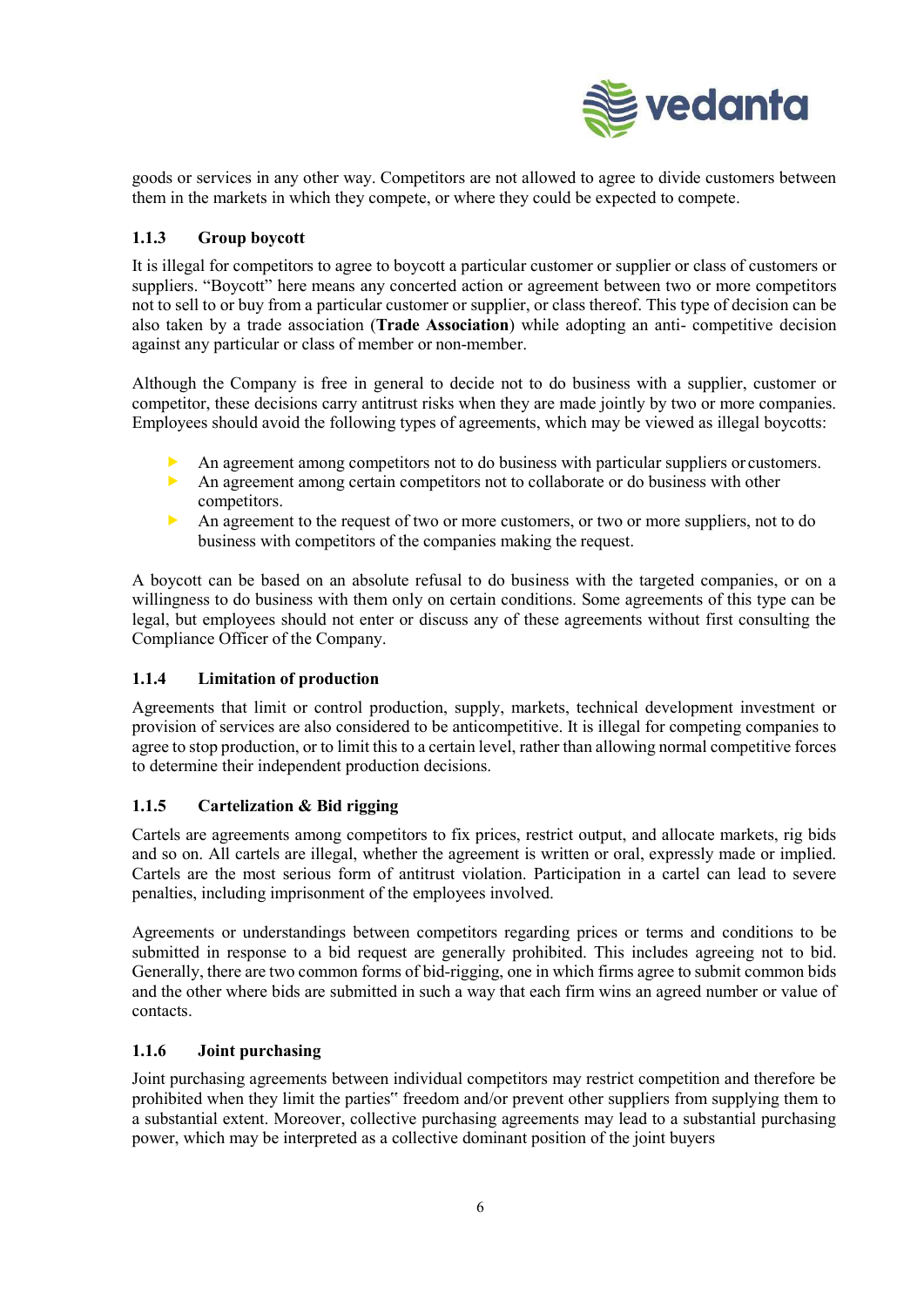

#### 1.1.7 Joint commercialisation

Agreements between competitors to jointly sell, distribute or promote their products may raise antitrust law concerns where such agreements limit the individual participants in their freedom to determine their own commercial policy and to advertise individually.

#### 1.1.8 Exchange of information

In general it is illegal for competing companies to exchange information which may influence the independent determination of their individual commercial policy, such as information regarding sales quantities, prices, cost structure, discounts and other trading conditions, or information relating to their individual customers and/or suppliers.

#### 1.1.9 Site visits at competitors business

Site visits by or to competitors run the risk of violating antitrust laws. They should be kept to a minimum and limited to health, safety, environmental and similar operational initiatives and should not result in disclosing or obtaining commercially sensitive information. If competitor personnel discuss commercially sensitive information or ask questions about commercially sensitive information, bring the conversation to an end and report the incident to Compliance Officer of the Company.

#### Guidance Note: Do's and Don'ts' with Competitors

Always

- Avoid contact with competitors unless having a legitimate reason for it
- Maintain the record of purposes of any meetings with competitors.
- Avoid any discussion regarding confidential information or business secrets with competitors
- If a competitor starts discussing any of the items listed under "Do Not" below, always mention that you cannot discuss such matters, terminate the conversation, keep an accurate file note of this and of what was said, and inform Legal and compliance team of your company.
- Remember that a competitor is not a legitimate source of competitive intelligence.
- $\triangleright$  Maintain Vedanta's independence of judgement in pricing, marketing and selling of any product. Avoid any action which could imply any coordination with competitors

#### Never

- Discuss or agree to price fixing, timing of pricing changes, distribution practices, terms of sales or other terms and conditions on which your company does business
- **Discuss or agree to restrictions concerning markets (by location or customer) or marketing** schedules
- $\triangleright$  Discuss or agree on joint action designed to fix or manipulate the evolution of market shares artificially
- **Discuss or fix quotas on output or sales (limitation of or agreement on capacities for** example)
- Discuss or agree to the boycotting of any customers, competitors or suppliers
- Discuss or agree to limit or control any investment or technical development
- Receive from a customer, detailed information about a competitor's offer/bid unless the structure of the bidding process and information is open and accessible to all participants
- Ask a competitor to indicate its sales/purchase or policies or technology processes
- Directly or indirectly disclose to or exchange any commercially sensitive information with competitors, unless the same has been specifically approved by Compliance Officer.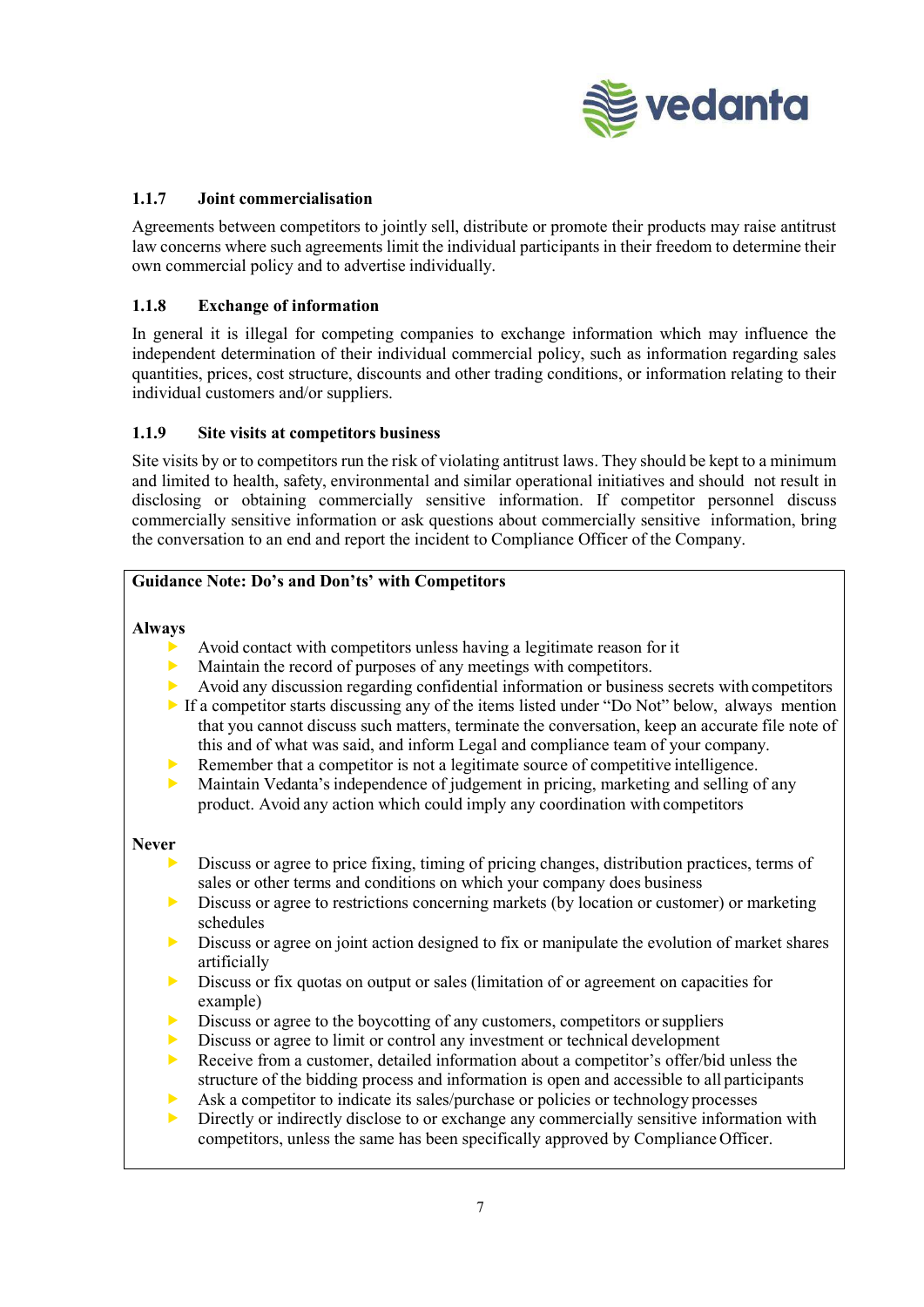

- $\triangleright$  Use a trade publication or a journalist as an indirect means of passing commercially sensitive information to competitors.
- Allow access to, seek access from or discuss confidential or other unpublished business information (such as prices; surcharges; costs of production or distribution; profitability; strategy, business and marketing plans; product development plans; information on customers).

#### 1.2 Relations with suppliers & distributors

Unlike agreements with competitors, many agreements with customers/suppliers are necessary and entirely appropriate in the course of day-to-day business. Vertical agreements are agreements between persons at different levels of the production chain such as an agreement between a manufacturer and a distributor. Any agreement amongst enterprises or persons at different stages or levels of the production chain in different markets, in respect of production, supply, distribution, storage, sale or price of, or trade in goods or provision of services, including tie-in arrangement, exclusive supply agreement, exclusive distribution agreement, refusal to deal, resale price maintenance, may be an agreement in contravention of antitrust law if such agreement causes or is likely to cause an appreciable adverse effect on competition in a relevant market.

#### 1.2.1 Tie-in agreement

Tie-in agreements have been defined as including any agreement requiring a purchaser of goods (called tying product), as a condition of such purchase, to purchase some other goods (called tied product). Generally, employee should not enter into commercial relations conditional upon the acceptance of unrelated additional services, without proper economic justification.

#### 1.2.2 Exclusive supply agreement

Any agreement restricting in any manner, the purchase from acquiring or otherwise dealing in any good other than those of the seller or any other person may raise antitrust concerns. Exclusive supply dealing agreements may be anti-competitive if they block or create barriers to entry by not permitting other manufacturers to enter the market.

#### 1.2.3 Exclusive distribution agreement

Any agreement or limit, restrict or otherwise withhold the output or supply of any goods or allocate any area or market for the disposal or sale of goods may create antitrust law issue fall within the category of exclusive distribution agreements. Normally, unsolicited/passive sales by exclusive distributor out of their assigned territory should not be prohibited.

#### 1.2.4 Resale price agreements

Resale price of maintenance, includes an agreement to sell goods on condition that the prices to be charged on the resale by the purchaser shall be the prices stipulated by the seller unless it is clearly stated that prices lower than those prices may be charged. The use of threats, intimidation, warnings, monitoring penalties, delay or suspension of deliveries as a means of fixing the resale price should not adopted.

#### 1.2.5 One-sided agreements

Agreements entered by the Company where it has superior bargaining power and is able to dictate terms that are overwhelmingly one-sided are considered to be as anti-competitive.

#### Guidance Note: Do's and Don'ts' with suppliers & customers

Always

Consider recommending a resale price (it should be unilaterally suggested with no effect of a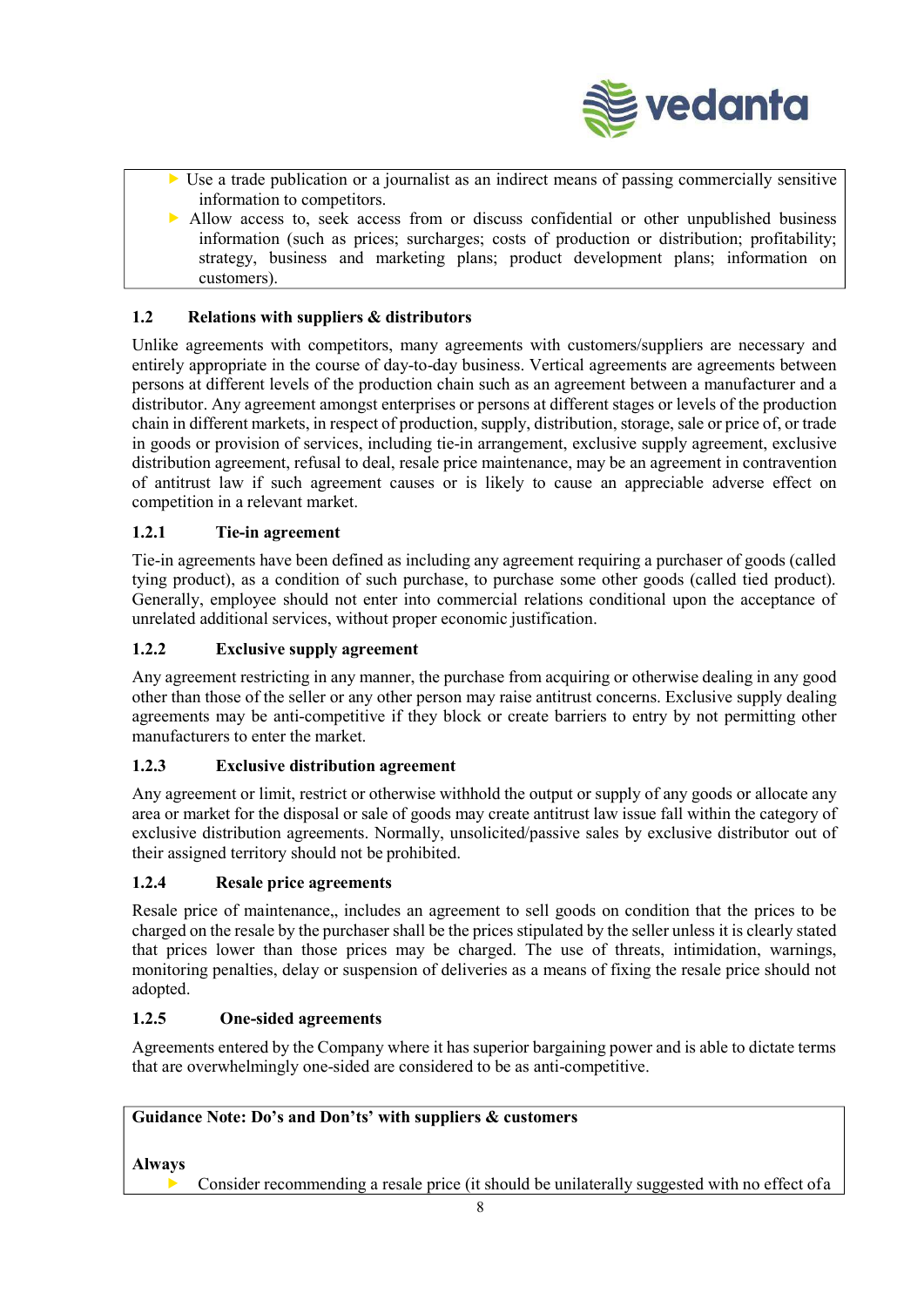

fixed or minimum price as a result of pressure or incentives).

- $\blacktriangleright$  Justify the objective purpose of choosing exclusive distribution as your sales method.
- $\triangleright$  Sell two products together as a package, only if the customer can also get them separately.

#### Never

- Fix the resale price/ profit margin of a product with your distributor.
- Prevent your distributor from reselling your product in a given territory.
- Prohibit unsolicited/passive sales by exclusive distributors out of their assigned territory.
- Execute exclusive agreements (to buy, sell or limit the territory) of a long duration (to be determined based on local legislation and subject to circumstantial analysis) when you have a relatively large market share.
- Make entering into commercial relations conditional upon the acceptance of unrelated additional services, without justification.
- Directly or indirectly attempt to obtain information about competitors, from your customers or suppliers.
- Obtain competitors" information on their current or future price, profit margins or costs, bids, market share, distribution practices, terms of sales, specific customers or vendors.
- Act in a manner that unfairly favours or benefits one customer over another.
- Do not receive from a supplier detailed information about its offer to a competitor of the Company.
- Require from your customers to purchase one (less desirable) product in order to obtain another (more desirable) product.
- Use one-sided clause in the agreements

#### 1.3 Behavior at trade associations' meetings

Various companies under the Group are members of many trade associations. These associations can be effective in gathering and disseminating appropriate information as well as in representing the industry to the public, government officials and agencies.

It is perfectly legitimate for employees to participate in trade associations, such activities are not allowed to go beyond such legitimate purpose and notably should not be used as a forum for illegal collusion between competitors, for example by facilitating price fixing, market and customer allocation arrangements.

Any decisions of associations of companies which have the object or effect to restrict competition are equally prohibited. Antitrust authorities are normally suspicious about such "official" meetings with competitors. In order to deal with those suspicions, Trade Association should have a competition compliance policy which it strictly adheres to.

## Guidance Note: Do's and Don'ts' at trade associations' meeting

#### Always

- Stay SOLID if discussions stray into risk areas:
	- $\circ$  State that you cannot discuss such matters
	- o Object and if meeting is formal, ask for your objection to be minuted
	- o Leave meeting if discussion continues and if meeting is formal, ask for your departure to be minuted
	- $\circ$  Inform the law department of the discussion  $\circ$  Document the meeting. discussions and vous
	- Document the meeting, discussions and your response
- Prior approval should be taken before joining any trade association and before accepting any decision making position in such organization.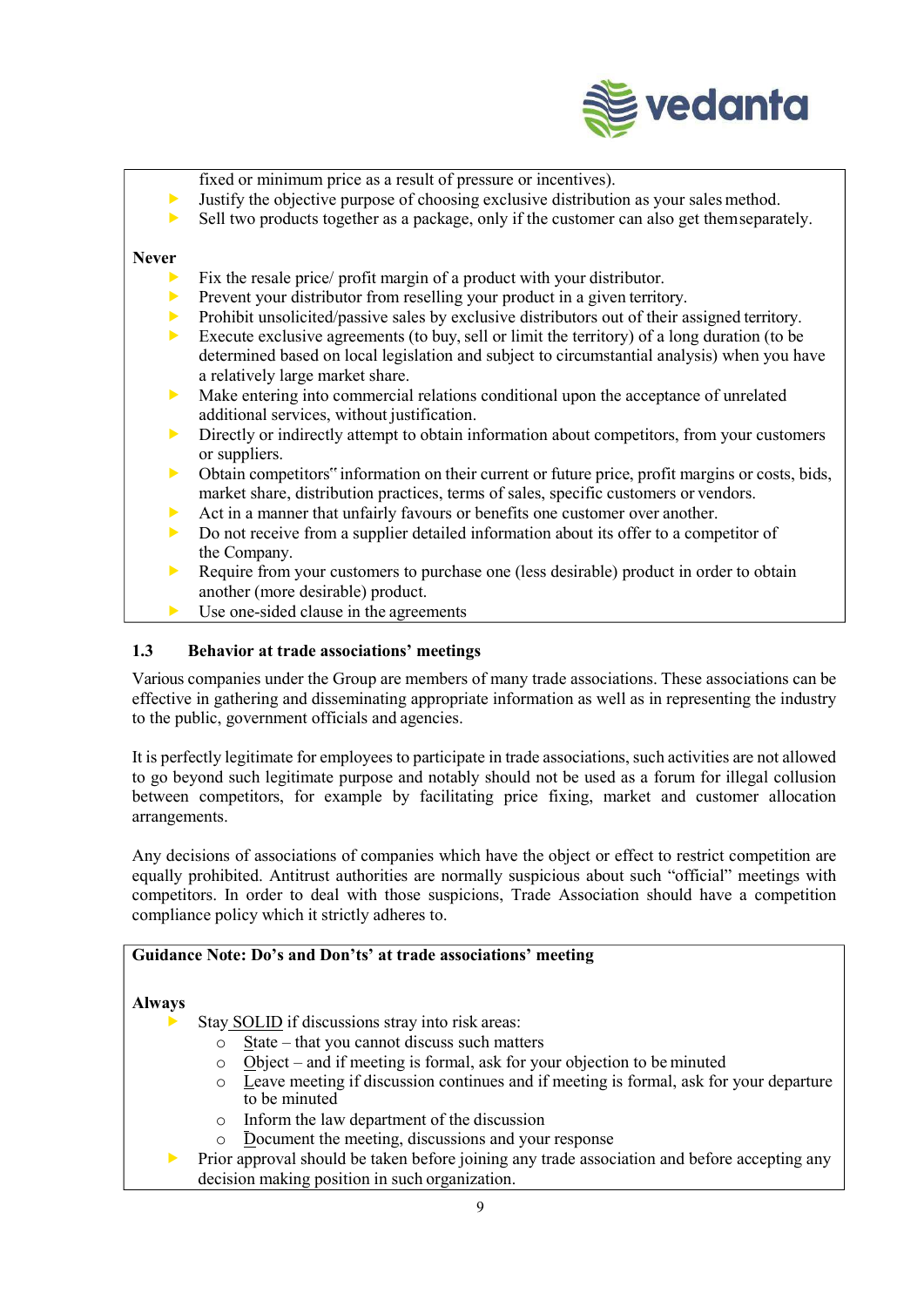

- An agenda should be circulated well in advance of any meeting and that agenda should not have any anti-competitive issues to be discussed and that agenda is strictly complied with.
- Minutes should be recorded and distributed.
- Keep distance from any decision (to be) taken by the trade association which may violate antitrust laws. If it continues, leave the meeting (do not accept any documentation) and make sure that your action is recorded
- $\triangleright$  Same principles should be applied in discussions outside the formal trade association meeting (e.g., during lunches or dinners).
- Carefully share non-commercially sensitive information about a customer or supplier, such as its credit rating or health & safety record. However, Vedanta must unilaterally decide whether to deal with such a customer/supplier;
- Attend only meetings of legitimate trade and professional associations held for proper business or professional purposes.

#### Never

- Participate in trade association gatherings where there is exchange of Commercially Sensitive Information.
- Issue advice to the members on any Commercially Sensitive Issues, such as price, technology and cost factors.
- Follow any decision taken by a trade association which may infringe on antitrust laws
- Agree, or even discuss, with a competitor to submit a "complementary bid" (i.e., a bid that does not fulfil requirements of a tender);
- Agree to restrict or increase production, including levels of production, manufacturing processes and/or supply of services;
- Share technological solutions for specific projects / purchasing/sales strategy, including whether to purchase/sell products or systems from a particular supplier/to a particular customer, or at which conditions:
- Agree to impose a collective boycott of a supplier or customer or a competitor without a legitimate reason.

"Commercially Sensitive Information" is information that can influence a commercial decision or strategy of the Group or its competitor, and includes information about past, current or future:

- Pricing elements (e.g., discounts, calculation methods), planned price changes;
- Sales/purchase revenue, volumes , territories, order position, customer lists, agreements, terms of sale;
- $\triangleright$  Offers, bids planned /made (technical specifications and Terms & Conditions);
- $\triangleright$  Cost structures (R&D, production & distribution), profit margins, capacity utilization, output;
- R&D plans & their results.

"Information is not commercially sensitive" if:

- It does not relate to parameters of competition;
- It is in the public domain;
- It is historic (information older than  $1$  year use your discretion); or
- It is sufficiently aggregated to lose its sensitivity.

#### 1.4 Benchmarking:

Obtaining information about competition may also have anti-competitive effects; it may enable the companies to better understand where they can improve follow prices and other business practices.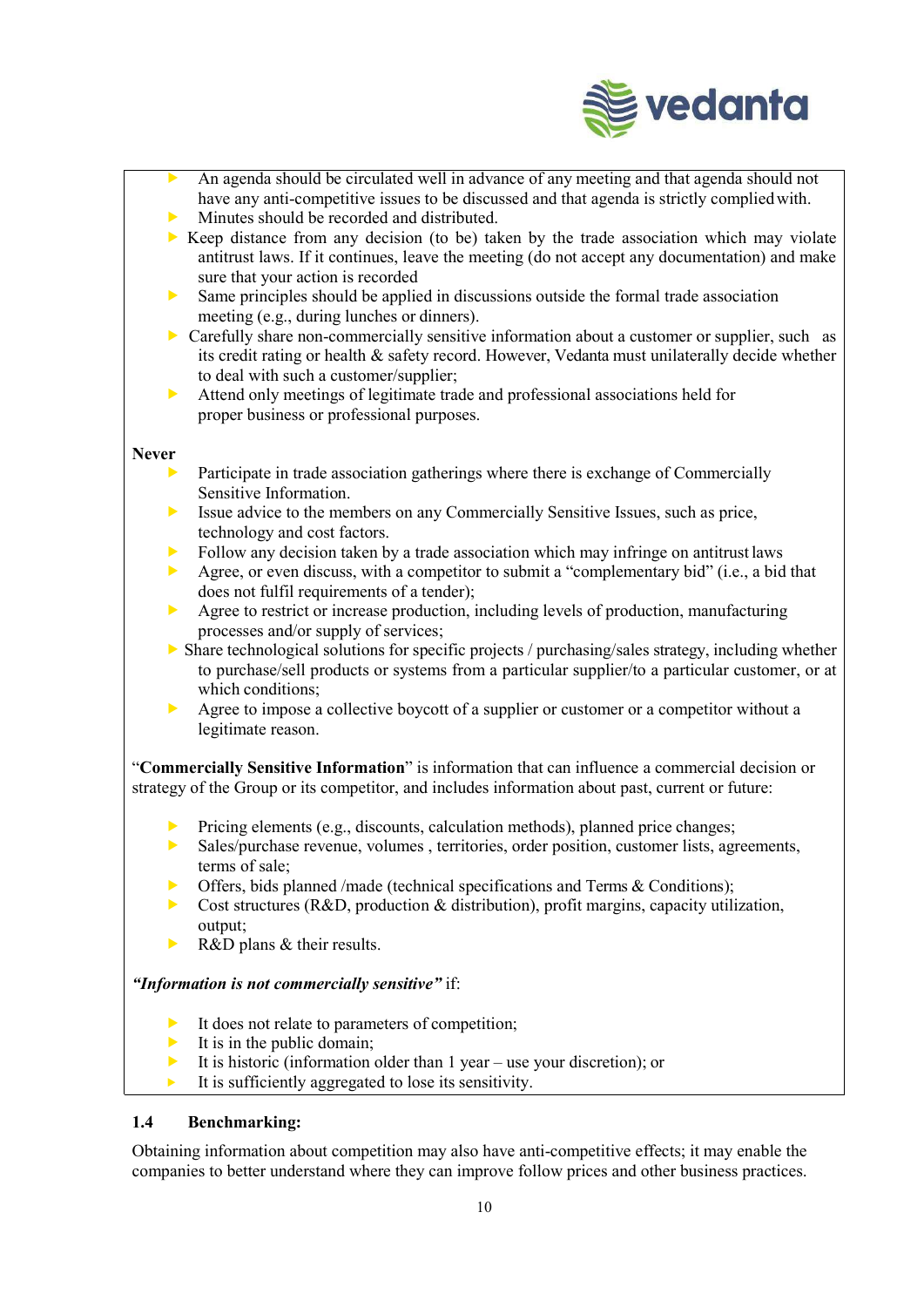

#### Guidance Note: Do's and Don'ts' on Benchmarking

#### Always

- Obtain information from public sources or from independent third parties
- Normally try to obtain historical data only (i.e. data which is at least 12 months old)
- Conduct a benchmarking exercise with "sister" companies/divisions/units
- $\triangleright$  Conduct benchmarking exercise which is unilateral, i.e., where the Company itself or with help of an independent consultant - without receiving any information from industry parties compares its performance to that of other industry players using Competitive Intelligence;
- Conduct benchmarking exercise with companies which are not competitors of Vedanta entities;
- $\triangleright$  Conduct benchmarking exercise with competitors only if it relates to data which is not commercially sensitive, for e.g., human resource management, staffing, etc.
- Have a legitimate detailed benchmarking work plan
- $\triangleright$  Benchmarking exercises involving competitors must be approved by the compliance officer and be conducted according to a written benchmarking plan drafted specifically.
- $\triangleright$  Benchmarking exercises must be limited to technical aspects of the business, unless approved by the Compliance Officer.

#### Never

- Try to obtain information directly from competitor
- $\triangleright$  Conduct internal benchmarking if it is not based on public information without checking with Legal and Compliance team of your company.
	- Conduct benchmarking without involving an independent organisation, if possible
- $\triangleright$  Make any direct contact with competitors during or in relation to an internal benchmarking exercise
- Discuss the results of an internal benchmarking exercise with other participants or competitors.

#### 2 Abuse of Dominance:

A company has a dominant position if it enjoys a position of economic strength (and market power) which enables it to prevent effective competition and to behave independently of its competitors, customers, and consumers to an appreciable extent. The position starts to be assessed taking into account the company"s market share. Very large market shares, maintained stable for a long time can be considered as evidence for the existence of a dominant position. In practice, a company is unlikely to be individually dominant if its market share is below a certain percentage.

However, the criterion for dominance is qualitative rather than quantitative. It is not strictly concerned with a specific market share in relevant market. However, dominance is presumed by most antitrust authorities where a market share of 50% or more exists on a given relevant market. It is important to keep in mind that, being dominant is not at all problematic under antitrust law; only the abuse of a dominant position on a given relevant market is prohibited.

#### 2.1 Relevant market under antitrust law:

A relevant market definition under antitrust law has a product/services and geographical dimension. The relevant product/service market is understood as a market comprising "all those products and/or services which are regarded as interchangeable or substitutable by the consumer, by reason of the products' characteristics, their prices and their intended use".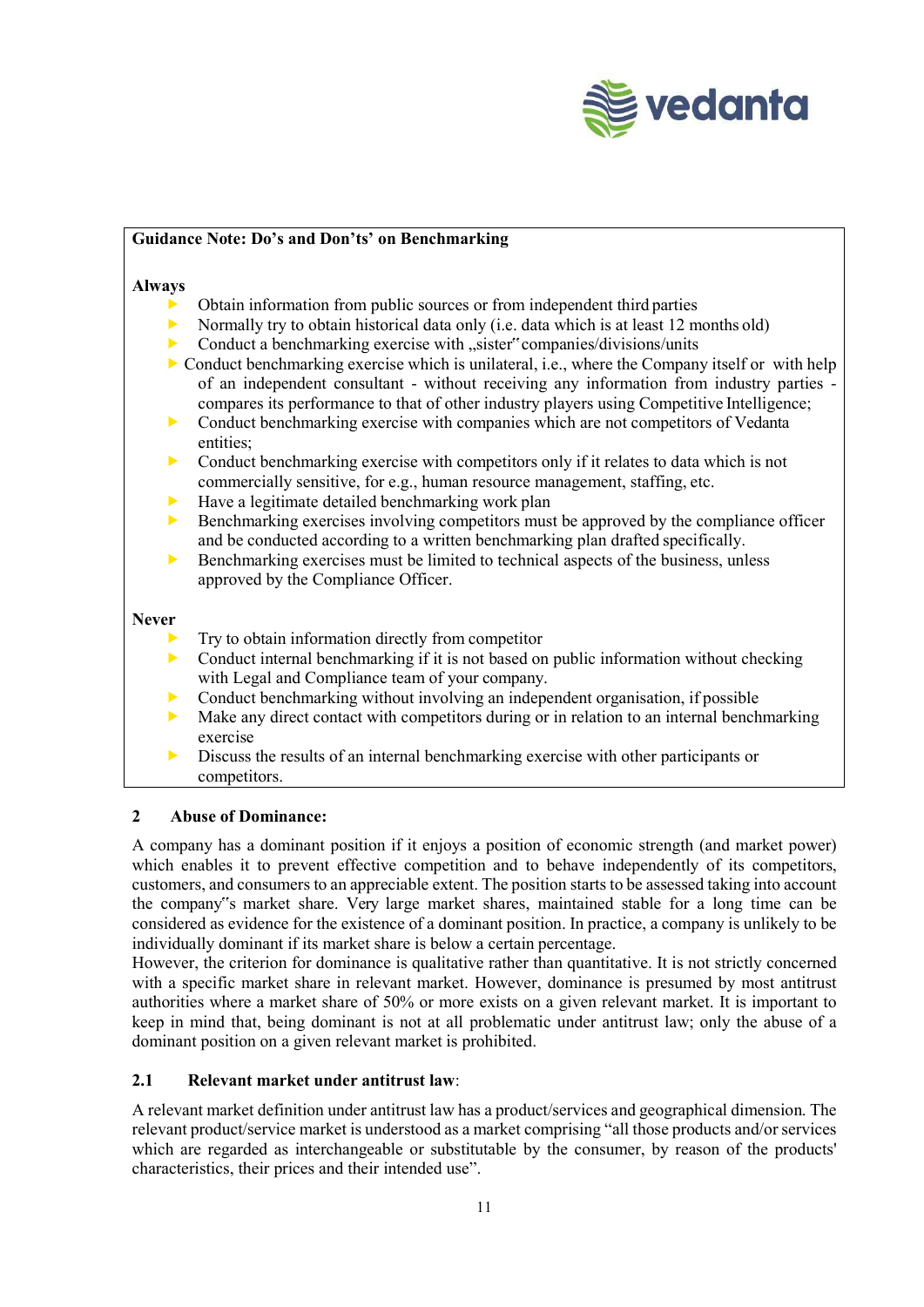

The relevant geographic market is defined as comprising "the area in which the undertakings concerned are involved in the supply and demand of products or services, in which the conditions of competition are sufficiently homogeneous and which can be distinguished from neighbouring areas because the conditions of competition are appreciably different in those areas".

The main purpose of market definition is to identify in a systematic way the competitive constraints that the companies involved face.

#### 2.2 Examples of Abuse of Dominance behaviour

#### Most of the abusive practices relate to pricing policy of a dominant company.

A dominant Company's pricing may neither be excessive, predatory nor discriminatory. Rebates and discounts also can constitute an issue where a dominant position is reinforced by a particular scheme. Other types of behaviour can also constitute an abuse, for instance tying or bundling (packaged selling of unconnected products) and under specific circumstances, a refusal to supply may also be abusive.

#### 2.2.1 Excessive pricing

A dominant firm can abuse its position by charging excessive/unfair prices under antitrust law, when it"s pricing policy has no reasonable relation to the economic value of the product and this can be determined by a twofold test: (i) the price-cost margin is excessive and (ii) the price imposed is either unfair in itself or when compared to competing products.

#### 2.2.2 Loyalty rebates

A dominant firm should engage in reduction schemes which enhance loyalty. Discounts may be granted, but they should always be based on efficiency gains and linked to identifiable cost savings such as on volume. In particular, fidelity rebates, i.e. rebates conditional on the customer purchasing all or a large portion of its requirements from the supplier over a certain period are unlawful. These rebates restrict the customer from switching to alternative suppliers and as a result, are able to foreclose competing suppliers from the opportunity to make sales to those customers bound.

Target rebates, i.e. rebates that are conditional upon the distributor reaching certain targets, are in most instances unlawful for dominant firms. The same applies for discount schemes making reference to market share targets or market share minima. Non-written, non-transparent or subjective rebate schemes may be unlawful under antitrust law.

#### 2.2.3 Predatory Pricing

Predatory pricing refers to a practice of a dominant firm of driving rivals out of business by selling at a price below the cost of production. It is a commercial strategy by which a dominant firm first lowers its price to a level which will ultimately force its rivals out of the market. When the latter have been successfully expelled, the company can raise the prices again and reap the rewards.

#### 2.2.4 Discrimination in prices or other trading conditions

It is illegal for a company having a dominant position in the relevant market to enforce different prices or other trading conditions upon different customers in similar situations, or discriminatory licensing conditions, without objective justification.

Differentiation may be permissible if it is justified on objective grounds. For example, a lower price may be warranted where a distributor performs additional services not provided by other distributors or where larger volumes are purchased.

#### 2.2.5 Refusal to supply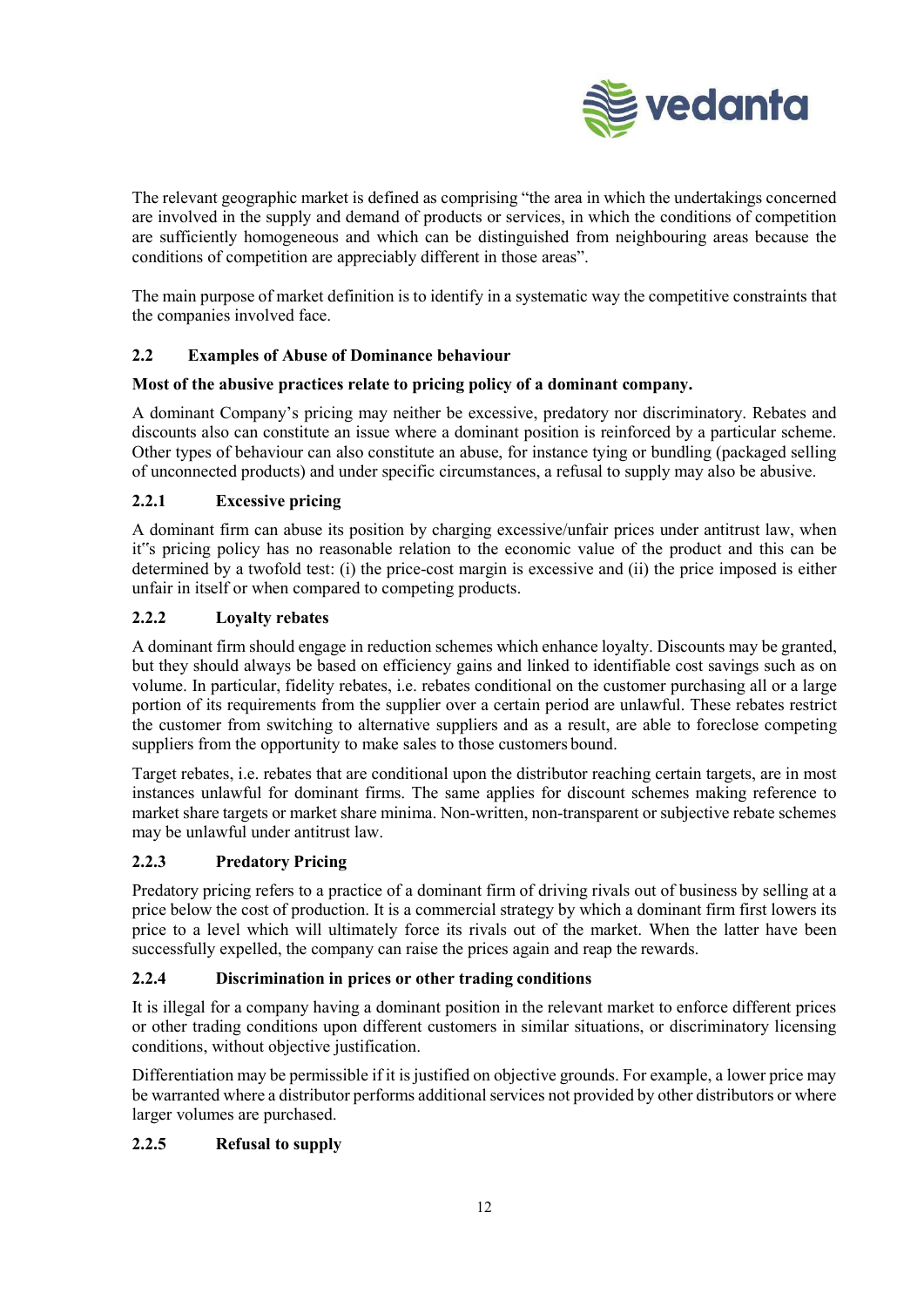

In general, there is no absolute obligation to supply, particularly where it concerns a potential customer with whom there has been no previous trading relationship. However, under antitrust law a dominant company is required to have some reasonable and fair commercial reason for cutting off or reducing supplies to an existing customer. Objective justifications might include real concerns about the customer"s creditworthiness or a shortage of the relevant product.

#### Guidance Note: Do's and Don'ts' on Abuse of Dominance

#### Always

- Treat similar customers and distributors consistently and without any discrimination and any changes in this policy should have proper economic justification.
- Ensure that refusal to supply is discussed in advance with the legal department and record the business reasons – justifiable reasons such as concerns about creditworthiness or shortage of product.
- Provide quantity rebates, which reflect cost savings in economies of scale, and are available to all buyers and without any restriction on buyer"s choice of supplier.

#### Never

- Grant discounts rebates or fidelity bonuses only after consulting with Business Owner/Compliance officer.
- **Pricing should not give a false impression of excessive or predation in market.**
- $\triangleright$  Unreasonably and without any commercial reason cut off or reduce supplies to an existing customer/supplier.
- Agree to refuse to deal based on discussions or agreements with competitors.
- Do not apply different discounts / rebates for different customers unless it is economically justifiable.
- Grant loyalty rebates or discounts which have the effect of tying a customer to a supplier or any rebates which are based on the percentage of its requirements purchased by a customer.

#### 3. Language used in internal document and outside

Even if a company is in full compliance with antitrust laws, its oral and written communications may still suggest otherwise. In reality, that perfectly legal behaviour can become suspect, simply because of a poor choice of words. Discussing the legality of certain behaviour in writing is inadvisable for the same reasons; while the author may be wrong in suggesting that certain behaviour may not be allowed, it nevertheless raises the attention of the antitrust authority. Be careful with the language you choose in your documents and outside commination. If your text could be misinterpreted, give more contexts and/or use clearer language. Consider how documents could be read by other employees, competitors and antitrust law authorities.

#### 3.1 Red flag words/phrases

The following are examples of terms and phrases which should be avoided in any communication, correspondence or agreement relating to Vedanta group's activities as they could create an unwarranted inference of anticompetitive behaviour or intent:

- Dominant/dominate the market A "right" margin
- 
- 
- 
- Share the market/coordinate prices Drive out of the market
- Smash/crush the competition Eradicate competition
- 
- Fix prices/control prices Control/stabilize the market
- Prevent imports Divide/partition the market
- Reserve a market  $\sim$  Reasonable competition; no cowboys
	-
	-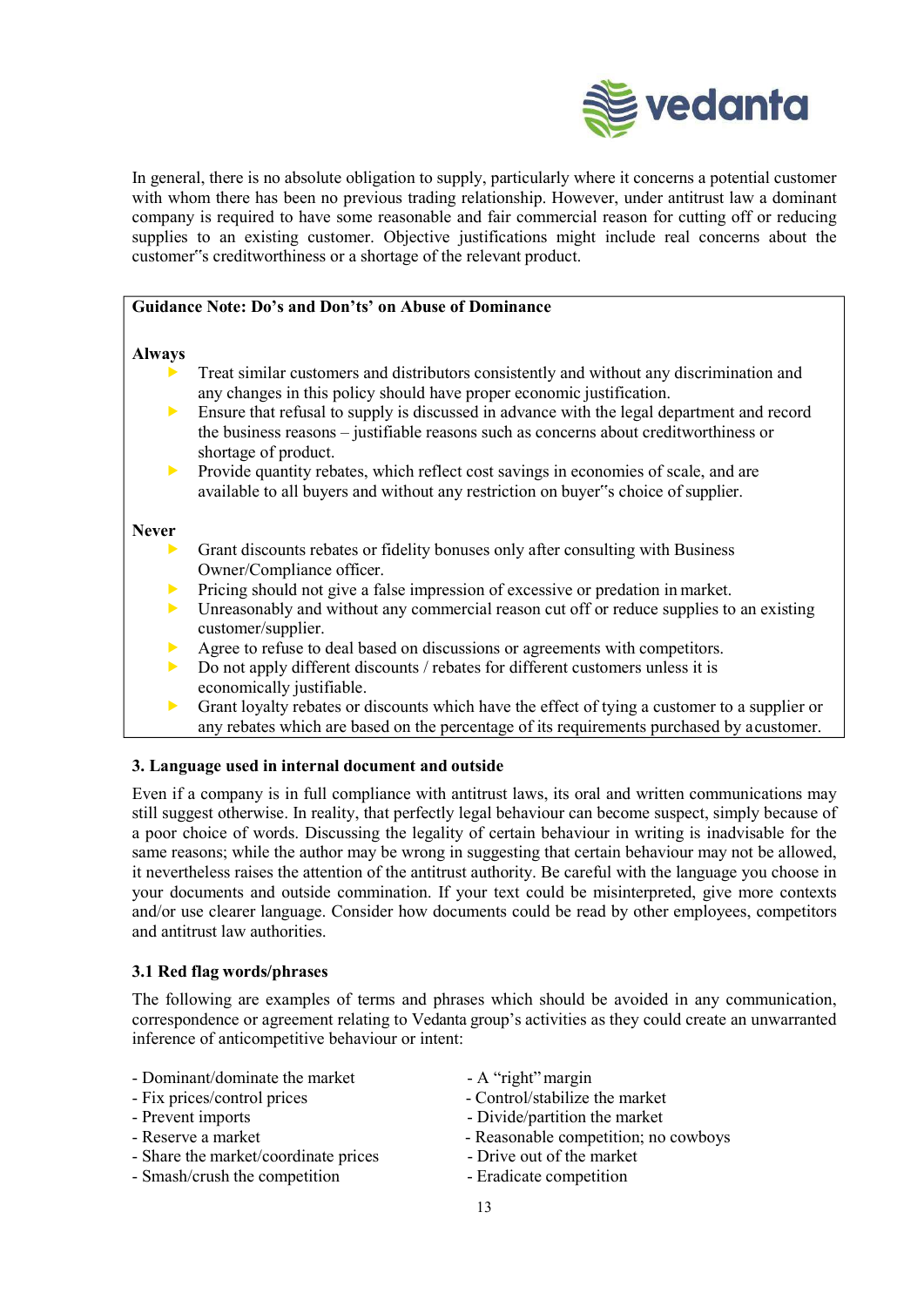

- Eliminate from the market Boycott
- Destroy this document/delete this e-mail after reading
- "Our" market

#### 4. Regulatory Approvals by Antitrust Authorities in case of M & A

Acquisitions of assets or equity from another company may violate the antitrust laws if the effect of the acquisition could impair competition. Parties to transactions that meet certain financial thresholds, regardless of the deal's effect on competition, must give prior notice to respective antitrust authority.

To ensure the Company's compliance with this notice requirement, employees must consult to the respective Compliance Officer of the Company, before reaching an agreement on a transaction that would result in the acquisition by the Company (or by any affiliate) of either assets, equity or a combination.

The failure to file a required notice with the antitrust agencies can have serious consequences. The parties can be:

- Fined per day for each day that they proceed without filing.
- Required to undo their transaction.
- Forced to delay closing until they have made a filing and the specified waiting period has expired.

The Company's corporate transaction must also avoid "gun jumping" (that is, taking substantial steps to coordinate or integrate their activities before the required waiting period has expired). Standard contractual provisions that require a target to preserve its assets and operations until closing usually raise no issues. However, when the acquiring party exercises significant influence over the management of the target, or where the parties coordinate their business activities, the antitrust authority may conclude that the parties are enjoying the benefits of their transaction prematurely and seek to impose fines.

#### 4.1 Non-compete clauses

Non-compete clauses are justified, if such provisions:

- are for limited time periods, when the transfer of the business includes the transfer of customer loyalty in the form of both goodwill and know-how and up to two years, when only goodwill is transferred;
- have a clearly prescribed limited geographic scope;
- remain limited to products forming the economic activity of the business transferred; and
- do not extend to a prohibition of holding shares purely for financial investment purposes the investments can be limited, where the shareholding, directly or indirectly, leads to any management functions or any material influence in the competing company.

#### Guidance Note: Do's and Don'ts' on M&A

#### Always

- Submit Merger filings before the regulatory antitrust authorities (where required)
- **Consult Business Owner/Compliance officer before finalizing any M& A activities.**
- Do proper antitrust due diligence before starting M& A activities.
- Operate as separate entities and continue to compete until the transaction is complete.
- Do mention any reasons why pre-merger coordination between merging entities is necessary.